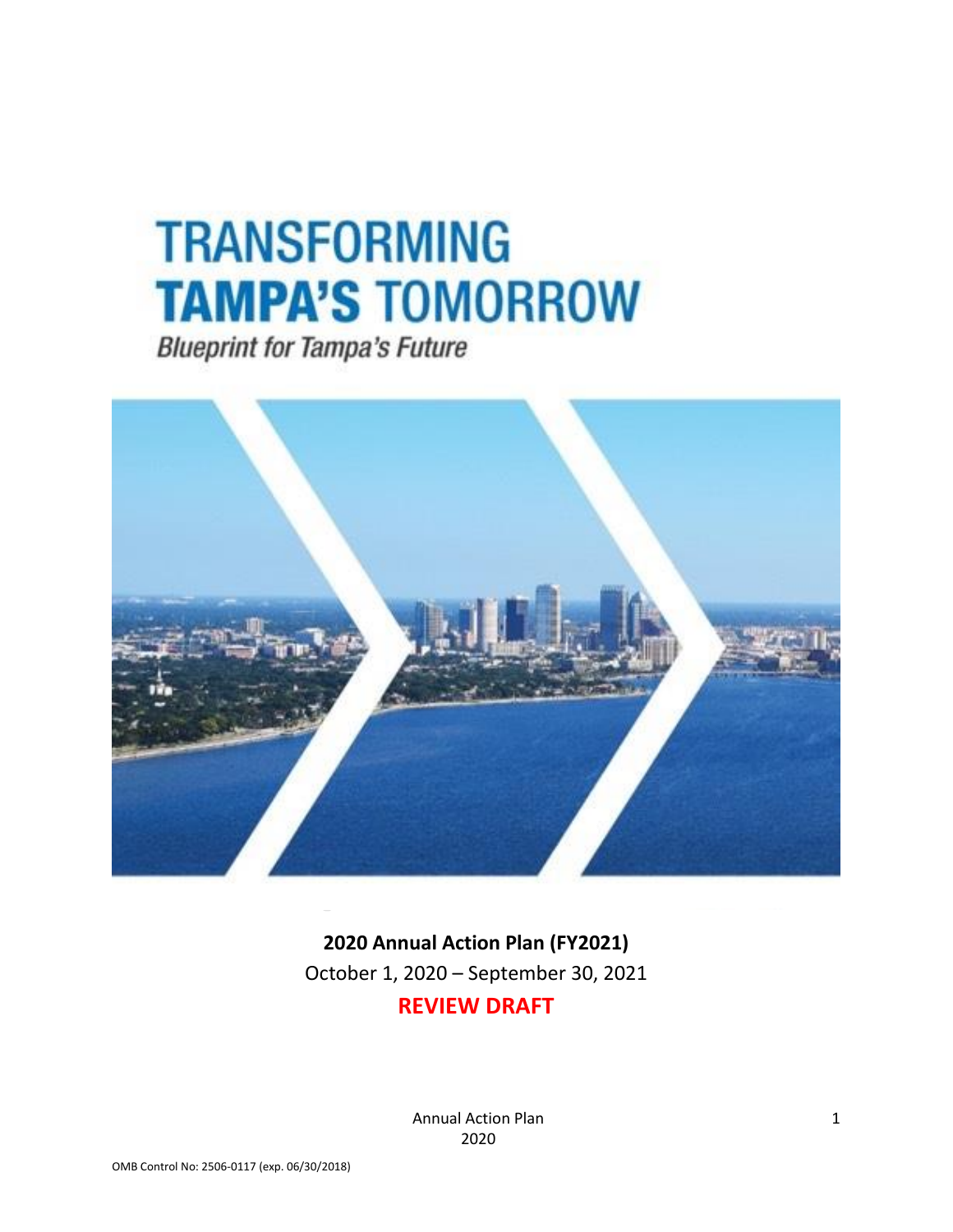# **Table of Contents**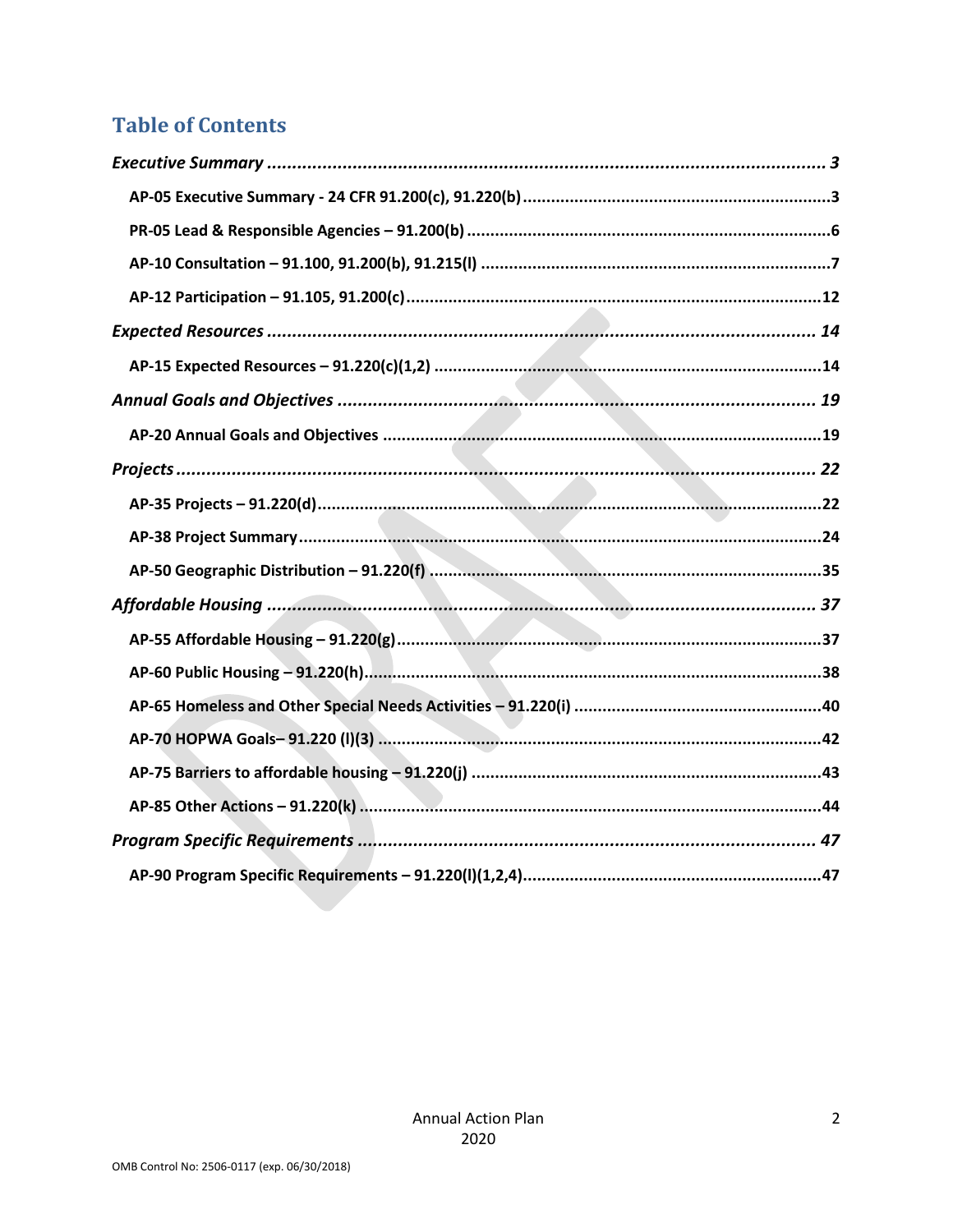# **Executive Summary**

# <span id="page-2-1"></span><span id="page-2-0"></span>**AP-05 Executive Summary - 24 CFR 91.200(c), 91.220(b)**

### **1. Introduction**

As part of the Mayoral transition, Mayor Jane Castor initiated five transition advisory teams to provide a roadmap for guiding the implementation of key priorities of the Castor Administration: Transportation, Development Services, Workforce Development, Affordable Housing, and Sustainability/Resiliency. Each team was charged with an objective tied to the challenges and opportunities of its subject area. The overarching goal is to connect each teams' recommendations into a strategic roadmap that supports the Mayor's visions for transforming Tampa's tomorrow.

This Annual Action Plan presents the Mayor's strategic approach to housing affordability/community development for the fiscal year 2020/21. The plan considers the effects of the pandemic on housing insecurity and a wide range of housing characteristics, including the number of available housing units, cost and condition of housing, homeless facilities and services, childcare and barriers to affordable housing. The City will pursue strategies focused on new construction of affordable housing, rehabilitation of existing housing, homeownership assistance, rental assistance, assistance for supportive housing operations, assistance for persons experiencing homelessness and support for public service operations. The City of Tampa is working collaboratively with community partners to ensure that all Tampanians have a decent place to live that they can afford as a tool to creating equity in our community.

### **2. Summarize the objectives and outcomes identified in the Plan**

### Affordable Housing

The Mayor has made Housing Affordability one of her high priorities and as such has set an ambitious goal of creating 10,000 new attainable housing units by 2027. This is an ambitious goal but has the support of the business community. The City will address this priority need by updating policies such as zoning requirements and offer incentives to encourage the development of affordable housing. This will be a welcome addition to funding activities that include the following: homeowner rehabilitation, homeownership assistance, housing counseling, tenant-based rental assistance, new construction of affordable housing, rapid re-housing, facility-based supportive housing, permanent supportive housing, and supportive services.

### Public Services

The City will support availability/accessibility to decent housing and a suitable living environment by funding organizations providing essential services for low-income and limited clientele populations. The City will assist non-profit organizations in carrying out public service activities assisting low-income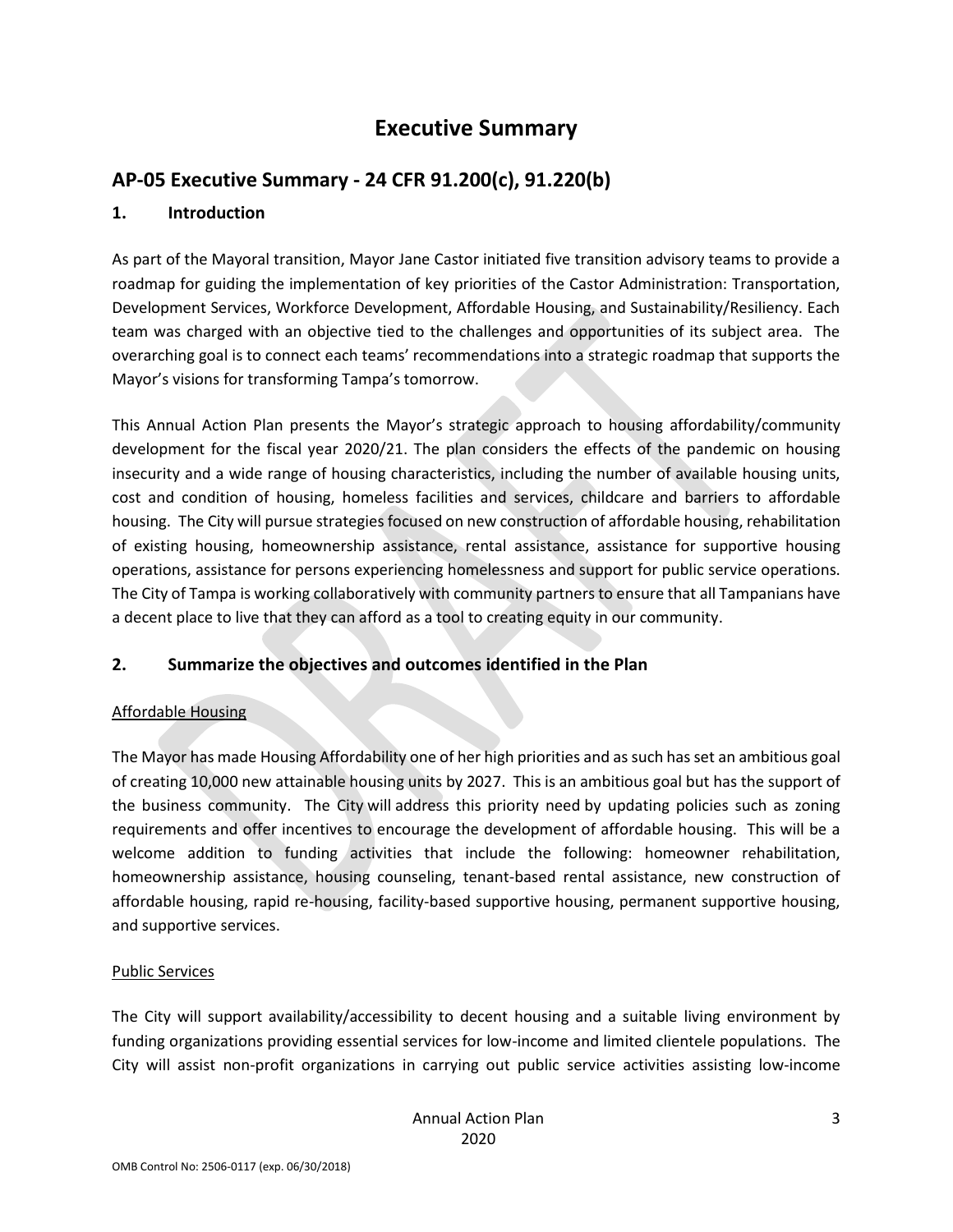persons, youth, seniors, and persons with disabilities. These services are designed to promote selfsufficiency for residents, which in turn promotes permanent housing.

### Homeless Services

The City will support ending homelessness by providing funds to organizations carrying out and administering homeless activities including homeless prevention, rapid rehousing, emergency shelters, and Homeless Management Information System (HMIS). These activities will be conducted in accordance, and coordination with, the City's Continuum of Care (CoC) agency, the Tampa Hillsborough Homeless Initiative (THHI).

# **3. Evaluation of past performance**

The need for housing affordable to the workforce is critical to economic development in the city of Tampa, with regional implications as well. Resurgent job and housing markets have led to development pressures in all areas of the city. However, many in the workforce cannot afford the housing produced in this current market. This need has reached critical levels. For example, the 2018 Florida Home Matters Report by the Florida Housing Coalition shows that professionals such as teachers, nursing assistants, police officers and customer service workers cannot afford to purchase a median priced home. Therefore, the community needs market-driven strategies to encourage more private sector participation in the development of workforce housing in the city and the region. This past year the staff has been focused on developing creative solutions to address the housing crisis such as the infill housing project, the revised rental assistance program and conversations with for-profit developers and the business community to help meet the workforce housing needs. Staff has also been looking for alternative funding to help meet the need considering the severe reduction in State Housing Initiatives Partnership (SHIP) funding. The City was awarded a Federal Home Loan Bank of Atlanta grant to provide down payment assistance to Community Heroes. This was also a tough year with the loss of seven staff members that went unfilled for more than 8 months. This severely crippled the ability to meet the needs of the community and expend funds. Those positions are just now being filled and this Action Plan reflects an aggressive spending plan to get back on track.

# **4. Summary of Citizen Participation Process and consultation process**

To complete its Annual Action Plan and solicit meaningful input from the public, the City of Tampa conducted a robust citizen participation process in accordance with its citizen participation plan. The City of Tampa targeted historically underinvested and underrepresented communities throughout the City, in particular East Tampa and West Tampa.

A 5-day public comment period was held to allow the public an opportunity to review and make comments on the draft Annual Action Plan. The City also hosted a public hearing to discuss the funding and activities in this Annual Action Plan.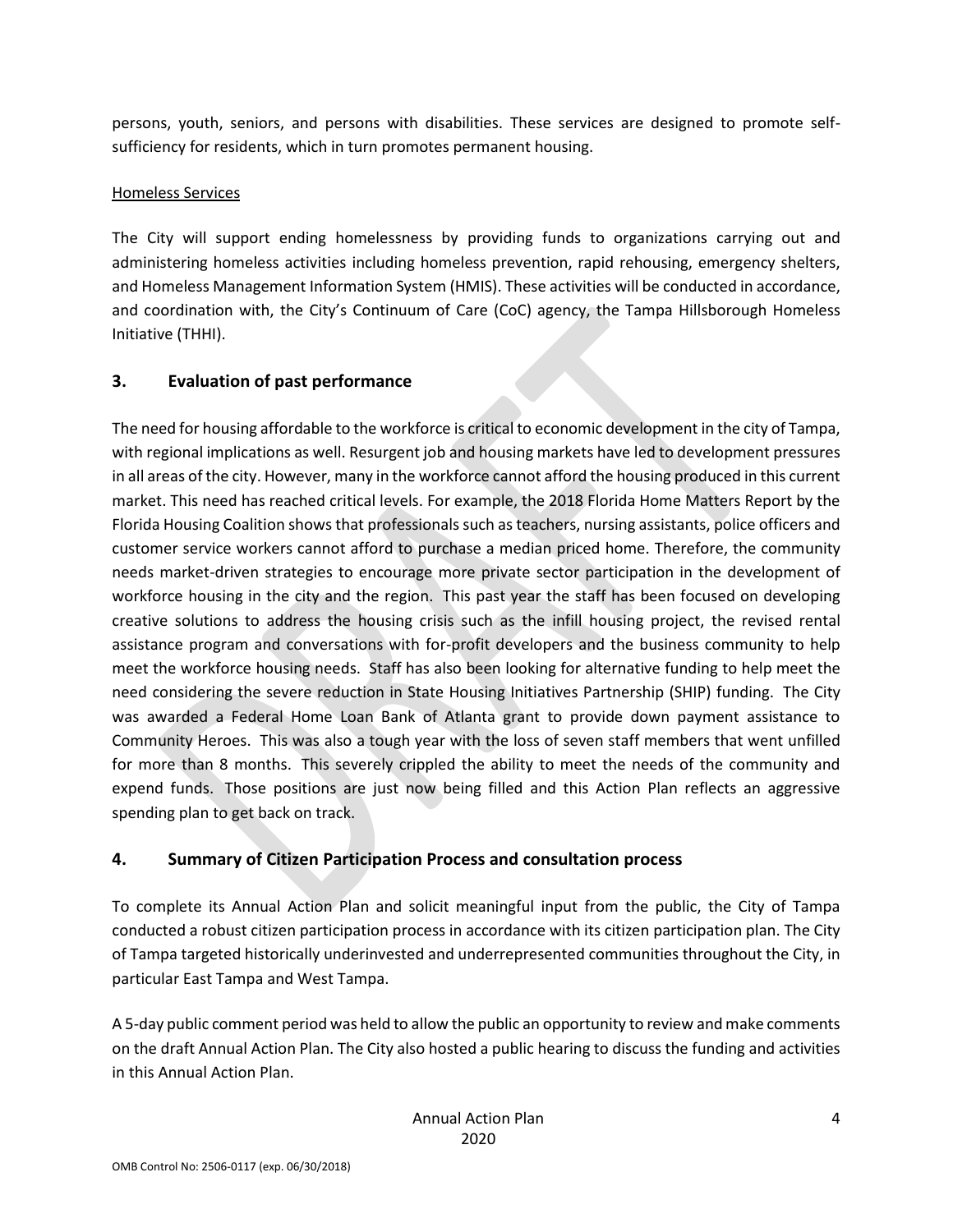Details of the citizen participation process is found in section AP-12 Citizen Participation.

### **5. Summary of public comments**

TBA

### **6. Summary of comments or views not accepted and the reasons for not accepting them**

All comments are accepted.

### **7. Summary**

A summary of comments is attached to this document with the public notices.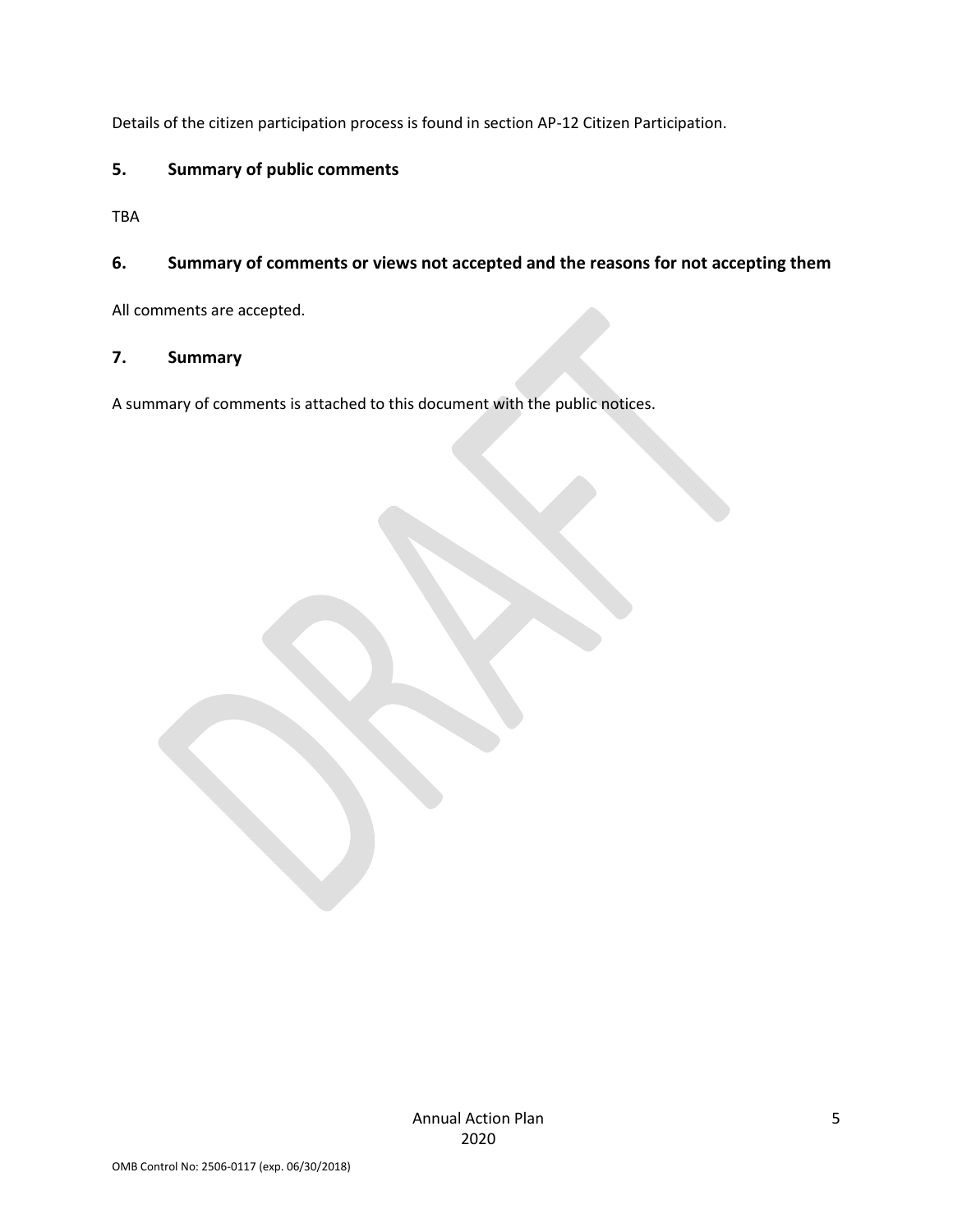# <span id="page-5-0"></span>**PR-05 Lead & Responsible Agencies – 91.200(b)**

### **1. Agency/entity responsible for preparing/administering the Consolidated Plan**

Describe the agency/entity responsible for preparing the Consolidated Plan and those responsible for administration of each grant program and funding source.

| <b>Agency Role</b>         | <b>Name</b>  | <b>Department/Agency</b>                        |
|----------------------------|--------------|-------------------------------------------------|
| <b>CDBG Administrator</b>  | <b>TAMPA</b> | City of Tampa/Housing and Community Development |
| <b>HOPWA Administrator</b> | <b>TAMPA</b> | City of Tampa/Housing and Community Development |
| <b>HOME Administrator</b>  | <b>TAMPA</b> | City of Tampa/Housing and Community Development |
| <b>ESG Administrator</b>   | <b>TAMPA</b> | City of Tampa/Housing and Community Development |

**Table 1 – Responsible Agencies**

#### **Narrative**

The Housing and Community Development Division of the City of Tampa is responsible for the implementation of the Consolidated Plan and the Annual Action Plans. The Division consist of three sections: 1. Public/housing Services 2. Housing and Construction Services and The Office of Human Rights.

### **Consolidated Plan Public Contact Information**

**Vanessa B. McCleary**

**Manager**

### **Housing and Community Development Division**

City of Tampa / 4900 Lemon Street. / Tampa, Florida 33609 p: (813) 274-8229 / e: vanessa.mccleary@tampagov.net Visit us on the web at tampagov.net/hcd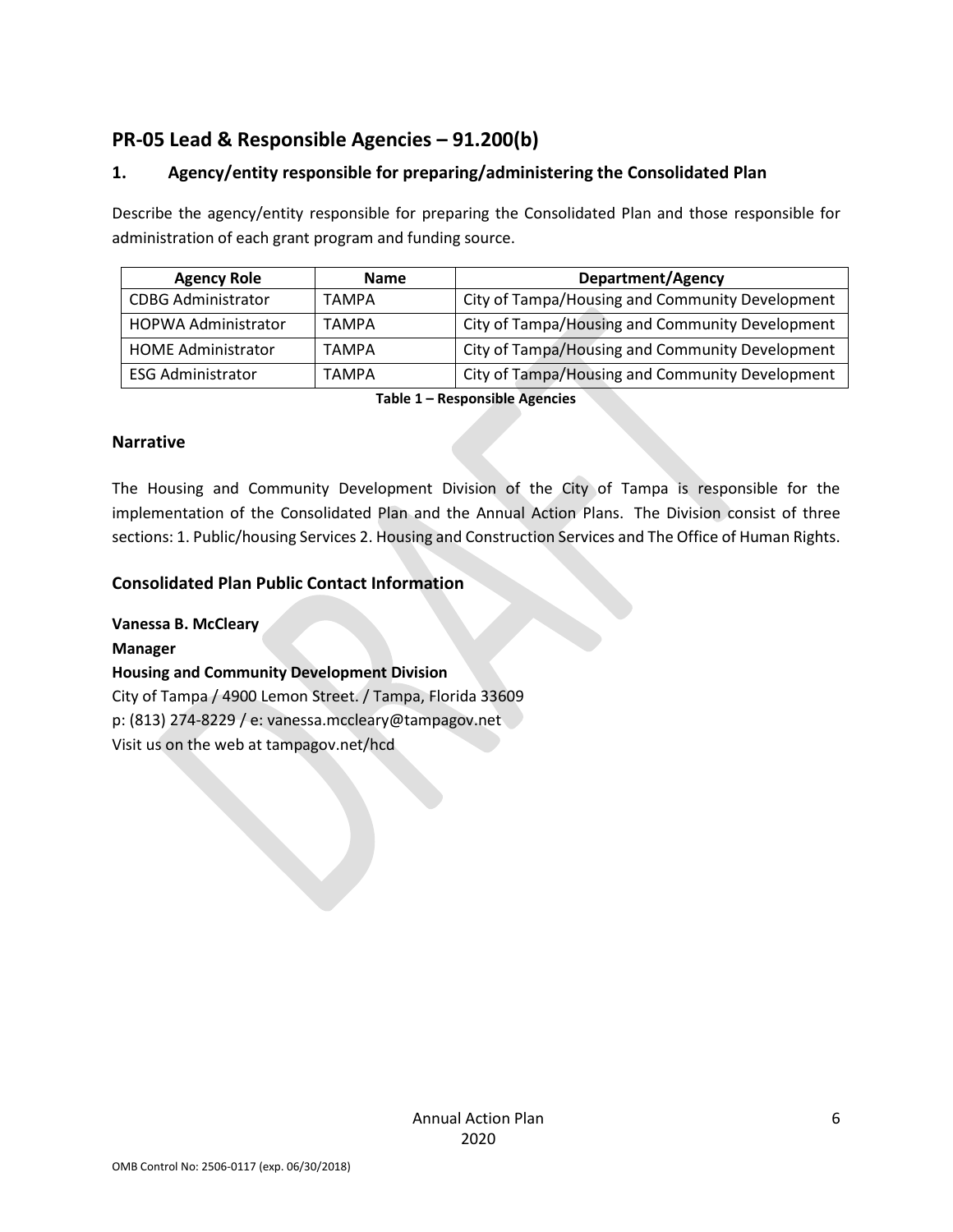# <span id="page-6-0"></span>**AP-10 Consultation – 91.100, 91.200(b), 91.215(l)**

# **1. Introduction**

**Provide a concise summary of the jurisdiction's activities to enhance coordination between public and assisted housing providers and private and governmental health, mental health and service agencies (91.215(l))**

The City of Tampa actively coordinates with the Tampa Housing Authority (THA) to address a multitude of needs within the city. Chief among these needs is provision of affordable housing opportunities for the city's lowest income residents, ideally housing located in communities with access to job, transportation, and healthcare options. The City supports THA's large-scale redevelopment efforts, which includes mixeduse development, provision of social services, and other supports in health and housing. The City is an active member of the CoC and works closely with our counterparts at the County and THHI to address homelessness in our area. The City has also collaborated with the County to fund housing, public service and public facilities projects. Additionally, the City of Tampa makes every effort to coordinate with its neighboring local government partners, including Hillsborough, Pinellas, Pasco and Hernando counties. This coordination results in a streamlined HOPWA EMSA administrative process, coordination on regional fair housing efforts, and fair lending education and outreach efforts.

Housing is a critical need in our area and staff has been working with non-profit, for-profit, businesses and advocates to increase the funding and the supply of affordable housing. Staff also conducts regular technical assistance workshops throughout the year to better coordinate with our non-profit partners.

# **Describe coordination with the Continuum of Care and efforts to address the needs of homeless persons (particularly chronically homeless individuals and families, families with children, veterans, and unaccompanied youth) and persons at risk of homelessness.**

The City of Tampa consulted with THHI, the lead CoC that is responsible for coordinating social service providers, homelessness outreach, and services targeted to persons experiencing homelessness in the City of Tampa and in Hillsborough County. Consultation with THHI was conducted through multiple interactions, including direct engagement with providers working in coordination with THHI, one-on-one interaction with THHI officials, and during a CoC coordinating session.

Officials from the City of Tampa serve on THHI's board of directors, facilitating constant communication with THHI and its efforts to address the needs of homeless persons in the City, and in surrounding regions. In addition to board leadership, the City of Tampa coordinates with THHI on a variety of programs and initiatives, including Operation Reveille, a program to support homeless veterans in the City. This year the City will contract with THHI to administer the ESG funds. This will allow for unified reporting and coordination of homeless services in Hillsborough County.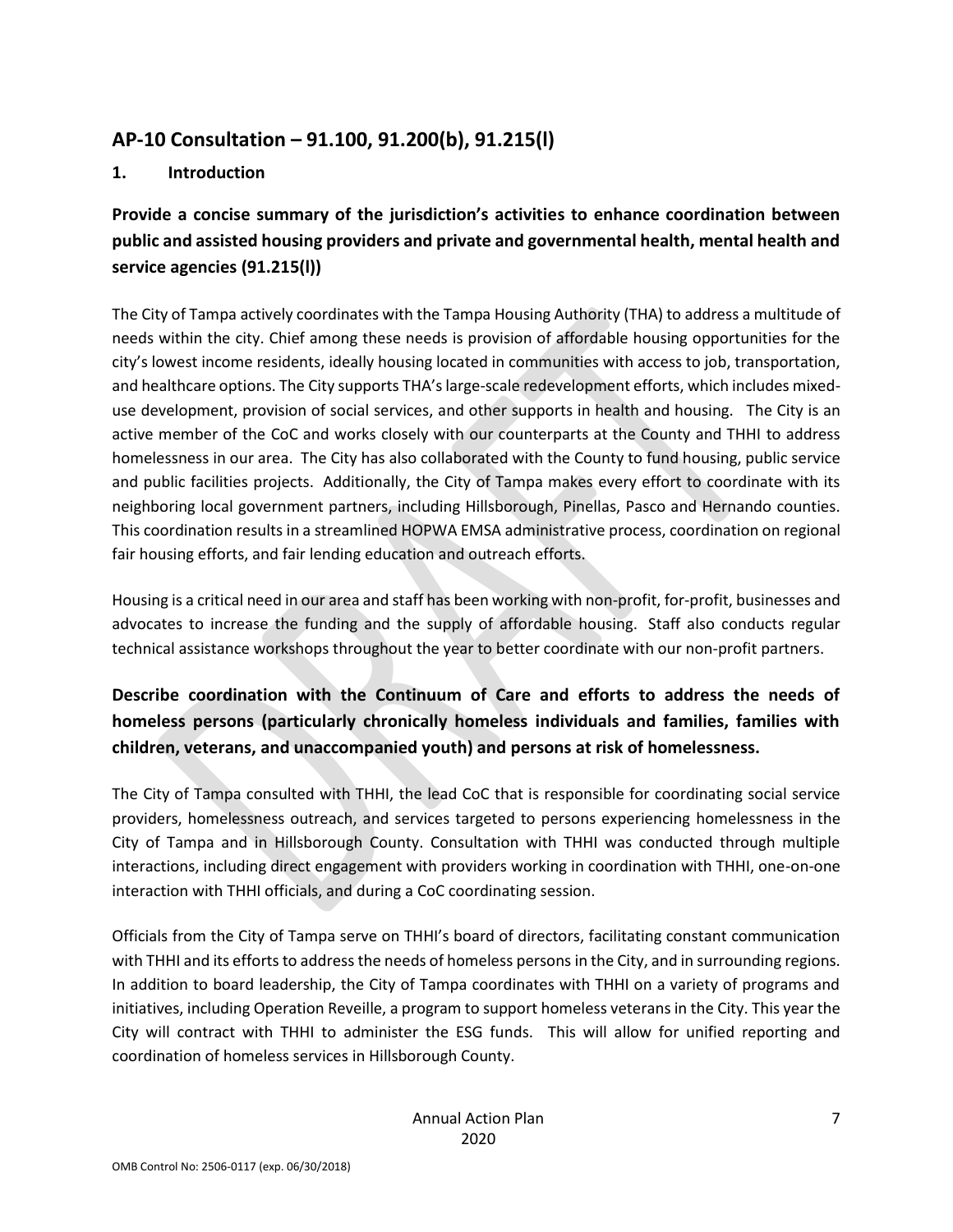**Describe consultation with the Continuum(s) of Care that serves the jurisdiction's area in determining how to allocate ESG funds, develop performance standards for and evaluate outcomes of projects and activities assisted by ESG funds, and develop funding, policies and procedures for the operation and administration of HMIS**

ESG funds allocated to the City for PY 2020/21 were disbursed in consultation with THHI to ensure maximum effectiveness and targeting of resources in areas with the greatest need. This year both the City and the County will utilize THHI to disburse ESG funds. By having THHI disburse and manage the ESG contracts a unified and seamless system of addressing homelessness can be achieved.

In terms of performance standards, the City is a member of the CoC, and thus has a voice in THHI's development of performance standards for the CoC. The CoC at large provides input and helps THHI develop, work toward, and meet performance standards for the region's social service providers and agencies. Additionally, the City assists in developing an effective HMIS management system through its active role on THHI's UNITY Advisory Committee.

**2. Describe Agencies, groups, organizations and others who participated in the process and describe the jurisdiction's consultations with housing, social service agencies and other entities**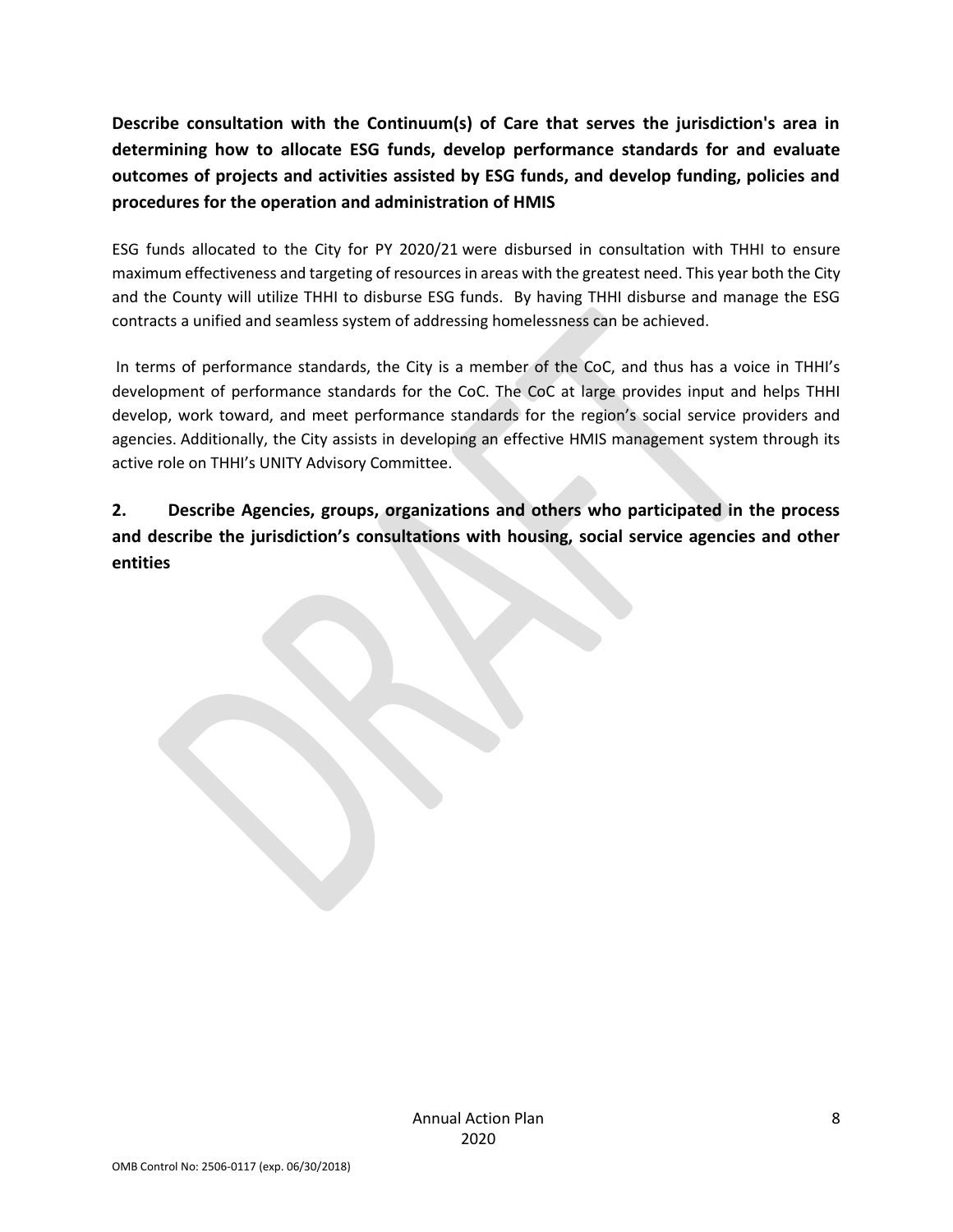| 1              | Agency/Group/Organization                                                                                                                                                             | <b>Tampa Housing Authority</b>                                                                                                                                                                                                                                                                                                                        |
|----------------|---------------------------------------------------------------------------------------------------------------------------------------------------------------------------------------|-------------------------------------------------------------------------------------------------------------------------------------------------------------------------------------------------------------------------------------------------------------------------------------------------------------------------------------------------------|
|                | <b>Agency/Group/Organization Type</b>                                                                                                                                                 | Housing<br><b>PHA</b>                                                                                                                                                                                                                                                                                                                                 |
|                | What section of the Plan was addressed by<br><b>Consultation?</b>                                                                                                                     | <b>Housing Need Assessment</b><br><b>Public Housing Needs</b><br>Homeless Needs - Chronically homeless<br>Homeless Needs - Families with children<br>Homelessness Needs - Veterans<br>Homelessness Needs - Unaccompanied youth<br><b>Homelessness Strategy</b><br>Non-Homeless Special Needs<br><b>HOPWA Strategy</b><br><b>Anti-poverty Strategy</b> |
|                | <b>Briefly describe how the</b><br><b>Agency/Group/Organization was</b><br>consulted. What are the anticipated<br>outcomes of the consultation or areas for<br>improved coordination? | THA is the local housing authority (PHA). The City<br>works with THA for the public housing needs of<br>residents in the City.                                                                                                                                                                                                                        |
| $\overline{2}$ | Agency/Group/Organization                                                                                                                                                             | Tampa Hillsborough Homeless Initiative                                                                                                                                                                                                                                                                                                                |
|                | <b>Agency/Group/Organization Type</b>                                                                                                                                                 | Services - Housing<br>Services-Persons with Disabilities<br>Services-Persons with HIV/AIDS<br>Services-Victims of Domestic Violence<br>Services-homeless                                                                                                                                                                                              |
|                | What section of the Plan was addressed by<br><b>Consultation?</b>                                                                                                                     | Homeless Needs - Chronically homeless<br>Homeless Needs - Families with children<br>Homelessness Needs - Veterans<br>Homelessness Needs - Unaccompanied youth<br><b>Homelessness Strategy</b><br>Non-Homeless Special Needs                                                                                                                           |
|                | <b>Briefly describe how the</b><br><b>Agency/Group/Organization was</b><br>consulted. What are the anticipated<br>outcomes of the consultation or areas for<br>improved coordination? | The City of Tampa consulted with THHI, the CoC<br>responsible for coordinating social service<br>providers, homelessness outreach, and services<br>targeted to persons experiencing homelessness in<br>the City of Tampa and in Hillsborough County.                                                                                                  |

**Table 2 – Agencies, groups, organizations who participated**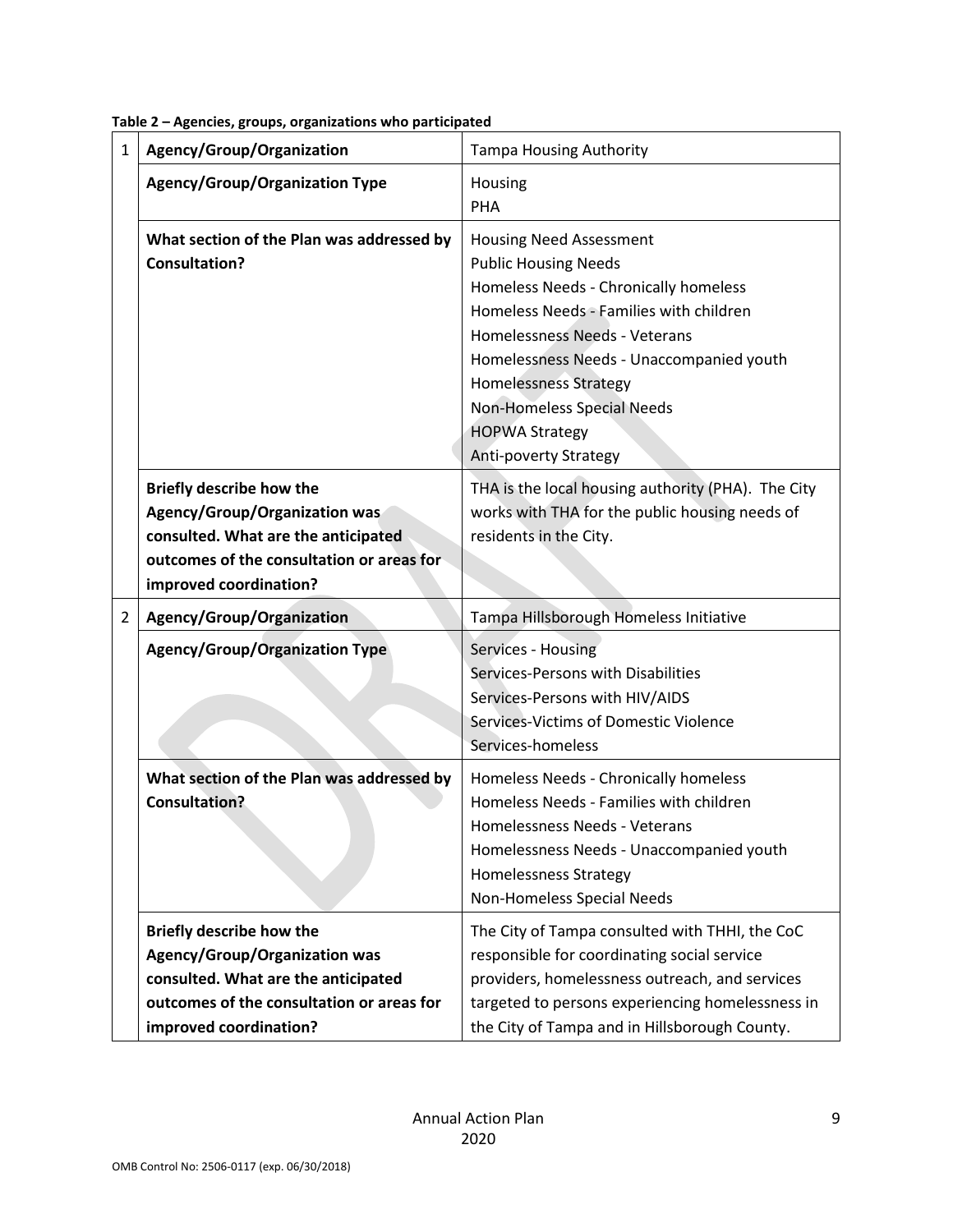| 3 | Agency/Group/Organization                                                                                                                                                             | <b>HILLSBOROUGH COUNTY</b>                                                                                                                                                                                                                                                                                                                                                                                                                                                 |  |  |
|---|---------------------------------------------------------------------------------------------------------------------------------------------------------------------------------------|----------------------------------------------------------------------------------------------------------------------------------------------------------------------------------------------------------------------------------------------------------------------------------------------------------------------------------------------------------------------------------------------------------------------------------------------------------------------------|--|--|
|   | <b>Agency/Group/Organization Type</b>                                                                                                                                                 | Other government - County<br><b>Grantee Department</b>                                                                                                                                                                                                                                                                                                                                                                                                                     |  |  |
|   | What section of the Plan was addressed by<br><b>Consultation?</b>                                                                                                                     | <b>Housing Need Assessment</b><br><b>Public Housing Needs</b><br>Homeless Needs - Chronically homeless<br>Homeless Needs - Families with children<br>Homelessness Needs - Veterans<br>Homelessness Needs - Unaccompanied youth<br><b>Homelessness Strategy</b><br>Non-Homeless Special Needs<br><b>HOPWA Strategy</b><br><b>Market Analysis</b><br><b>Economic Development</b><br><b>Anti-poverty Strategy</b><br>Lead-based Paint Strategy<br><b>Corrections Programs</b> |  |  |
|   | <b>Briefly describe how the</b><br><b>Agency/Group/Organization was</b><br>consulted. What are the anticipated<br>outcomes of the consultation or areas for<br>improved coordination? | The City partners with Hillsborough County on<br>initiatives such as homelessness with the CoC.                                                                                                                                                                                                                                                                                                                                                                            |  |  |
| 4 | Agency/Group/Organization                                                                                                                                                             | <b>METROPOLITAN MINISTRIES</b>                                                                                                                                                                                                                                                                                                                                                                                                                                             |  |  |
|   | <b>Agency/Group/Organization Type</b>                                                                                                                                                 | Housing<br>Services - Housing<br>Services-Children                                                                                                                                                                                                                                                                                                                                                                                                                         |  |  |
|   | What section of the Plan was addressed by<br><b>Consultation?</b>                                                                                                                     | <b>Housing Need Assessment</b><br>Homeless Needs - Chronically homeless<br>Homelessness Needs - Unaccompanied youth<br><b>Homelessness Strategy</b>                                                                                                                                                                                                                                                                                                                        |  |  |
|   | <b>Briefly describe how the</b><br>Agency/Group/Organization was<br>consulted. What are the anticipated<br>outcomes of the consultation or areas for<br>improved coordination?        | Metropolitan Ministries does care ministries for the<br>homeless and those at risk of becoming homeless<br>and partners with the City on homeless initiatives.                                                                                                                                                                                                                                                                                                             |  |  |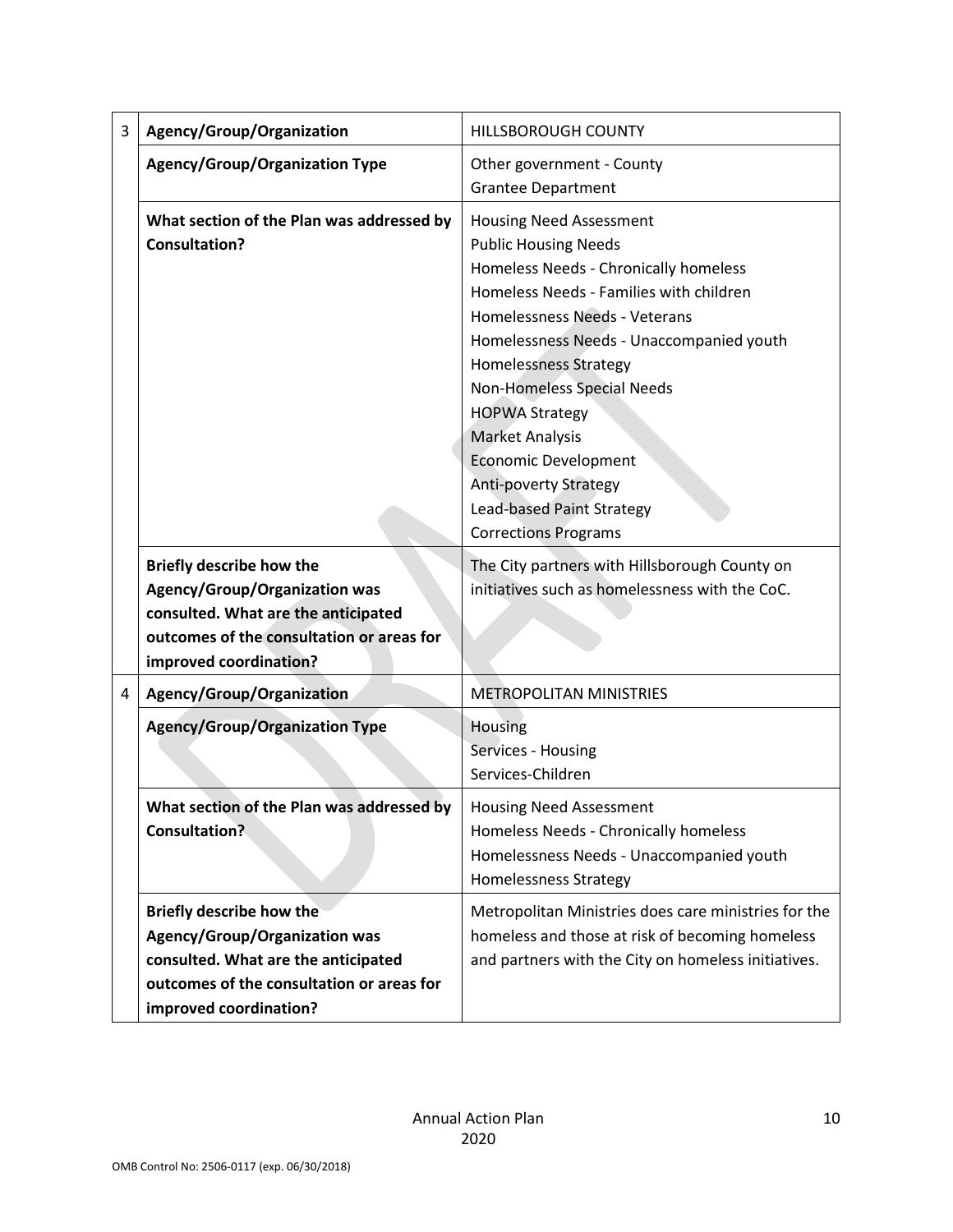| 5 | Agency/Group/Organization                                                                                                                                                             | CDC OF TAMPA, INC.                                                                                                                                                                                                 |  |  |
|---|---------------------------------------------------------------------------------------------------------------------------------------------------------------------------------------|--------------------------------------------------------------------------------------------------------------------------------------------------------------------------------------------------------------------|--|--|
|   | <b>Agency/Group/Organization Type</b>                                                                                                                                                 | Housing<br>Services - Housing<br>Services-Employment                                                                                                                                                               |  |  |
|   | What section of the Plan was addressed by<br><b>Consultation?</b>                                                                                                                     | <b>Housing Need Assessment</b><br>Non-Homeless Special Needs<br><b>Market Analysis</b><br><b>Economic Development</b>                                                                                              |  |  |
|   | <b>Briefly describe how the</b><br><b>Agency/Group/Organization was</b><br>consulted. What are the anticipated<br>outcomes of the consultation or areas for<br>improved coordination? | CDC of Tampa is a nonprofit that helps to create<br>opportunities to build prosperous and vibrant<br>communities in Tampa. The organization works<br>with the City with homeownership and<br>employment resources. |  |  |
| 6 | Agency/Group/Organization                                                                                                                                                             | <b>HABITAT FOR HUMANITY</b>                                                                                                                                                                                        |  |  |
|   | <b>Agency/Group/Organization Type</b>                                                                                                                                                 | Housing<br>Services-Employment                                                                                                                                                                                     |  |  |
|   | What section of the Plan was addressed by<br><b>Consultation?</b>                                                                                                                     | <b>Housing Need Assessment</b><br>Homelessness Needs - Veterans<br>Non-Homeless Special Needs<br><b>Market Analysis</b><br><b>Anti-poverty Strategy</b>                                                            |  |  |
|   | <b>Briefly describe how the</b><br><b>Agency/Group/Organization was</b><br>consulted. What are the anticipated<br>outcomes of the consultation or areas for<br>improved coordination? | Habitat for Humanity works with the City to help<br>with affordable housing needs of LMI people in<br>Tampa.                                                                                                       |  |  |

# **Identify any Agency Types not consulted and provide rationale for not consulting**

There were no agency types intentionally not consulted. All comments were welcome.

### **Other local/regional/state/federal planning efforts considered when preparing the Plan**

| Name of Plan      | <b>Lead Organization</b> | How do the goals of your<br><b>Strategic Plan overlap with the</b><br>goals of each plan? |
|-------------------|--------------------------|-------------------------------------------------------------------------------------------|
| Continuum of Care | THHI                     | Addressing homelessness                                                                   |

#### **Table 3 – Other local / regional / federal planning efforts**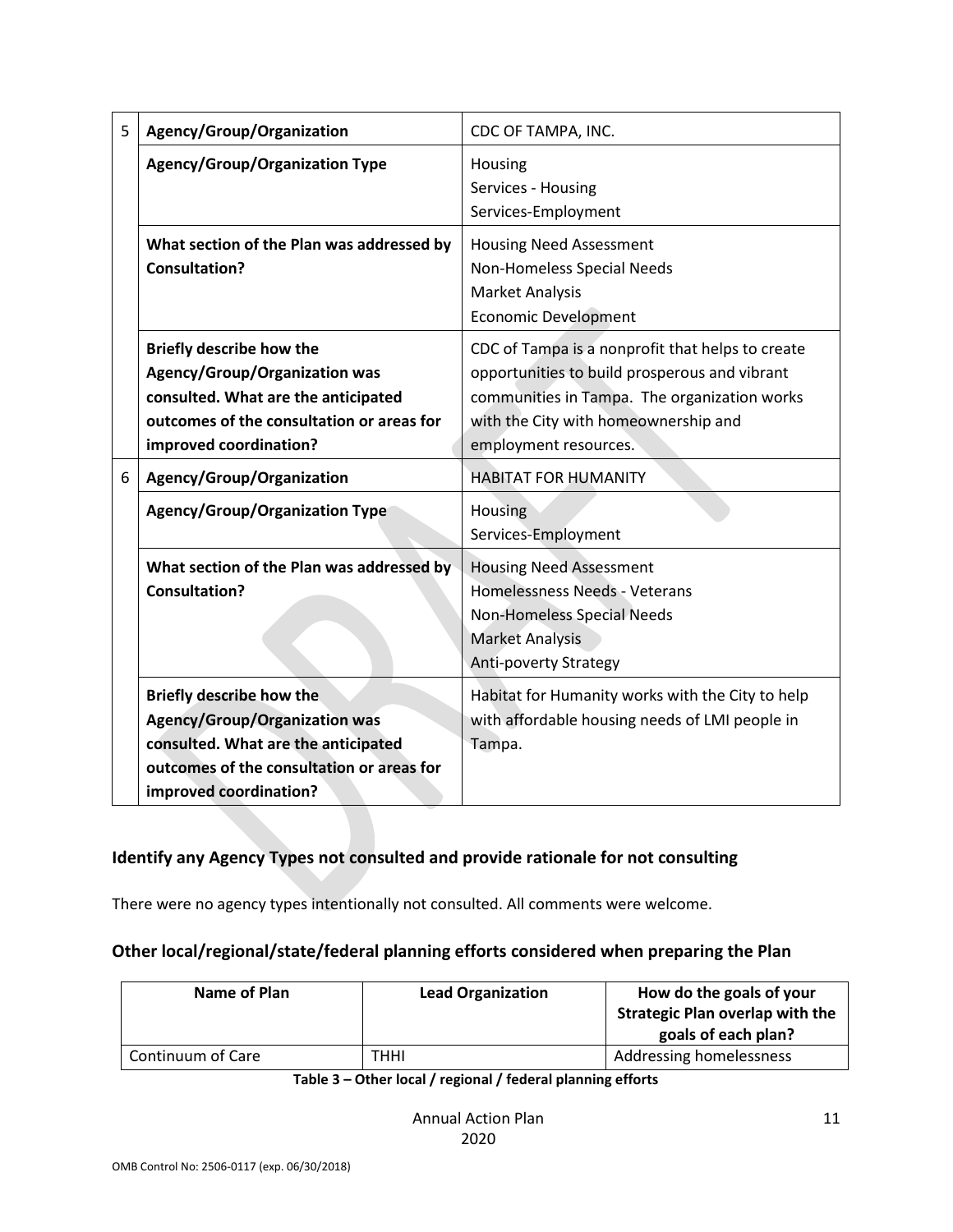# **AP-12 Participation – 91.105, 91.200(c)**

**1. Summary of citizen participation process/Efforts made to broaden citizen participation Summarize citizen participation process and how it impacted goal-setting**

To complete its Annual Action Plan and solicit meaningful input from the public, the City of Tampa conducted a robust citizen participation process in accordance with its citizen participation plan. A 5-day public comment period was held to allow the public an opportunity to review and make comments on the draft Annual Action Plan. The City also hosted a public hearing to discuss the funding and activities in this Annual Action Plan.

<span id="page-11-0"></span>For details of citizen participation outreach efforts taken by the City, see the following table.

### **Citizen Participation Outreach**

| Sort<br>Order    | Mode of<br>Outreach | <b>Target of</b><br>Outreach              | <b>Summary of</b><br>response/attendance                                                                                                                                                                                                                                                                                                                                                                        | <b>Summary of</b><br>comments received | <b>Summary of</b><br>comments not<br>accepted<br>and reasons | <b>URL</b> |
|------------------|---------------------|-------------------------------------------|-----------------------------------------------------------------------------------------------------------------------------------------------------------------------------------------------------------------------------------------------------------------------------------------------------------------------------------------------------------------------------------------------------------------|----------------------------------------|--------------------------------------------------------------|------------|
| Public<br>Period | Comment             | <b>Non</b><br>targeted/broad<br>community | A 5-day public comment period was held from<br>November 10, 2020 to November 15, 2020 to allow the<br>public an opportunity to review and make comments on<br>the draft Annual Action Plan.<br>Comments could be made via internet using the city's<br>http://www.tampagov.net/PublicCOmment website,<br>voicemail, and by mail. Details of communication can be<br>viewed on the notice attached in the AD-25. | All comments<br>accepted.              | All comments<br>accepted.                                    |            |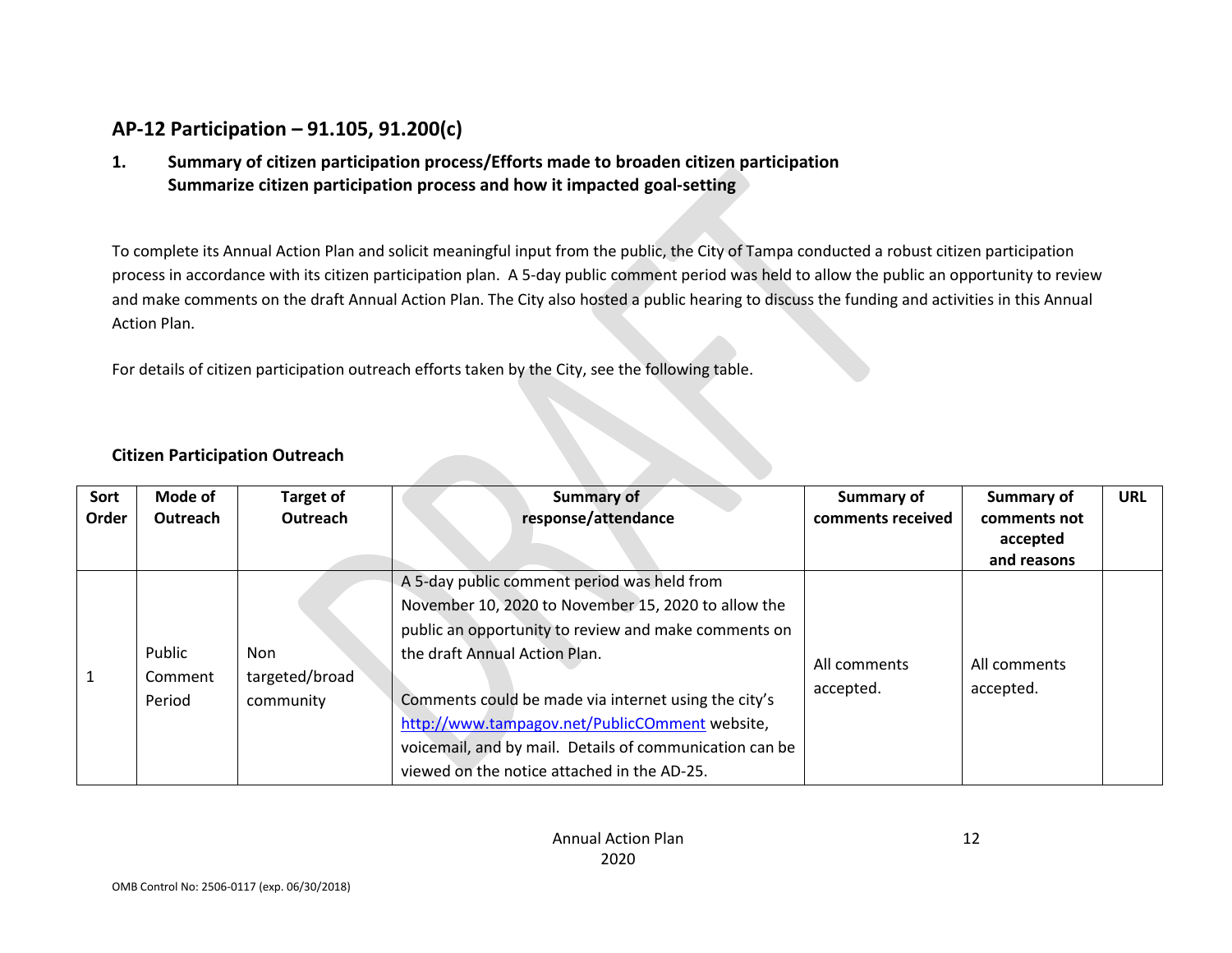**Table 4 – Citizen Participation Outreach**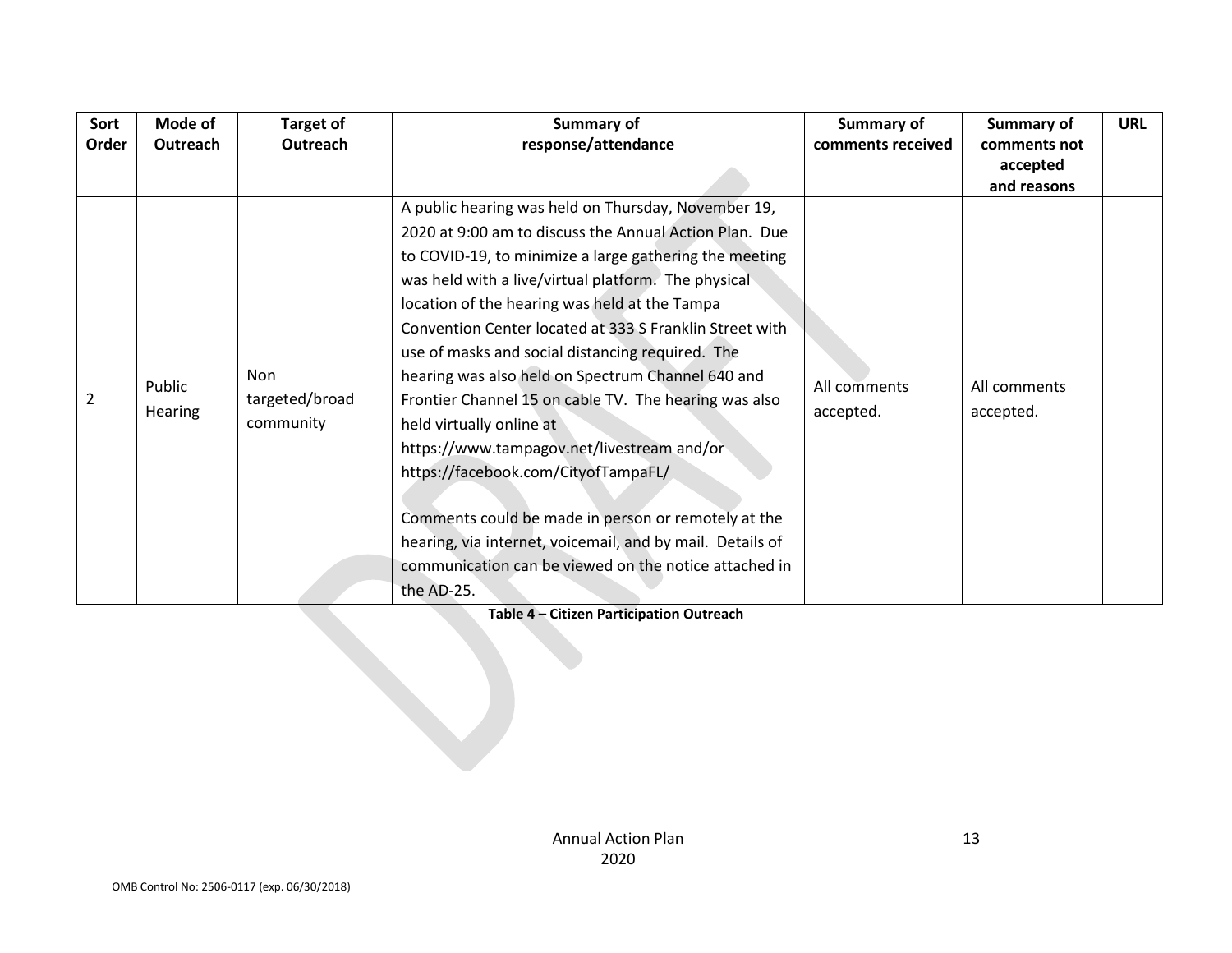# **Expected Resources**

# **AP-15 Expected Resources – 91.220(c)(1,2)**

#### **Introduction**

<span id="page-13-1"></span><span id="page-13-0"></span>This Annual Action Plan presents the City of Tampa's strategic approach to housing activities and community development for the fiscal year 2020/21. The plan considers market conditions for a wide range of housing characteristics, including the number of available housing units, cost and condition of housing, homeless facilities and services, special needs facilities and services, and barriers to affordable housing. The City will pursue strategies focused on housing rehabilitation, homeownership assistance, rental assistance, new construction of affordable housing, assistance for supportive housing operations, assistance for persons experiencing homelessness, and support for public service operations. This diverse range of strategies is intended, ultimately, to bolster the City's core structural components – its families, homes, neighborhoods, and businesses.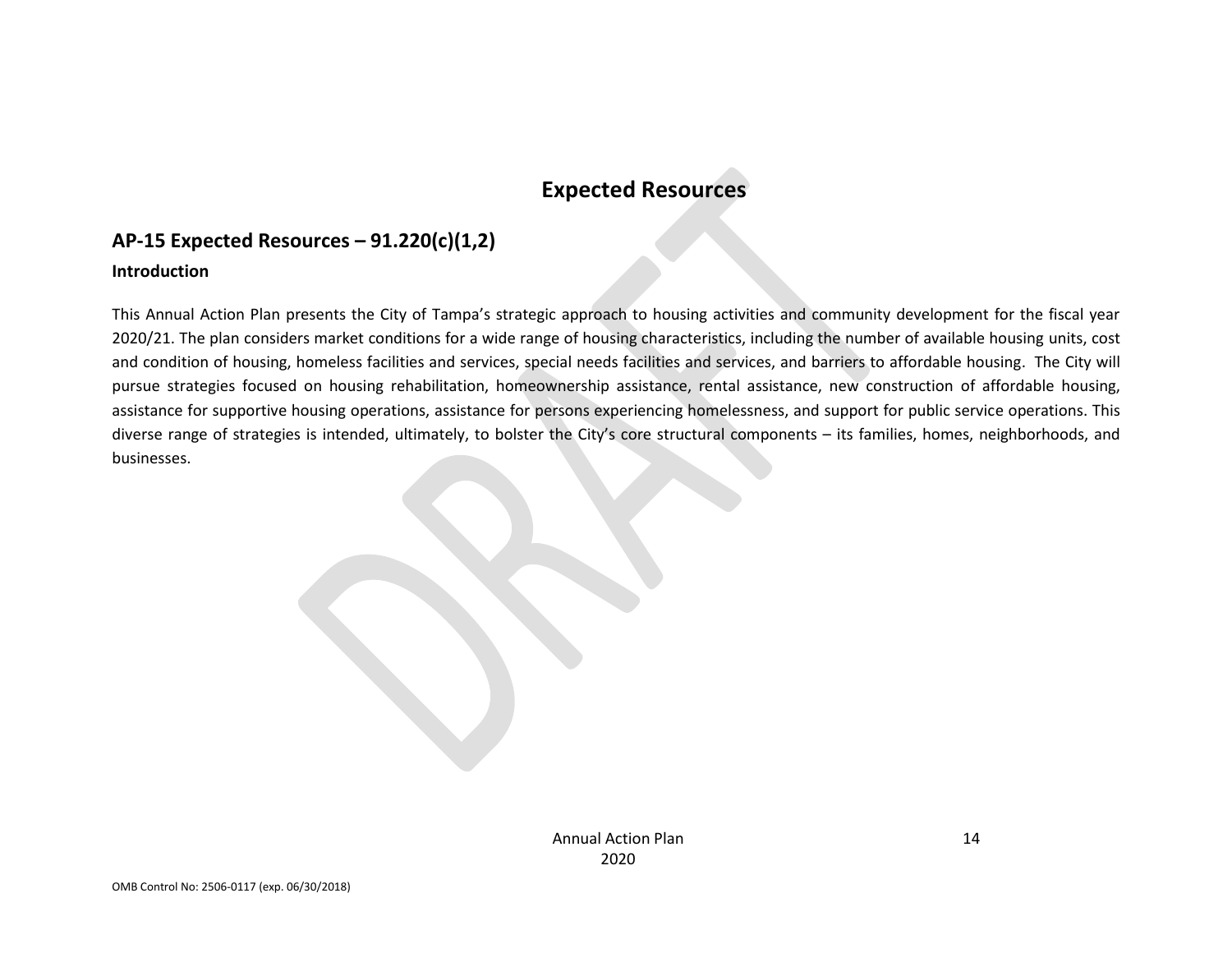# **Anticipated Resources**

| Program     | Source of    | <b>Uses of Funds</b>       |                    |         | <b>Expected Amount Available Year 1</b> |           | <b>Expected</b> | <b>Narrative Description</b>     |
|-------------|--------------|----------------------------|--------------------|---------|-----------------------------------------|-----------|-----------------|----------------------------------|
|             | <b>Funds</b> |                            | Annual             | Program | <b>Prior Year</b>                       | Total:    | <b>Amount</b>   |                                  |
|             |              |                            | <b>Allocation:</b> | Income: | <b>Resources:</b>                       | `Ş.       | Available       |                                  |
|             |              |                            |                    |         |                                         |           | Remainder       |                                  |
|             |              |                            |                    |         |                                         |           | of ConPlan      |                                  |
| <b>CDBG</b> | public -     | Acquisition                |                    |         |                                         |           |                 | The anticipated CDBG resources   |
|             | federal      | <b>Admin and Planning</b>  |                    |         |                                         |           |                 | available during PY 2020-2021 is |
|             |              | Economic Development       |                    |         |                                         |           |                 | projected to total \$15,466,501. |
|             |              | Housing                    |                    |         |                                         |           |                 |                                  |
|             |              | <b>Public Improvements</b> |                    |         |                                         |           |                 |                                  |
|             |              | <b>Public Services</b>     | 3,220,333          | 0       | $\Omega$                                | 3,220,333 | 3,220,824       |                                  |
| <b>HOME</b> | public -     | Acquisition                |                    |         |                                         |           |                 | The anticipated HOME resources   |
|             | federal      | Homebuyer assistance       |                    |         |                                         |           |                 | available for PY 2020-2021 is    |
|             |              | Homeowner rehab            |                    |         |                                         |           |                 | projected to total \$8,595,208.  |
|             |              | Multifamily rental new     |                    |         |                                         |           |                 |                                  |
|             |              | construction               |                    |         |                                         |           |                 |                                  |
|             |              | Multifamily rental rehab   |                    |         |                                         |           |                 |                                  |
|             |              | New construction for       |                    |         |                                         |           |                 |                                  |
|             |              | ownership                  |                    |         |                                         |           |                 |                                  |
|             |              | TBRA                       | 1,709,983          | 0       | 0                                       | 1,709,983 | 1,709,983       |                                  |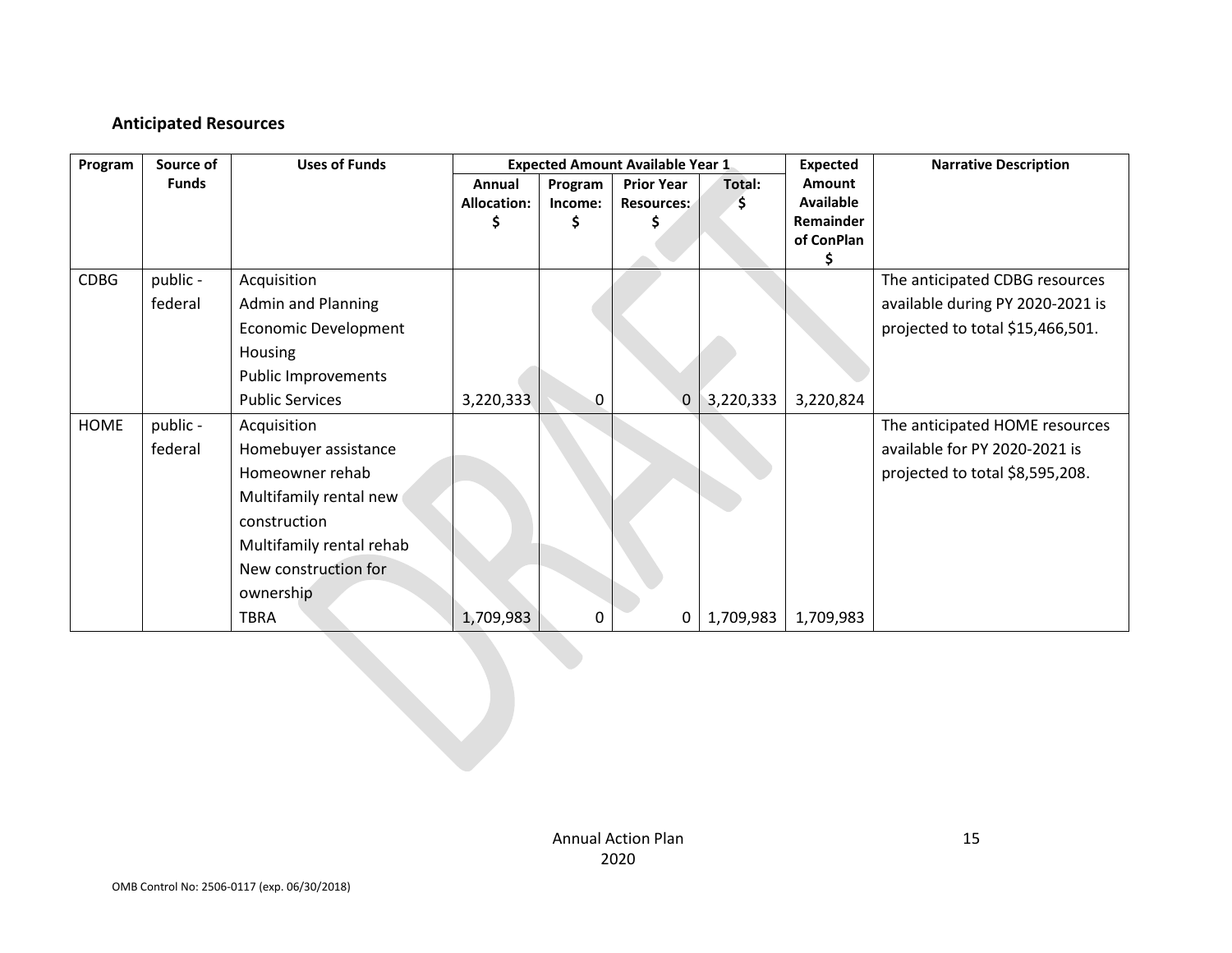| Program      | Source of    | <b>Uses of Funds</b><br><b>Expected Amount Available Year 1</b> |                    |              |                   |           | <b>Expected</b>         | <b>Narrative Description</b>     |
|--------------|--------------|-----------------------------------------------------------------|--------------------|--------------|-------------------|-----------|-------------------------|----------------------------------|
|              | <b>Funds</b> |                                                                 | Annual             | Program      | <b>Prior Year</b> | Total:    | Amount                  |                                  |
|              |              |                                                                 | <b>Allocation:</b> | Income:      | <b>Resources:</b> |           | <b>Available</b>        |                                  |
|              |              |                                                                 | \$                 | Ś            | \$                |           | Remainder<br>of ConPlan |                                  |
|              |              |                                                                 |                    |              |                   |           | Ś.                      |                                  |
| <b>HOPWA</b> | public -     | Permanent housing in                                            |                    |              |                   |           |                         | The anticipated HOPWA            |
|              | federal      | facilities                                                      |                    |              |                   |           |                         | resources available for PY 2020- |
|              |              | Permanent housing                                               |                    |              |                   |           |                         | 2021 is projected to total       |
|              |              | placement                                                       |                    |              |                   |           |                         | \$19,278,130.                    |
|              |              | Short term or transitional                                      |                    |              |                   |           |                         |                                  |
|              |              | housing facilities                                              |                    |              |                   |           |                         |                                  |
|              |              | <b>STRMU</b>                                                    |                    |              |                   |           |                         |                                  |
|              |              | Supportive services                                             |                    |              |                   |           |                         |                                  |
|              |              | <b>TBRA</b>                                                     | 4,176,687          | $\mathbf{0}$ | 0                 | 4,176,687 | 4,176,687               |                                  |
| ESG          | public -     | Conversion and rehab for                                        |                    |              |                   |           |                         | The anticipated ESG resources    |
|              | federal      | transitional housing                                            |                    |              |                   |           |                         | available for PY 2020-2021 is    |
|              |              | <b>Financial Assistance</b>                                     |                    |              |                   |           |                         | projected to total \$1,235,095.  |
|              |              | Overnight shelter                                               |                    |              |                   |           |                         |                                  |
|              |              | Rapid re-housing (rental                                        |                    |              |                   |           |                         |                                  |
|              |              | assistance)                                                     |                    |              |                   |           |                         |                                  |
|              |              | <b>Rental Assistance</b>                                        |                    |              |                   |           |                         |                                  |
|              |              | Services                                                        |                    |              |                   |           |                         |                                  |
|              |              | <b>Transitional housing</b>                                     | 279,374            | 0            | 0                 | 279,374   | 279,374                 |                                  |

**Table 5 - Expected Resources – Priority Table**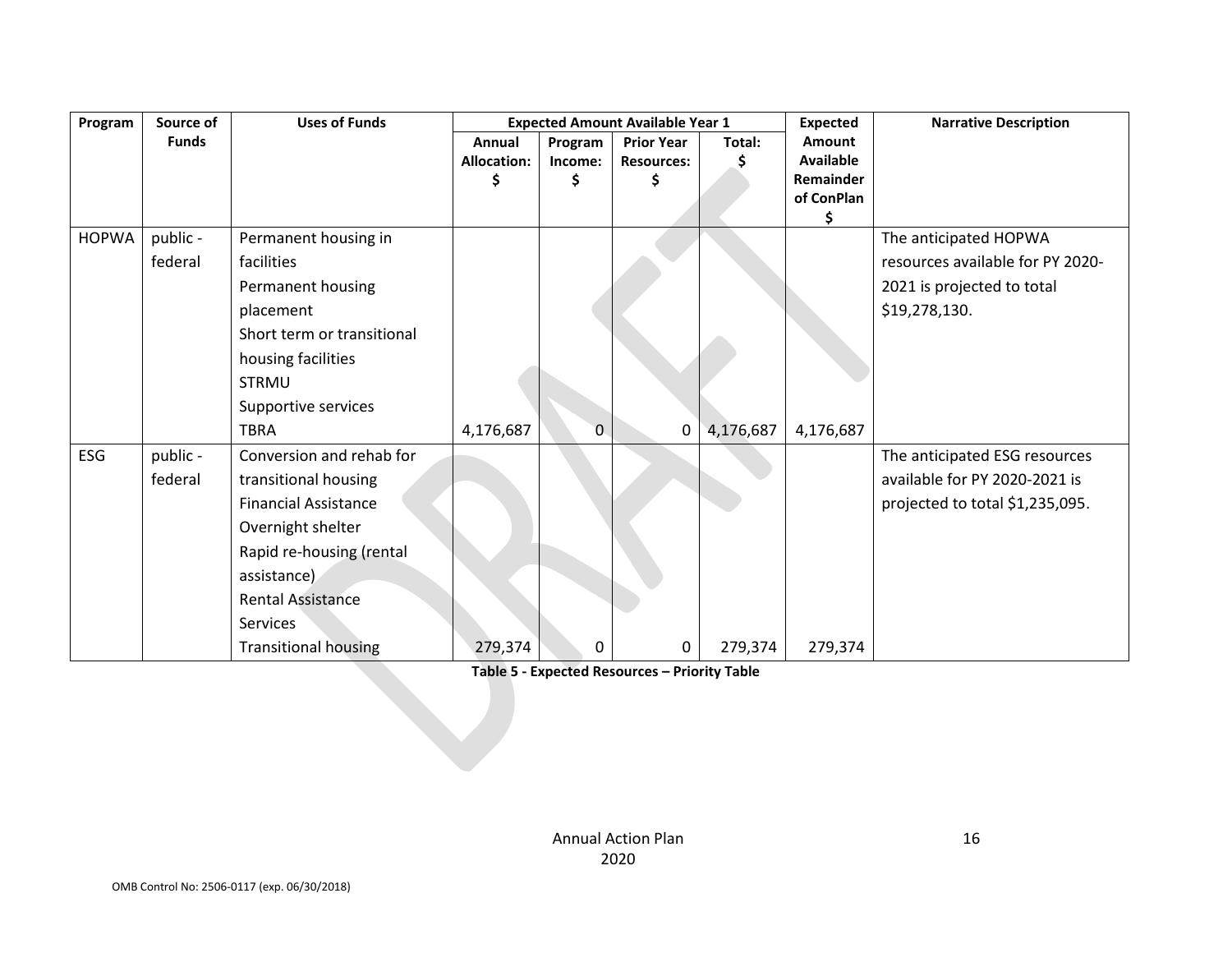# **Explain how federal funds will leverage those additional resources (private, state and local funds), including a description of how matching requirements will be satisfied**

The City will use the federal funds to support projects and programs implemented by City staff as well as non-profit organizations, developers, and other partners. For the projects to be successful, other funding sources including in-kind resources are often added to the federal funding in order to have sufficient resources to benefit the population to be served as well as to cover expenditures that may not be allowable under the CPD programs or to cover indirect costs. The source of these additional funds will depend on the nature of the activity. For example, funds provided for public service activities will be matched by the agencies receiving funding from other sources including public and private sources as well as foundations and fundraising.

The City is required to provide a specific percentage of funds from non-federal sources to be eligible to receive the HOME and ESG grant funds. The HOME program requires a 25% match which may be reduced by HUD if the City is distressed or suffered a Presidentially declared disaster. For PY 2017-2018, Tampa was granted a 50% match reduction due to fiscal distress. The City will satisfy the HOME match through the State Housing Initiative Program (SHIP). The ESG program requires the City provide a 1:1 match. The ESG match will be provided by the subrecipients selected through the annual application process.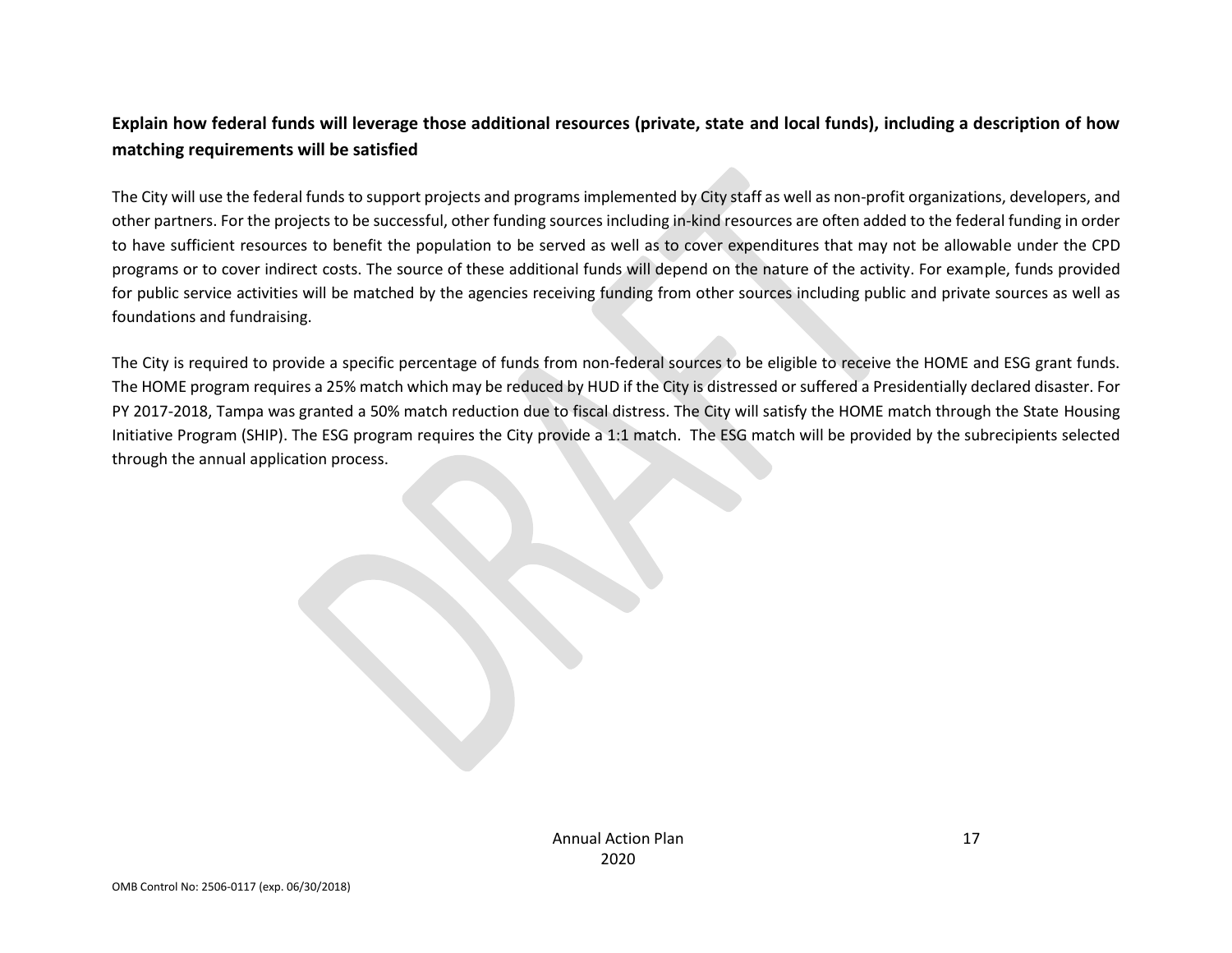# **If appropriate, describe publicly owned land or property located within the jurisdiction that may be used to address the needs identified in the plan**

Florida Statutes Section 166.0451, Disposition of municipal property for affordable housing, requires that cities create an inventory list of real property with fee simple title appropriate for affordable housing. Tampa maintains the inventory of City-owned surplus land through its Real Estate Division. The City awarded 100 publicly owned single-family residential lots to Domain Homes, Inc. to expand the supply of affordable housing and deconcentrate poverty in the RE/CAP areas in Tampa. This infill housing project is a collaboration with CDC of Tampa and Habitat for Humanity. The Project is intended to help rebuild the inner city by providing affordable housing opportunities for income eligible individuals or households. These affordable housing opportunities are seen as the engine to further opportunities that will help foster place-making and community investment. Through this award Domain Homes, Inc is helping to increase the home values in the area which intern helps to build the capacity of the non-profit agencies.

### **Discussion**

N/a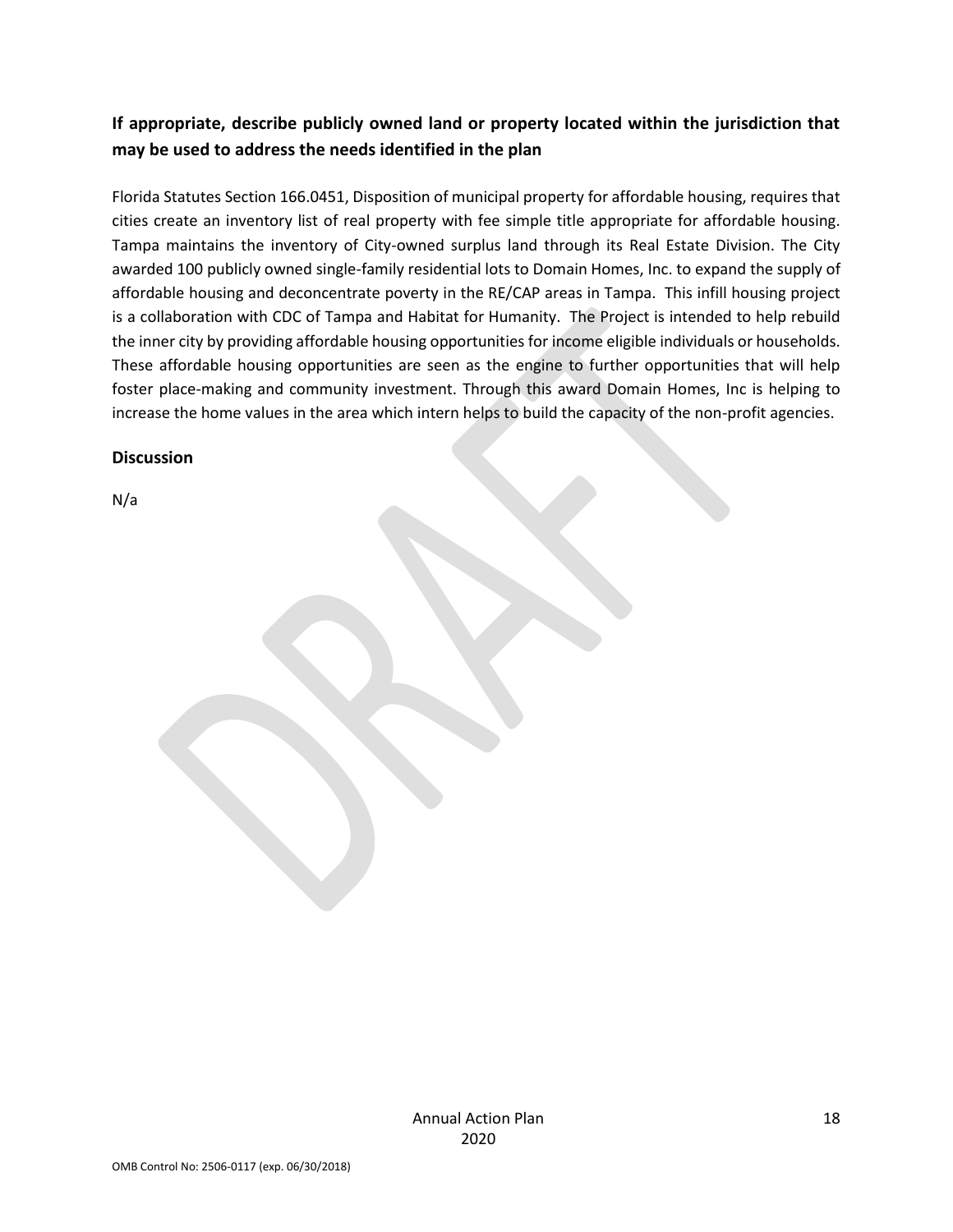# **Annual Goals and Objectives**

# **AP-20 Annual Goals and Objectives**

### **Goals Summary Information**

<span id="page-18-1"></span><span id="page-18-0"></span>

| Sort<br>Order           | <b>Goal Name</b>      | <b>Start</b><br>Year | End<br>Year | Category                  | Geographic<br>Area | <b>Needs Addressed</b> | <b>Funding</b>    | <b>Goal Outcome Indicator</b>     |
|-------------------------|-----------------------|----------------------|-------------|---------------------------|--------------------|------------------------|-------------------|-----------------------------------|
| $\mathbf{1}$            | Homeowner             | 2017                 | 2021        | <b>Affordable Housing</b> | City Wide          | Affordable             | HOME: \$626,000   | Direct Financial Assistance: 102  |
|                         | Assistance            |                      |             |                           |                    | Housing                |                   | Household Housing Unit            |
| $\overline{2}$          | <b>New</b>            | 2017                 | 2021        | <b>Affordable Housing</b> | City Wide          | Affordable             | CDBG: \$1,108,815 | Homeowner Housing Added: 5        |
|                         | Construction          |                      |             |                           |                    | Housing                |                   | Household Housing Unit            |
|                         |                       |                      |             |                           |                    |                        |                   |                                   |
| $\overline{\mathbf{3}}$ | <b>Public Service</b> | 2017                 | 2021        | <b>Affordable Housing</b> | City Wide          | <b>Public Services</b> | CDBG: \$1,159,030 | Public service activities for     |
|                         | Assistance            |                      |             | Non-Homeless              |                    |                        |                   | Low/Moderate Income Housing       |
|                         |                       |                      |             | <b>Special Needs</b>      |                    |                        |                   | Benefit: 845 Persons Assisted     |
|                         |                       |                      |             | Non-Housing               |                    |                        |                   |                                   |
|                         |                       |                      |             | Community                 |                    |                        |                   |                                   |
|                         |                       |                      |             | Development               |                    |                        |                   |                                   |
| 4                       | Clearance,            | 2017                 | 2021        | Non-Housing               | East Tampa         | Affordable             | CDBG: \$308,815   | <b>Buildings Demolished: 10</b>   |
|                         | Demolition, and       |                      |             | Community                 | City Wide          | Housing                | HOME: \$112,426   |                                   |
|                         | Remediation           |                      |             | Development               |                    |                        |                   | Rental Housing Rehab: 2 Household |
|                         |                       |                      |             |                           |                    |                        |                   | <b>Housing Unit</b>               |
| 5                       | Planning and          | 2017                 | 2021        | Planning                  | City Wide          | Planning and           | CDBG: \$644,164   | Other: 4 Other                    |
|                         | Administration        |                      |             |                           |                    | Administration         | HOME: \$170,936   |                                   |
|                         |                       |                      |             |                           |                    |                        | HOPWA: \$125,300  |                                   |
|                         |                       |                      |             |                           |                    |                        | ESG: \$13,9694    |                                   |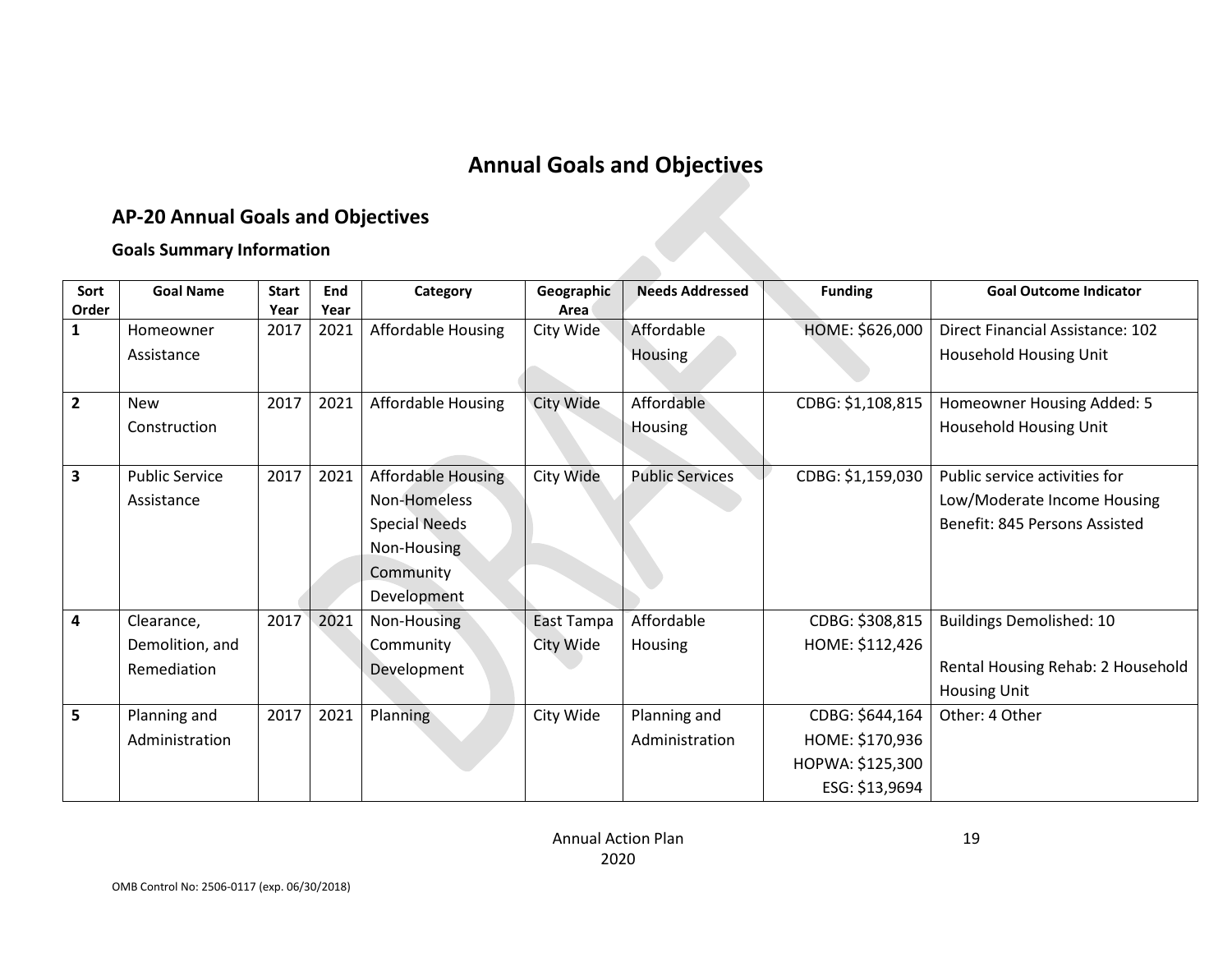| Sort  | <b>Goal Name</b> | <b>Start</b> | End  | Category                  | Geographic   | <b>Needs Addressed</b> | <b>Funding</b>     | <b>Goal Outcome Indicator</b>    |
|-------|------------------|--------------|------|---------------------------|--------------|------------------------|--------------------|----------------------------------|
| Order |                  | Year         | Year |                           | Area         |                        |                    |                                  |
| 6     | Supportive       | 2017         | 2021 | <b>Affordable Housing</b> | <b>HOPWA</b> | Homeless               | HOME: \$800,000    | <b>Tenant-Based Rental</b>       |
|       | Housing          |              |      | Non-Homeless              | <b>EMSA</b>  | <b>Services</b>        | HOPWA: \$4,051,387 | Assistance/Rapid Re-housing: 362 |
|       | Operations       |              |      | <b>Special Needs</b>      |              |                        |                    |                                  |
|       |                  |              |      |                           |              |                        |                    | HIV/AIDS Housing Operations: 310 |
|       |                  |              |      |                           |              |                        |                    | Household Housing Unit           |
|       |                  |              |      |                           |              |                        |                    |                                  |
|       |                  |              |      |                           |              |                        |                    | Housing for Homeless added: 38   |
|       |                  |              |      |                           |              |                        |                    | <b>Household Housing Unit</b>    |
|       | Homeless         | 2017         | 2021 | Homeless                  | City Wide    | Homeless               | ESG: \$265,405     | Homeless Person Overnight        |
|       | Assistance       |              |      |                           | <b>HOPWA</b> | <b>Services</b>        |                    | Shelter: 850 Persons Assisted    |
|       |                  |              |      |                           | <b>EMSA</b>  |                        |                    |                                  |
|       |                  |              |      |                           |              |                        |                    | Rapid Re-housing: 50 households  |
|       |                  |              |      |                           |              |                        |                    | assisted                         |

**Table 6 – Goals Summary**

a s

# **Goal Descriptions**

| <b>Goal Name</b>   | <b>Homeowner Assistance</b>                                  |
|--------------------|--------------------------------------------------------------|
| Goal               | Down Payment Assistance program for eligible homebuyers.     |
| <b>Description</b> |                                                              |
| <b>Goal Name</b>   | New Construction                                             |
| Goal               | Property acquisition to acquire land for affordable housing. |
| <b>Description</b> |                                                              |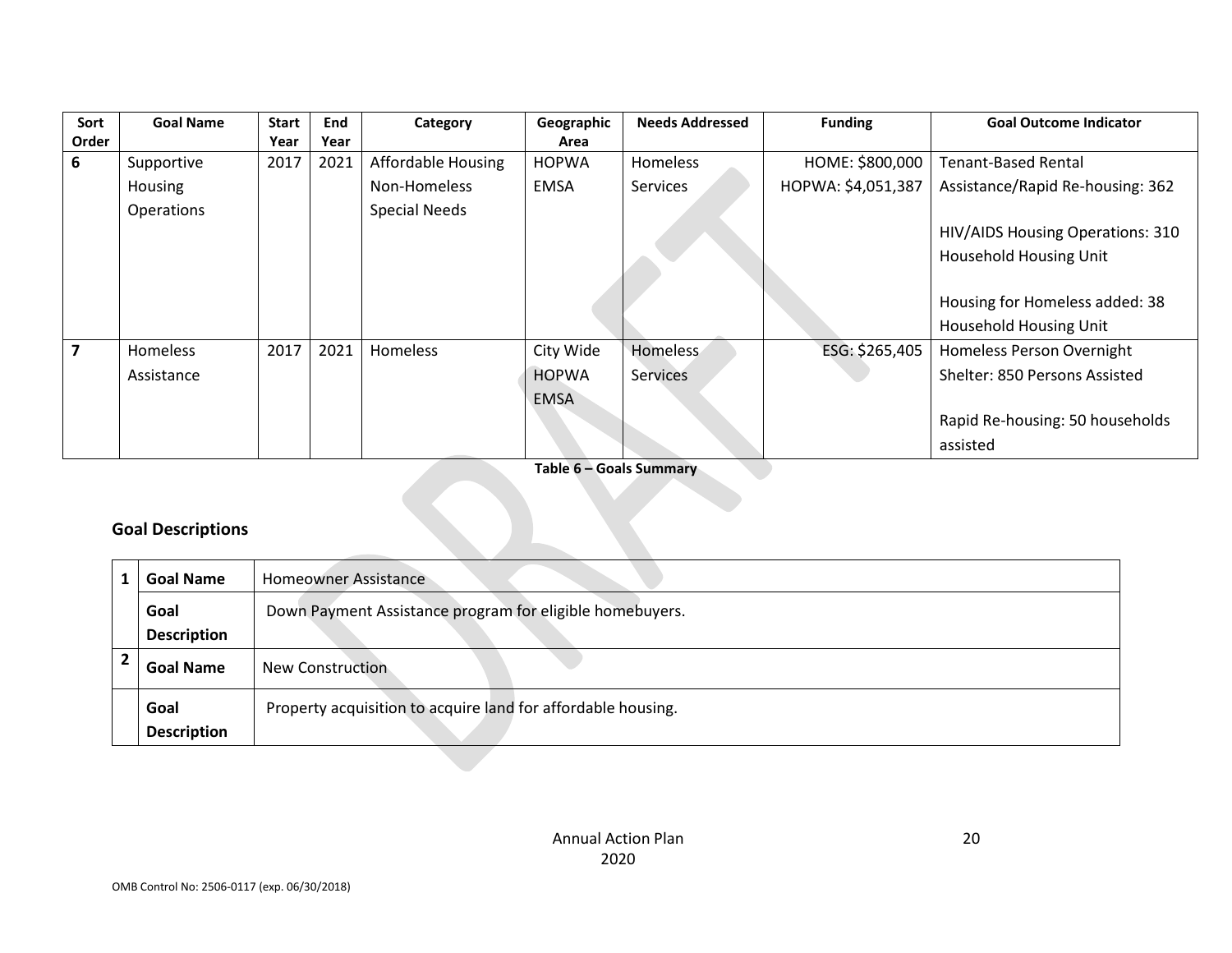| 3 | <b>Goal Name</b>                                           | <b>Public Service Assistance</b>                                                                                                                                                                                                 |  |
|---|------------------------------------------------------------|----------------------------------------------------------------------------------------------------------------------------------------------------------------------------------------------------------------------------------|--|
|   | Goal<br><b>Description</b>                                 | Public services for low- to moderate-income families, who meet eligibility criteria. Housing counseling services to help<br>low-moderate income families to achieve the dream of homeownership.                                  |  |
| 4 | <b>Goal Name</b><br>Clearance, Demolition, and Remediation |                                                                                                                                                                                                                                  |  |
|   | Goal<br><b>Description</b>                                 | Removal of dilapidated buildings. HOME Replacement Assistance Program for rehab housing in the City's rehab program<br>but are beyond repair.                                                                                    |  |
| 5 | <b>Goal Name</b>                                           | Planning and Administration                                                                                                                                                                                                      |  |
|   | Goal<br><b>Description</b>                                 | Support the operation of the City's federal programs including CDBG, HOME, ESG and HOPWA. Funds will be used for<br>program administration, staff salaries, and document preparation including the Annual Action Plan and CAPER. |  |
| 6 | <b>Goal Name</b>                                           | <b>Supportive Housing Operations</b>                                                                                                                                                                                             |  |
|   | Goal<br><b>Description</b>                                 | Supportive housing operations, STRMU and rapid rehousing by HOPWA Sponsors.                                                                                                                                                      |  |
| 7 | <b>Goal Name</b>                                           | <b>Homeless Assistance</b>                                                                                                                                                                                                       |  |
|   | Goal<br><b>Description</b>                                 | Rapid re-housing assistance for individuals and families who are homeless and providing safe haven, emergency shelter,<br>and supportive services to victims of domestic violence.                                               |  |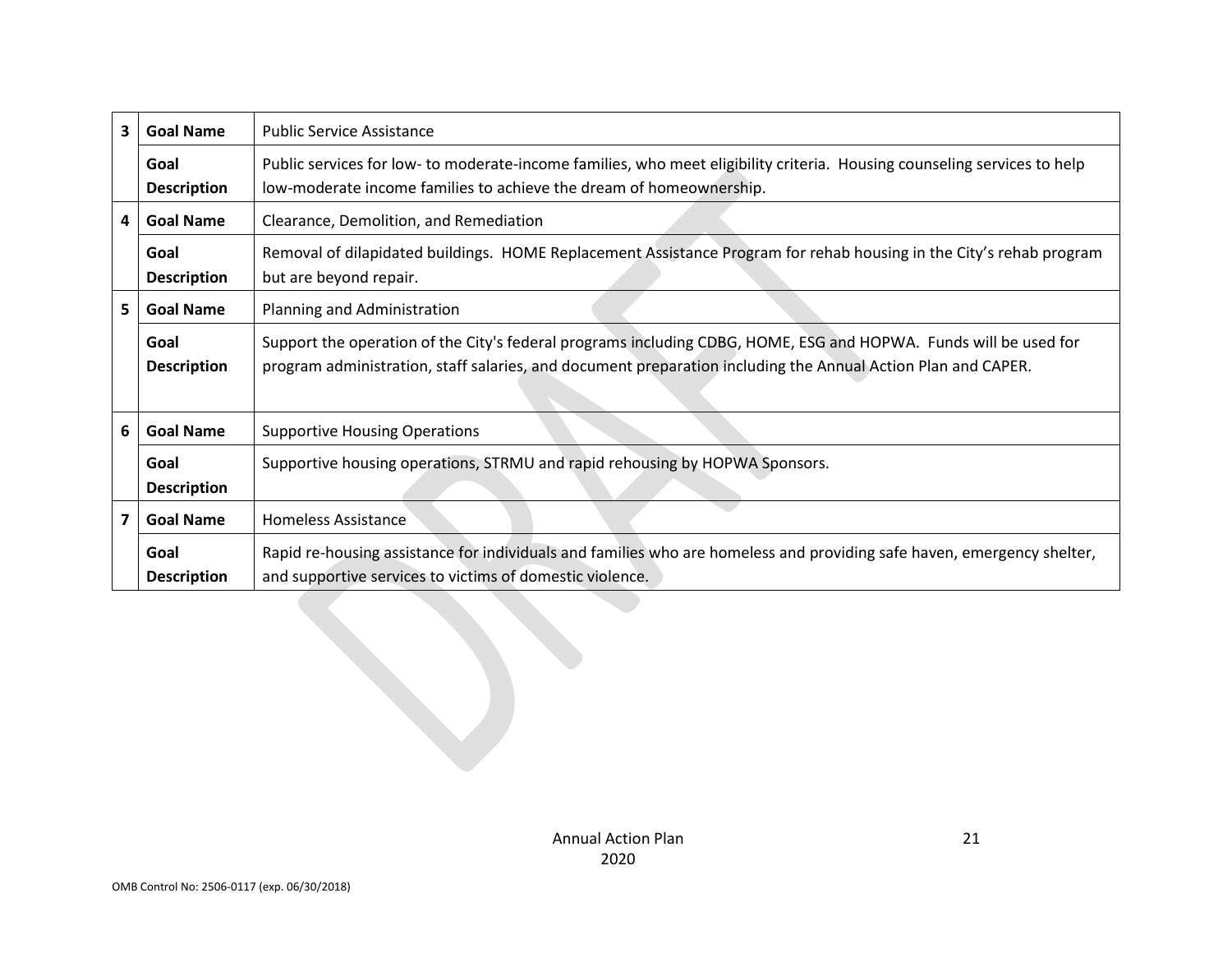# **Projects**

# <span id="page-21-1"></span><span id="page-21-0"></span>**AP-35 Projects – 91.220(d)**

#### **Introduction**

This Annual Action Plan presents the City of Tampa's strategic approach to housing activities and community development for the fiscal year 2020-2021. The plan considers market conditions for a wide range of housing characteristics, including the number of available housing units, cost and condition of housing, homeless facilities and services, special needs facilities and services, and barriers to affordable housing. The City will pursue strategies focused on housing rehabilitation, homeownership assistance, rental assistance, new construction of affordable housing, assistance for supportive housing operations, assistance for persons experiencing homelessness, and support for public service operations. This diverse range of strategies is intended, ultimately, to bolster the City's core structural components – its families, homes, neighborhoods, and businesses.

#### **Projects**

| #              | <b>Project Name</b>                         |
|----------------|---------------------------------------------|
| 1              | <b>CDBG Administration</b>                  |
| $\mathfrak{p}$ | CDBG Public Services                        |
| 3              | <b>CDBG Property Acquisition</b>            |
| 4              | <b>CDBG Housing Counseling</b>              |
| 5.             | <b>CDBG Demolition</b>                      |
| 6              | <b>HOME Administration</b>                  |
| 7              | <b>HOME Down Payment Assistance</b>         |
| 8              | <b>HOME Replacement Housing</b>             |
| 9              | <b>HOME TBRA</b>                            |
| 10             | ESG 2020 Program                            |
| 11             | <b>HOPWA Administration</b>                 |
| 12             | <b>HOPWA Metro Inclusive Health.</b>        |
| 13             | HOPWA Boley Centers, Inc.                   |
| 14             | <b>HOPWA Catholic Charities</b>             |
| 15             | <b>HOPWA Empath Partners in Care</b>        |
| 16             | <b>HOPWA Pasco County Housing Authority</b> |
| 17             | <b>HOPWA Tampa Housing Authority</b>        |
| 18             | <b>HOPWA BayCare Behavioral</b>             |

**Table 7 - Project Information**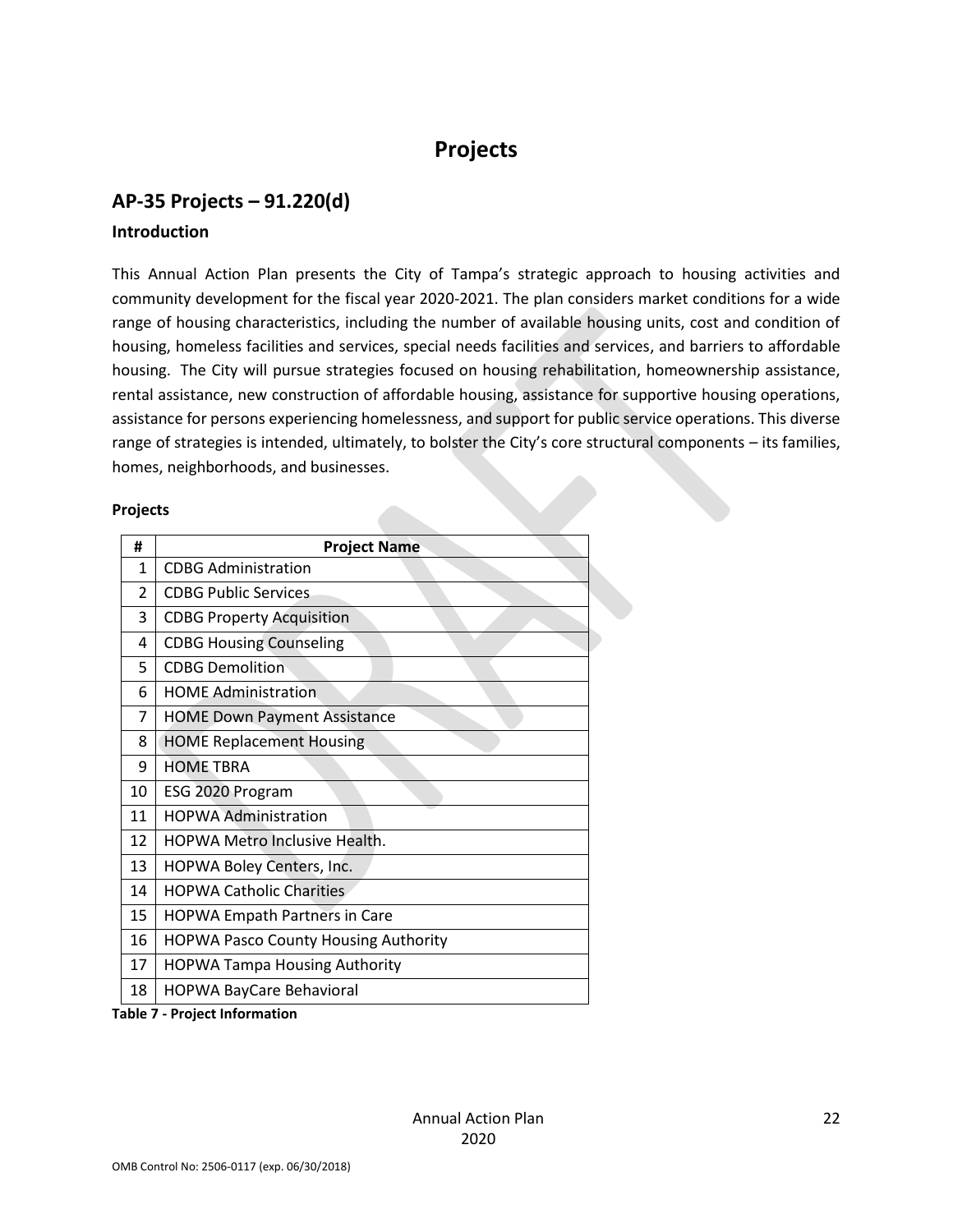### **Describe the reasons for allocation priorities and any obstacles to addressing underserved needs**

Tampa like many communities around the country are suffering from an affordable housing shortage. This Action Plan prioritizes affordable housing subsidy, development and rehab.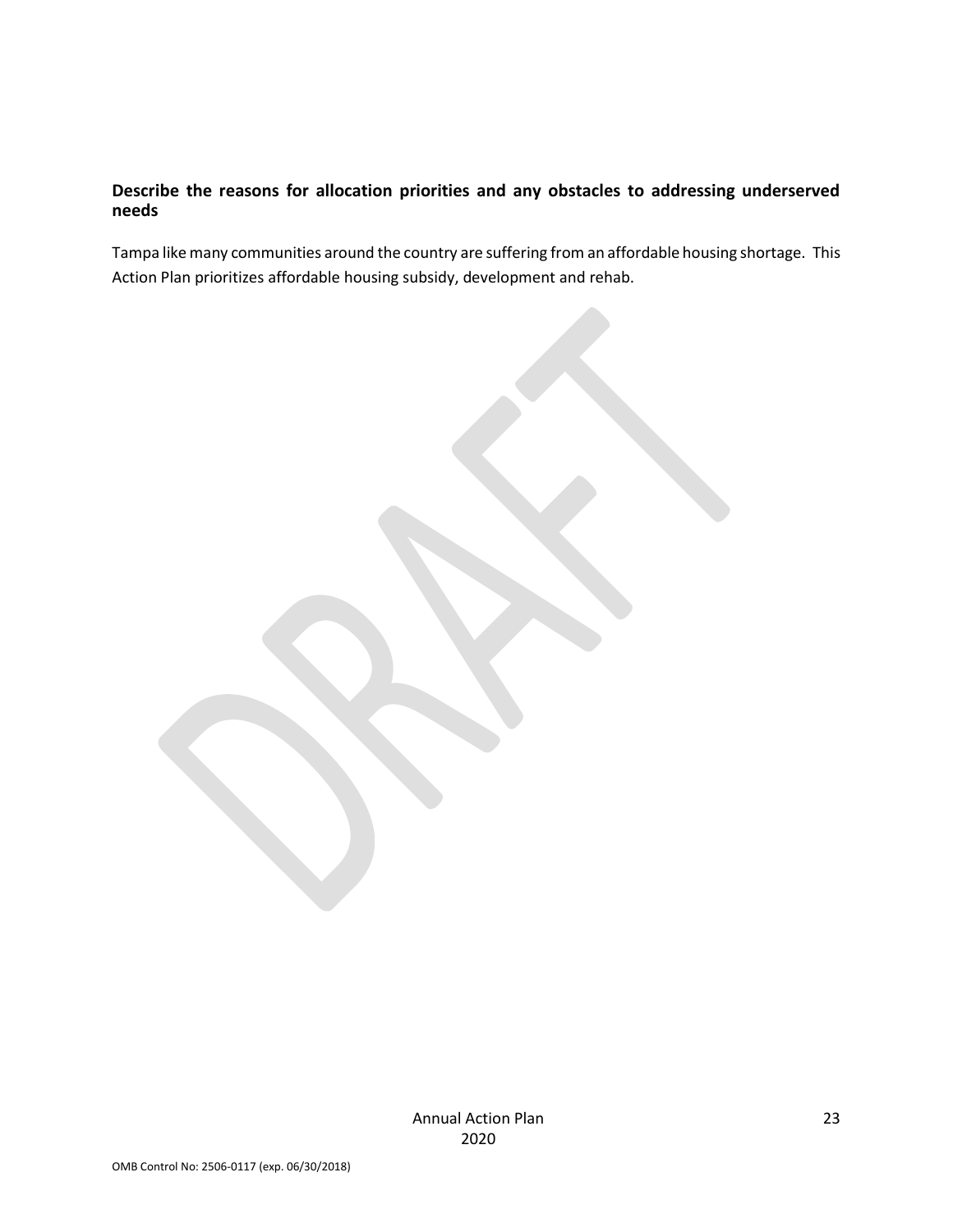# <span id="page-23-0"></span>**AP-38 Project Summary**

# **Project Summary Information**

| $\mathbf{1}$   | <b>Project Name</b>                                                                                     | <b>CDBG Administration</b>                                                                                               |
|----------------|---------------------------------------------------------------------------------------------------------|--------------------------------------------------------------------------------------------------------------------------|
|                | <b>Target Area</b>                                                                                      | City Wide                                                                                                                |
|                | <b>Goals Supported</b>                                                                                  | Planning and Administration                                                                                              |
|                | <b>Needs Addressed</b>                                                                                  | Planning and Administration                                                                                              |
|                | <b>Funding</b>                                                                                          | CDBG: \$644,164                                                                                                          |
|                | <b>Description</b>                                                                                      | Citywide administration of the CDBG program.                                                                             |
|                | <b>Target Date</b>                                                                                      | 9/30/2021                                                                                                                |
|                | <b>Estimate the number and</b><br>type of families that will<br>benefit from the<br>proposed activities | N/A                                                                                                                      |
|                | <b>Location Description</b>                                                                             | City wide                                                                                                                |
|                | <b>Planned Activities</b>                                                                               | Citywide administration of the CDBG program.                                                                             |
| $\overline{2}$ | <b>Project Name</b>                                                                                     | <b>CDBG Public Services</b>                                                                                              |
|                | <b>Target Area</b>                                                                                      | City Wide                                                                                                                |
|                | <b>Goals Supported</b>                                                                                  | <b>Public Service Assistance</b>                                                                                         |
|                | <b>Needs Addressed</b>                                                                                  | <b>Public Services</b>                                                                                                   |
|                | <b>Funding</b>                                                                                          | CDBG: \$680,215                                                                                                          |
|                | <b>Description</b>                                                                                      | Public services for low- to moderate-income families, who meet<br>eligibility criteria.                                  |
|                | <b>Target Date</b>                                                                                      | 9/30/2021                                                                                                                |
|                | <b>Estimate the number and</b><br>type of families that will<br>benefit from the<br>proposed activities | Public service activities for Low/Moderate Income Housing Benefit:<br>345 to be assisted with Public service activities. |
|                | <b>Location Description</b>                                                                             | City Wide                                                                                                                |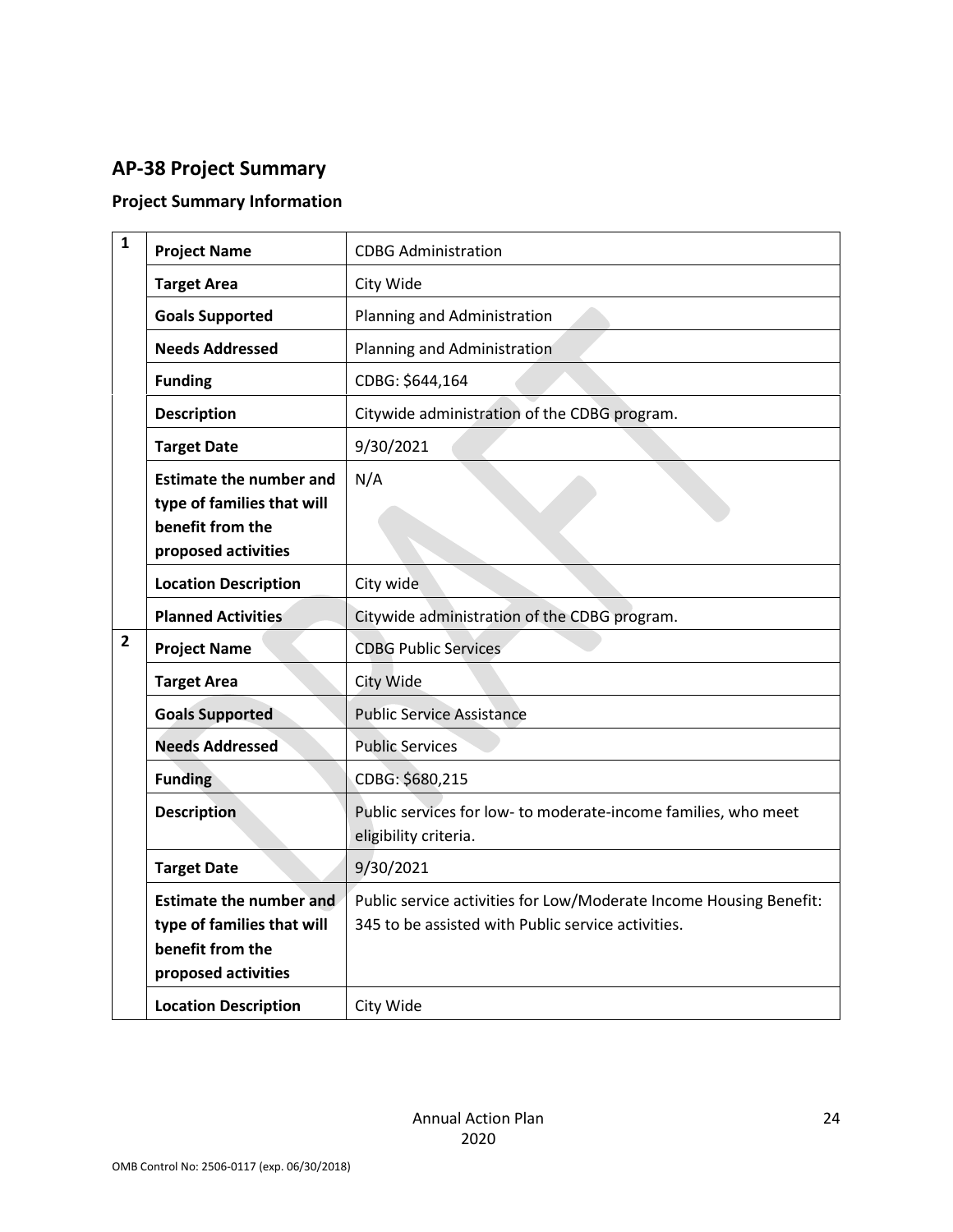|                         | <b>Planned Activities</b>                                                                               | Planned activities include:                                                                                |
|-------------------------|---------------------------------------------------------------------------------------------------------|------------------------------------------------------------------------------------------------------------|
|                         |                                                                                                         | Project delivery cost: \$108,815                                                                           |
|                         |                                                                                                         | Public service agencies (TBD): \$571,400                                                                   |
| $\overline{\mathbf{3}}$ | <b>Project Name</b>                                                                                     | <b>CDBG Property Acquisition</b>                                                                           |
|                         | <b>Target Area</b>                                                                                      | City Wide                                                                                                  |
|                         | <b>Goals Supported</b>                                                                                  | <b>New Construction</b>                                                                                    |
|                         | <b>Needs Addressed</b>                                                                                  | <b>Affordable Housing</b>                                                                                  |
|                         | <b>Funding</b>                                                                                          | CDBG: \$1,108,815                                                                                          |
|                         | <b>Description</b>                                                                                      | To acquire land for affordable housing                                                                     |
|                         | <b>Target Date</b>                                                                                      | 9/30/2021                                                                                                  |
|                         | <b>Estimate the number and</b><br>type of families that will<br>benefit from the<br>proposed activities | Homeowner Housing Added: 5 Household Housing Unit                                                          |
|                         | <b>Location Description</b>                                                                             | City Wide                                                                                                  |
|                         | <b>Planned Activities</b>                                                                               | Planned activities include:                                                                                |
|                         |                                                                                                         | Project delivery cost: \$108,815                                                                           |
|                         |                                                                                                         | Property acquisition: \$1,000,000                                                                          |
| 4                       | <b>Project Name</b>                                                                                     | <b>CDBG Housing Counseling</b>                                                                             |
|                         | <b>Target Area</b>                                                                                      | City Wide                                                                                                  |
|                         | <b>Goals Supported</b>                                                                                  | <b>Public Service Assistance</b>                                                                           |
|                         | <b>Needs Addressed</b>                                                                                  | <b>Affordable Housing</b>                                                                                  |
|                         | <b>Funding</b>                                                                                          | CDBG: \$478,815                                                                                            |
|                         | <b>Description</b>                                                                                      | Housing counseling services to help low-moderate income families<br>to achieve the dream of homeownership. |
|                         | <b>Target Date</b>                                                                                      | 9/30/2021                                                                                                  |
|                         | <b>Estimate the number and</b><br>type of families that will<br>benefit from the<br>proposed activities | Housing service activities for Low/Moderate Income Housing<br>Benefit: 500 persons assisted.               |
|                         | <b>Location Description</b>                                                                             | City Wide                                                                                                  |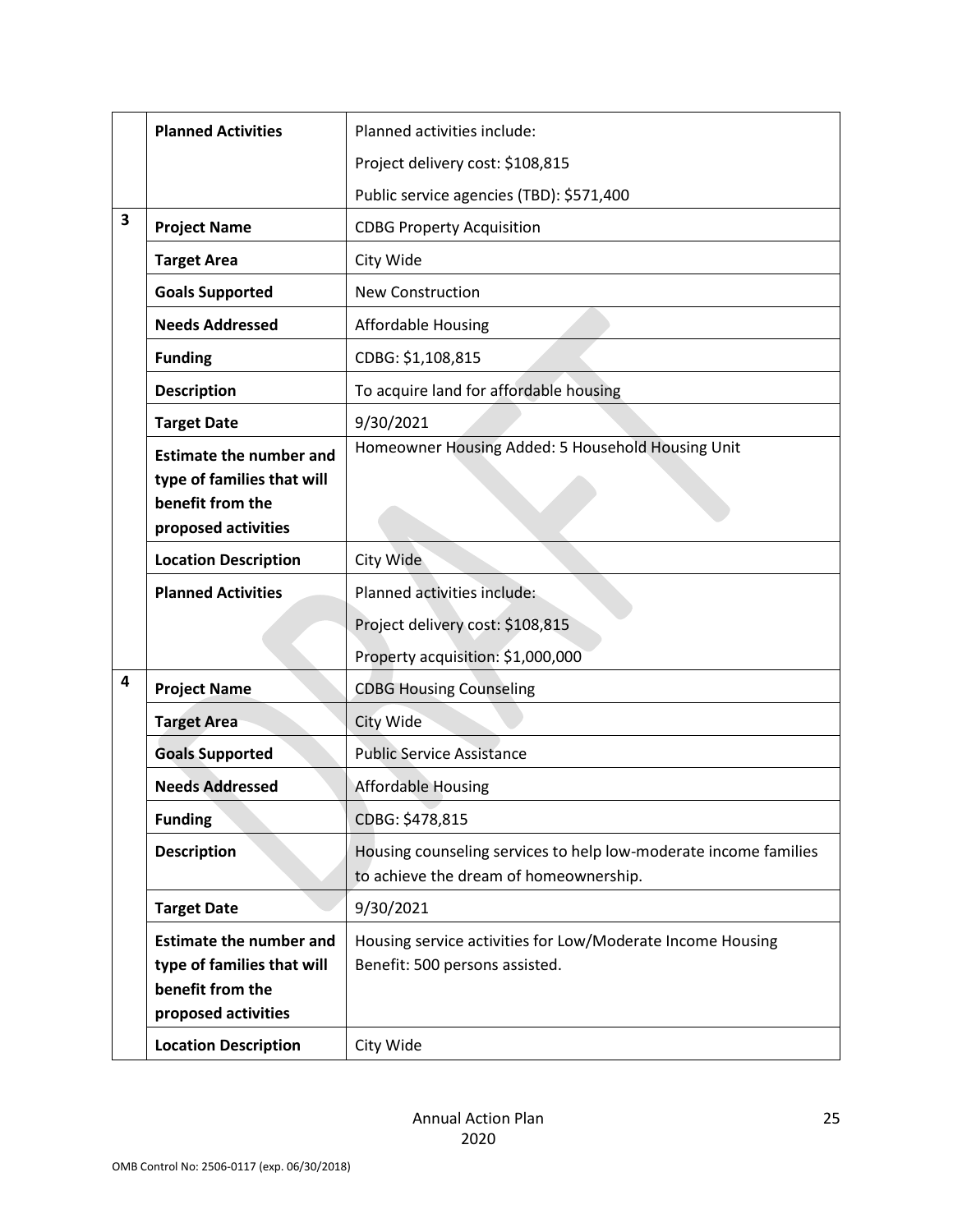|   | <b>Planned Activities</b>                                                                               | Planned activities include:                  |
|---|---------------------------------------------------------------------------------------------------------|----------------------------------------------|
|   |                                                                                                         | Project delivery cost: \$108,815             |
|   |                                                                                                         | Solita's House: \$120,000                    |
|   |                                                                                                         | Housing & Education Alliance: \$100,000      |
|   |                                                                                                         | Reach: \$75,000                              |
|   |                                                                                                         | NACA: \$75,000                               |
| 5 | <b>Project Name</b>                                                                                     | <b>CDBG Demolition</b>                       |
|   | <b>Target Area</b>                                                                                      | City Wide                                    |
|   | <b>Goals Supported</b>                                                                                  | Clearance, Demolition, and Remediation       |
|   | <b>Needs Addressed</b>                                                                                  | <b>Affordable Housing</b>                    |
|   | <b>Funding</b>                                                                                          | CDBG: \$308,815                              |
|   | <b>Description</b>                                                                                      | Removal of dilapidated buildings.            |
|   | <b>Target Date</b>                                                                                      | 9/30/2021                                    |
|   | <b>Estimate the number and</b><br>type of families that will<br>benefit from the<br>proposed activities | An estimated 10 buildings demolished.        |
|   | <b>Location Description</b>                                                                             | City wide                                    |
|   | <b>Planned Activities</b>                                                                               | Planned activities include:                  |
|   |                                                                                                         | Project delivery cost: \$108,815             |
|   |                                                                                                         | Demolition: \$200,000                        |
| 6 | <b>Project Name</b>                                                                                     | <b>HOME Administration</b>                   |
|   | <b>Target Area</b>                                                                                      | City Wide                                    |
|   | <b>Goals Supported</b>                                                                                  | Planning and Administration                  |
|   | <b>Needs Addressed</b>                                                                                  | Planning and Administration                  |
|   | <b>Funding</b>                                                                                          | HOME: \$170,936                              |
|   | <b>Description</b>                                                                                      | Citywide administration of the HOME program. |
|   | <b>Target Date</b>                                                                                      | 9/30/2021                                    |
|   | <b>Estimate the number and</b><br>type of families that will<br>benefit from the<br>proposed activities | N/A                                          |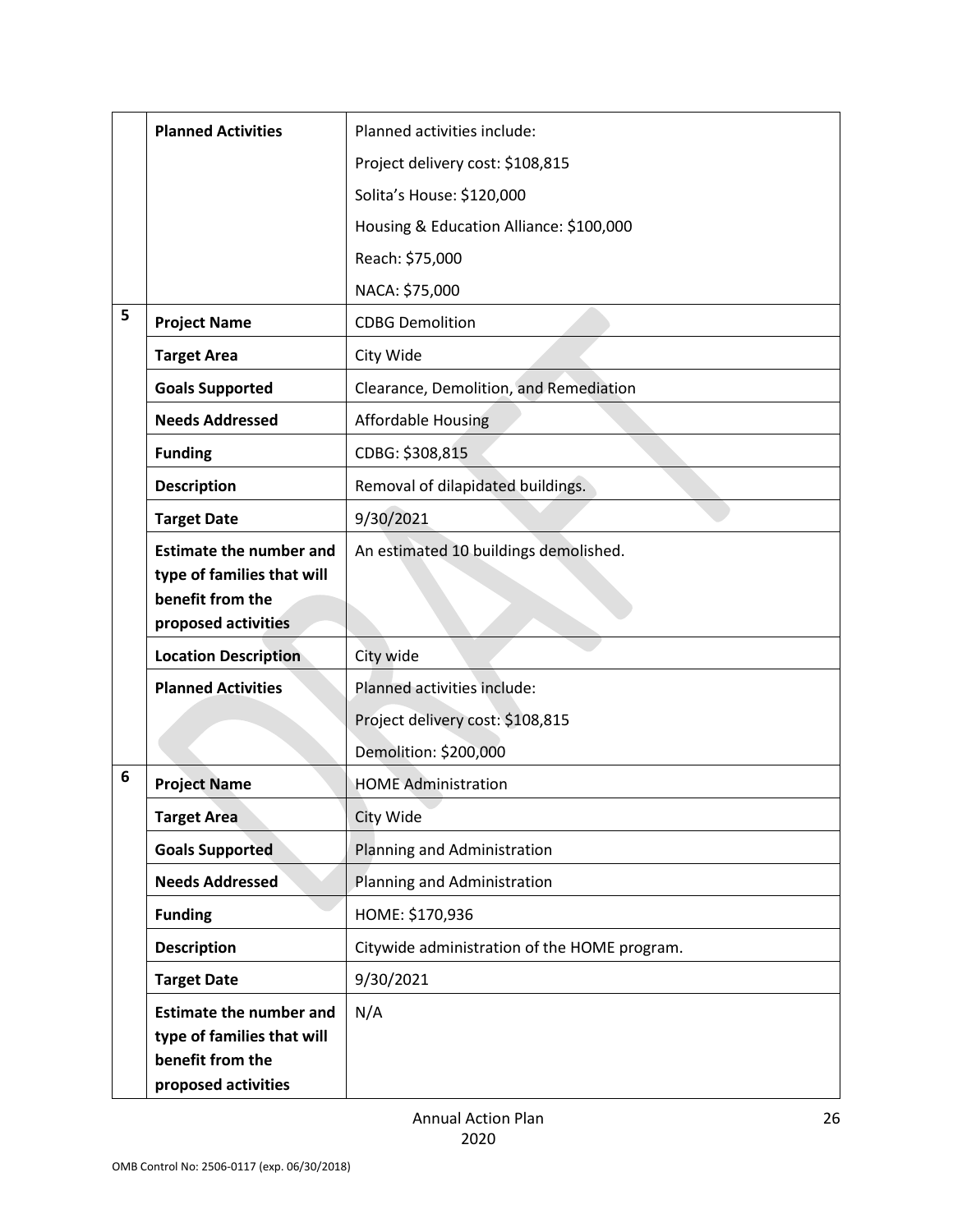|   | <b>Location Description</b>                                                                             | Citywide                                                                                                           |
|---|---------------------------------------------------------------------------------------------------------|--------------------------------------------------------------------------------------------------------------------|
|   | <b>Planned Activities</b>                                                                               | Citywide administration of the HOME program.                                                                       |
| 7 | <b>Project Name</b>                                                                                     | <b>HOME Down Payment Assistance</b>                                                                                |
|   | <b>Target Area</b>                                                                                      | City Wide                                                                                                          |
|   | <b>Goals Supported</b>                                                                                  | <b>New Construction</b>                                                                                            |
|   | <b>Needs Addressed</b>                                                                                  | <b>Affordable Housing</b>                                                                                          |
|   | <b>Funding</b>                                                                                          | HOME: \$626,000                                                                                                    |
|   | <b>Description</b>                                                                                      | Down Payment Assistance program for eligible homebuyers.                                                           |
|   | <b>Target Date</b>                                                                                      | 9/30/2021                                                                                                          |
|   | <b>Estimate the number and</b><br>type of families that will<br>benefit from the<br>proposed activities | 102 households assisted                                                                                            |
|   | <b>Location Description</b>                                                                             | Citywide, East Tampa                                                                                               |
|   | <b>Planned Activities</b>                                                                               | Down Payment Assistance Program.                                                                                   |
| 8 | <b>Project Name</b>                                                                                     | <b>HOME Replacement Housing</b>                                                                                    |
|   | <b>Target Area</b>                                                                                      | City Wide                                                                                                          |
|   | <b>Goals Supported</b>                                                                                  | Clearance, Demolition, and Remediation                                                                             |
|   | <b>Needs Addressed</b>                                                                                  | <b>Affordable Housing</b>                                                                                          |
|   | <b>Funding</b>                                                                                          | HOME: \$112,426                                                                                                    |
|   | <b>Description</b>                                                                                      | The HOME Replacement Assistance Program is for rehab housing in<br>the City's rehab program but are beyond repair. |
|   | <b>Target Date</b>                                                                                      | 9/30/2021                                                                                                          |
|   | <b>Estimate the number and</b><br>type of families that will<br>benefit from the<br>proposed activities | 2 households assisted                                                                                              |
|   | <b>Location Description</b>                                                                             | Citywide                                                                                                           |
|   | <b>Planned Activities</b>                                                                               | <b>Replacement Housing Program</b>                                                                                 |
| 9 | <b>Project Name</b>                                                                                     | <b>HOME TBRA</b>                                                                                                   |
|   | <b>Target Area</b>                                                                                      | City Wide                                                                                                          |
|   | <b>Goals Supported</b>                                                                                  | <b>Supportive Housing Operations</b>                                                                               |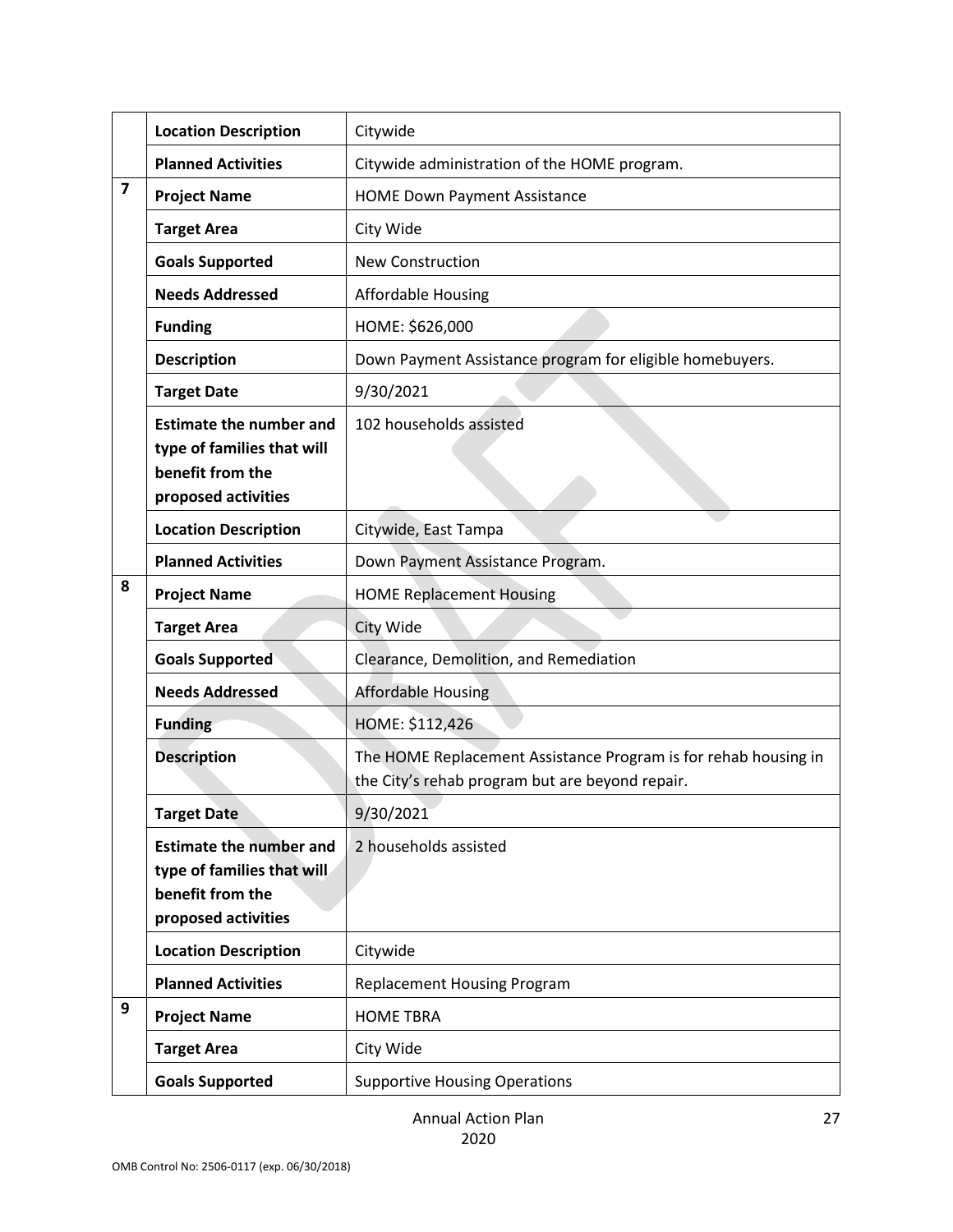|    | <b>Needs Addressed</b>                                                                                  | <b>Affordable Housing</b>                                                                                                                                                             |
|----|---------------------------------------------------------------------------------------------------------|---------------------------------------------------------------------------------------------------------------------------------------------------------------------------------------|
|    |                                                                                                         | <b>Homeless Services</b>                                                                                                                                                              |
|    | <b>Funding</b>                                                                                          | HOME: \$800,000                                                                                                                                                                       |
|    | <b>Description</b>                                                                                      | Tenant Based Rental Assistance to families emerging from<br>homelessness. Their rent will be paid for a year and case<br>management will be provided.                                 |
|    | <b>Target Date</b>                                                                                      | 9/30/2021                                                                                                                                                                             |
|    | <b>Estimate the number and</b><br>type of families that will<br>benefit from the<br>proposed activities | TBRA: 40 families/individuals will be housed and provided with Case<br>Management                                                                                                     |
|    | <b>Location Description</b>                                                                             | City Wide                                                                                                                                                                             |
|    | <b>Planned Activities</b>                                                                               | TBRA program                                                                                                                                                                          |
| 10 | <b>Project Name</b>                                                                                     | ESG 2020 Program                                                                                                                                                                      |
|    | <b>Target Area</b>                                                                                      | City Wide                                                                                                                                                                             |
|    | <b>Goals Supported</b>                                                                                  | <b>Homeless Assistance</b><br>Planning and Administration                                                                                                                             |
|    | <b>Needs Addressed</b>                                                                                  | <b>Homeless Services</b>                                                                                                                                                              |
|    | <b>Funding</b>                                                                                          | ESG: \$279,374                                                                                                                                                                        |
|    | <b>Description</b>                                                                                      | THHI will administer the ESG funding on behalf of the City.                                                                                                                           |
|    | <b>Target Date</b>                                                                                      | 9/30/2021                                                                                                                                                                             |
|    | <b>Estimate the number and</b><br>type of families that will<br>benefit from the<br>proposed activities | Homeless Overnight Shelter Operations: 850 persons assisted<br>Rapid Re-housing: 50 households assisted                                                                               |
|    | <b>Location Description</b>                                                                             | City Wide                                                                                                                                                                             |
|    | <b>Planned Activities</b>                                                                               | Rapid re-housing assistance for individuals and families who are<br>homeless and providing safe-haven, emergency shelter, and<br>supportive services to victims of domestic violence. |
| 11 | <b>Project Name</b>                                                                                     | <b>HOPWA Administration</b>                                                                                                                                                           |
|    | <b>Target Area</b>                                                                                      | <b>HOPWA EMSA</b>                                                                                                                                                                     |
|    | <b>Goals Supported</b>                                                                                  | <b>Supportive Housing Operations</b>                                                                                                                                                  |
|    |                                                                                                         | Planning and Administration                                                                                                                                                           |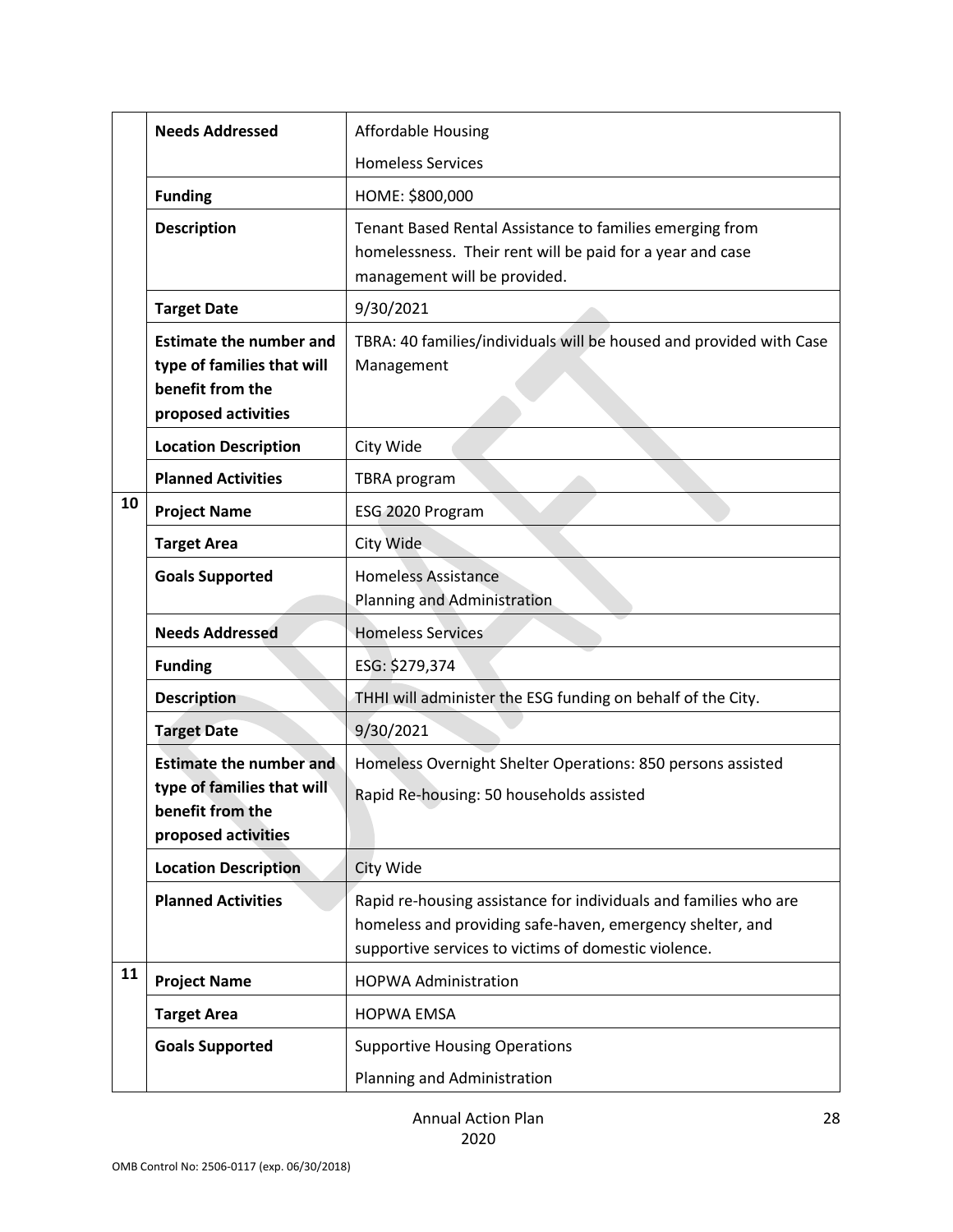|    | <b>Needs Addressed</b>                                                                                   | <b>Homeless Services</b>                                                                                                                                                                                                                                                                                                                                                                                                                                         |
|----|----------------------------------------------------------------------------------------------------------|------------------------------------------------------------------------------------------------------------------------------------------------------------------------------------------------------------------------------------------------------------------------------------------------------------------------------------------------------------------------------------------------------------------------------------------------------------------|
|    | <b>Funding</b>                                                                                           | HOPWA: \$125,300                                                                                                                                                                                                                                                                                                                                                                                                                                                 |
|    | <b>Description</b>                                                                                       | Administration of the HOPWA program. City staff will complete the<br>reporting, accounting and other administrative duties for the grants.                                                                                                                                                                                                                                                                                                                       |
|    | <b>Target Date</b>                                                                                       | 9/30/2021                                                                                                                                                                                                                                                                                                                                                                                                                                                        |
|    | <b>Estimate the number and</b><br>type of families that will<br>benefit from the<br>proposed activities  | N/A                                                                                                                                                                                                                                                                                                                                                                                                                                                              |
|    | <b>Location Description</b>                                                                              | City Wide, HOPWA EMSA                                                                                                                                                                                                                                                                                                                                                                                                                                            |
|    | <b>Planned Activities</b>                                                                                | Administration of the HOPWA program.                                                                                                                                                                                                                                                                                                                                                                                                                             |
| 12 | <b>Project Name</b>                                                                                      | <b>HOPWA Metro Inclusive Health</b>                                                                                                                                                                                                                                                                                                                                                                                                                              |
|    | <b>Target Area</b>                                                                                       | <b>HOPWA EMSA</b>                                                                                                                                                                                                                                                                                                                                                                                                                                                |
|    | <b>Goals Supported</b>                                                                                   | <b>Supportive Services</b>                                                                                                                                                                                                                                                                                                                                                                                                                                       |
|    | <b>Needs Addressed</b>                                                                                   | <b>Supportive Housing Operations</b><br>Homeless Services.                                                                                                                                                                                                                                                                                                                                                                                                       |
|    | <b>Funding</b>                                                                                           | HOPWA \$120,315                                                                                                                                                                                                                                                                                                                                                                                                                                                  |
|    | <b>Description</b>                                                                                       | Metro Inclusive Health uses HOPWA funds to provide supportive<br>services infected and affected by HIV/AIDS residing in Hillsborough<br>County.                                                                                                                                                                                                                                                                                                                  |
|    | <b>Target Date</b>                                                                                       | 09/30/2021                                                                                                                                                                                                                                                                                                                                                                                                                                                       |
|    | <b>Estimate the number and</b><br>type of families that will<br>benefit from the<br>proposed activities. | Supportive services for 85 households in Hillsborough County                                                                                                                                                                                                                                                                                                                                                                                                     |
|    | <b>Location Description</b>                                                                              | HOPWA EMSA, Hillsborough County                                                                                                                                                                                                                                                                                                                                                                                                                                  |
|    | <b>Planned Activities</b>                                                                                | Metro Inclusive Health provides supportive services that include<br>adult mental health and substance abuse counseling, adult<br>recreational therapy, children's support services, nutritional<br>services, and transportation. HOPWA funds will assist income-<br>eligible persons with HIV/AIDS with supportive services and assist<br>with operating and administrative costs. HOPWA funds will assist 85<br>unduplicated households in Hillsborough County. |
|    | <b>Project Name</b>                                                                                      | HOPWA Boley Centers, Inc.                                                                                                                                                                                                                                                                                                                                                                                                                                        |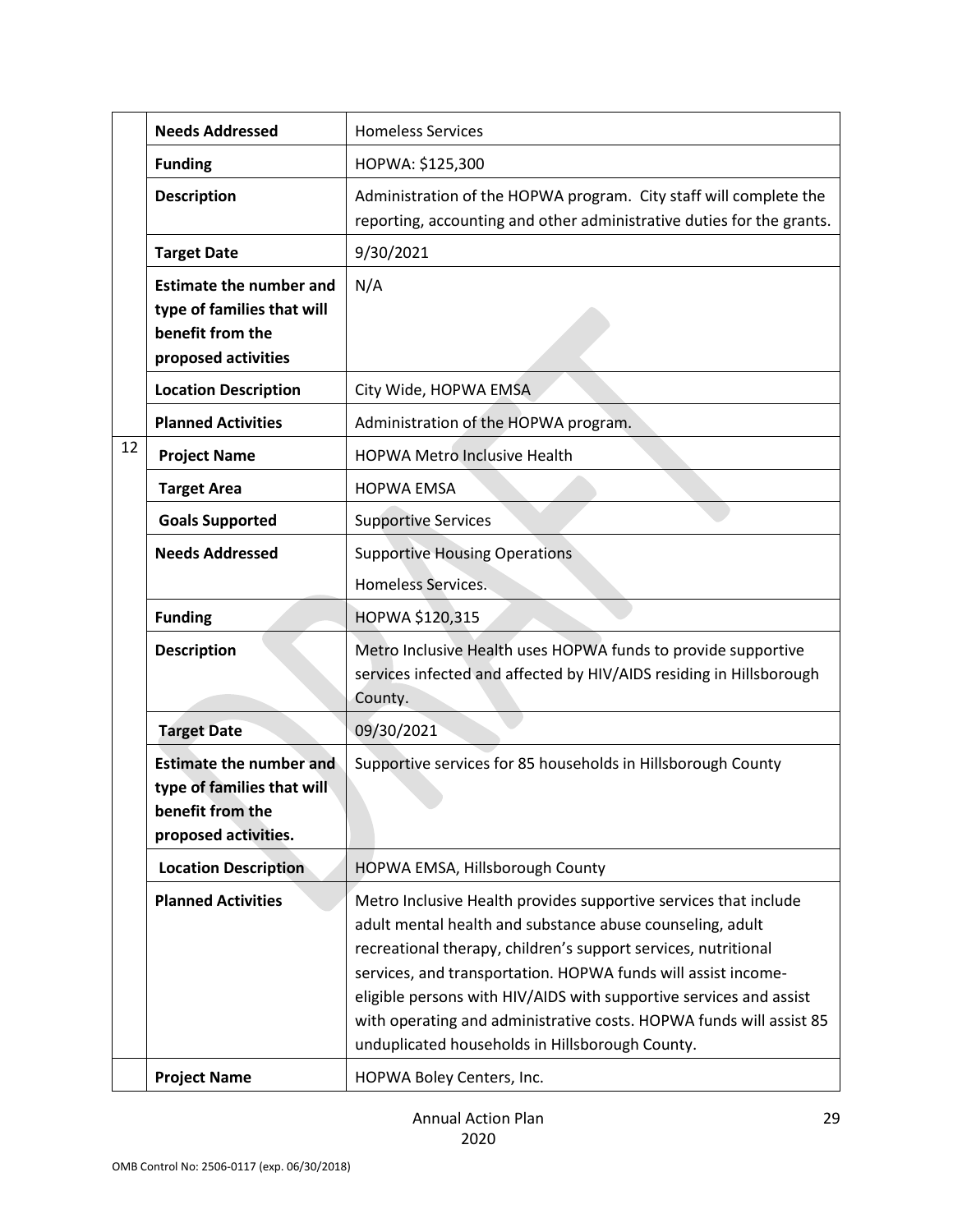| 13 | <b>Target Area</b>                                                                                      | <b>HOPWA EMSA</b>                                                                                                                                                                                                                                                                                                                                 |
|----|---------------------------------------------------------------------------------------------------------|---------------------------------------------------------------------------------------------------------------------------------------------------------------------------------------------------------------------------------------------------------------------------------------------------------------------------------------------------|
|    | <b>Goals Supported</b>                                                                                  | <b>Supportive Housing Operations</b>                                                                                                                                                                                                                                                                                                              |
|    | <b>Needs Addressed</b>                                                                                  | <b>Affordable Housing</b><br><b>Homeless Services</b>                                                                                                                                                                                                                                                                                             |
|    | <b>Funding</b>                                                                                          | HOPWA: \$1,066,751                                                                                                                                                                                                                                                                                                                                |
|    | <b>Description</b>                                                                                      | Boley Centers, Inc. uses HOPWA funds to provide a tenant-based<br>rental assistance program for persons with HIV/AIDS and their<br>affected family members in Pinellas County.                                                                                                                                                                    |
|    | <b>Target Date</b>                                                                                      | 9/30/2021                                                                                                                                                                                                                                                                                                                                         |
|    | <b>Estimate the number and</b><br>type of families that will<br>benefit from the<br>proposed activities | TBRA: 120 households in Pinellas County.                                                                                                                                                                                                                                                                                                          |
|    | <b>Location Description</b>                                                                             | HOPWA EMSA, Pinellas County                                                                                                                                                                                                                                                                                                                       |
|    | <b>Planned Activities</b>                                                                               | Boley Centers, Inc. uses HOPWA funds to provide a tenant-based<br>rental assistance program for persons with HIV/AIDS and their<br>affected family members. HOPWA funds will also help support<br>operating and administrative costs associated with these services.<br>HOPWA funds will assist 120 households in Pinellas County.<br>\$1,066,751 |
| 14 | <b>Project Name</b>                                                                                     | <b>HOPWA Catholic Charities</b>                                                                                                                                                                                                                                                                                                                   |
|    | <b>Target Area</b>                                                                                      | <b>HOPWA EMSA</b>                                                                                                                                                                                                                                                                                                                                 |
|    | <b>Goals Supported</b>                                                                                  | <b>Supportive Housing Operations</b>                                                                                                                                                                                                                                                                                                              |
|    | <b>Needs Addressed</b>                                                                                  | <b>Affordable Housing</b><br><b>Homeless Services</b>                                                                                                                                                                                                                                                                                             |
|    | <b>Funding</b>                                                                                          | HOPWA: \$1,111,706                                                                                                                                                                                                                                                                                                                                |
|    | <b>Description</b>                                                                                      | Tenant-Based Rental Housing to provide a tenant-based rental<br>assistance program for persons with HIV/AIDS and their affected<br>family members throughout Hillsborough County and Hernando<br>County.                                                                                                                                          |
|    |                                                                                                         | Mercy Apartments provides facility-based supportive housing<br>operations of Mercy Apartments.                                                                                                                                                                                                                                                    |
|    |                                                                                                         | Mercy House provide facility-based transitional supportive housing<br>operations of Mercy House.                                                                                                                                                                                                                                                  |
|    | <b>Target Date</b>                                                                                      | 9/30/2021                                                                                                                                                                                                                                                                                                                                         |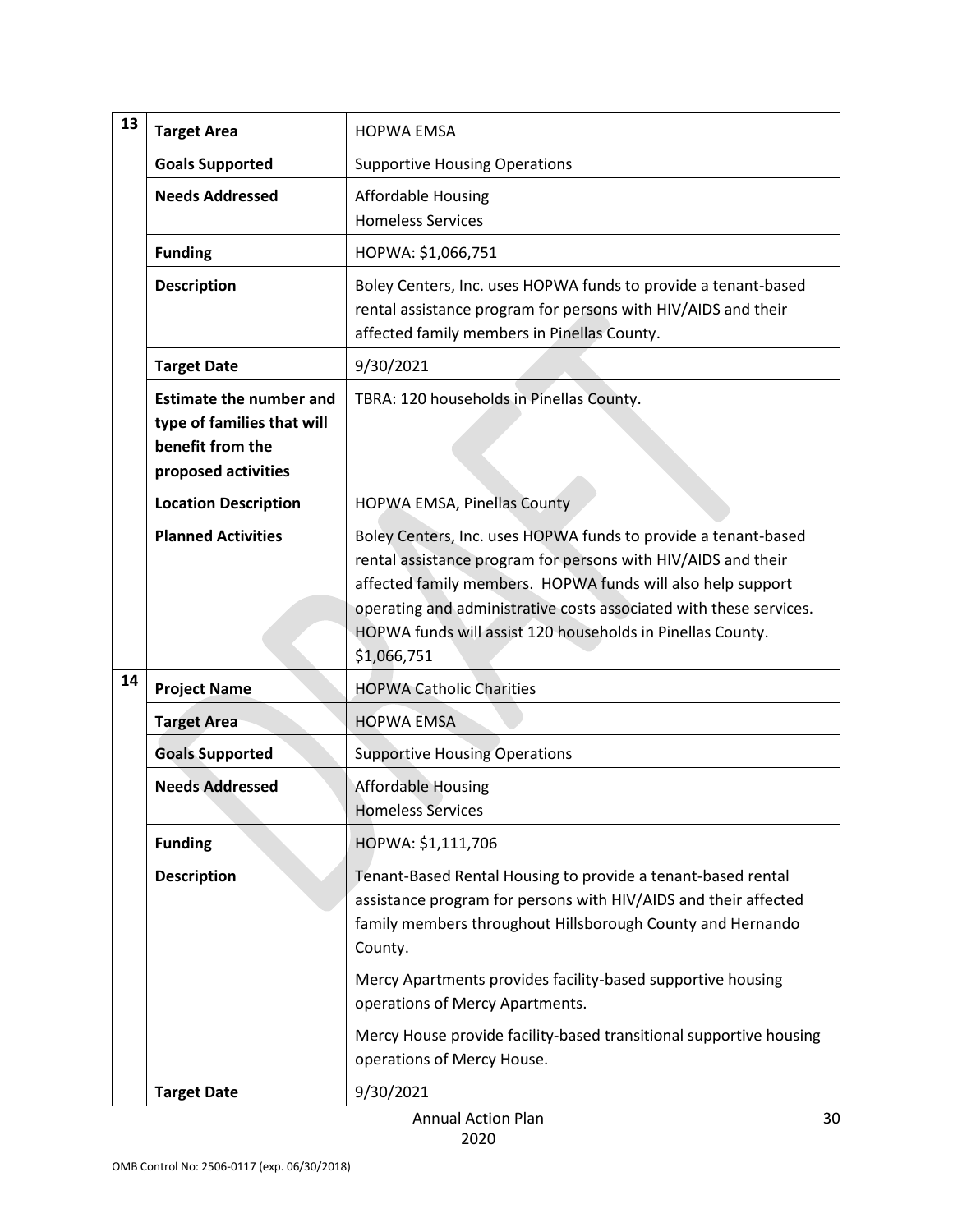|    | <b>Estimate the number and</b><br>type of families that will<br>benefit from the<br>proposed activities | TBRA: 74 households in Hillsborough and Hernando County.<br>HOPWA funds will assist 38 households with permanent supportive<br>housing in Hillsborough County                                                                                                                                                                                                          |
|----|---------------------------------------------------------------------------------------------------------|------------------------------------------------------------------------------------------------------------------------------------------------------------------------------------------------------------------------------------------------------------------------------------------------------------------------------------------------------------------------|
|    | <b>Location Description</b>                                                                             | HOPWA EMSA, Hillsborough and Hernando County                                                                                                                                                                                                                                                                                                                           |
|    | <b>Planned Activities</b>                                                                               | Tenant-based Rental Housing uses HOPWA funds to provide a<br>tenant-based rental assistance program for persons with HIV/AIDS<br>and their affected family members throughout Hillsborough County.<br>HOPWA funds will also cover operating and administrative costs.<br>HOPWA funds will assist 74 households in Hillsborough and<br>Hernando County. \$663,427       |
|    |                                                                                                         | Mercy Apartments utilizes HOPWA funds to provide facility-based<br>supportive housing operations of Mercy Apartments. HOPWA funds<br>will pay for direct services, operations and administrative costs to<br>income-eligible persons with HIV/AIDS. HOPWA funds will assist 4<br>households with permanent supportive housing in Hillsborough<br>County. \$74,996      |
|    |                                                                                                         | Mercy House utilizes HOPWA funds to provide facility-based<br>transitional supportive housing operations of Mercy<br>House. HOPWA funds will pay for direct services, operations and<br>administrative costs to income-eligible persons with HIV/AIDS.<br>HOPWA funds will assist 34 households with permanent supportive<br>housing in Hillsborough County. \$373,283 |
| 15 | <b>Project Name</b>                                                                                     | <b>HOPWA Empath Partners in Care</b>                                                                                                                                                                                                                                                                                                                                   |
|    | <b>Target Area</b>                                                                                      | <b>HOPWA EMSA</b>                                                                                                                                                                                                                                                                                                                                                      |
|    | <b>Goals Supported</b>                                                                                  | <b>Supportive Housing Operations</b>                                                                                                                                                                                                                                                                                                                                   |
|    | <b>Needs Addressed</b>                                                                                  | <b>Affordable Housing</b><br><b>Homeless Services</b>                                                                                                                                                                                                                                                                                                                  |
|    | <b>Funding</b>                                                                                          | HOPWA: \$899,904                                                                                                                                                                                                                                                                                                                                                       |
|    | <b>Description</b>                                                                                      | Empath Partners in Care provides a tenant-based rental assistance,<br>STRMU and supportive services program for persons with HIV/AIDS<br>and their affected family members throughout Hillsborough and<br>Pinellas Counties.                                                                                                                                           |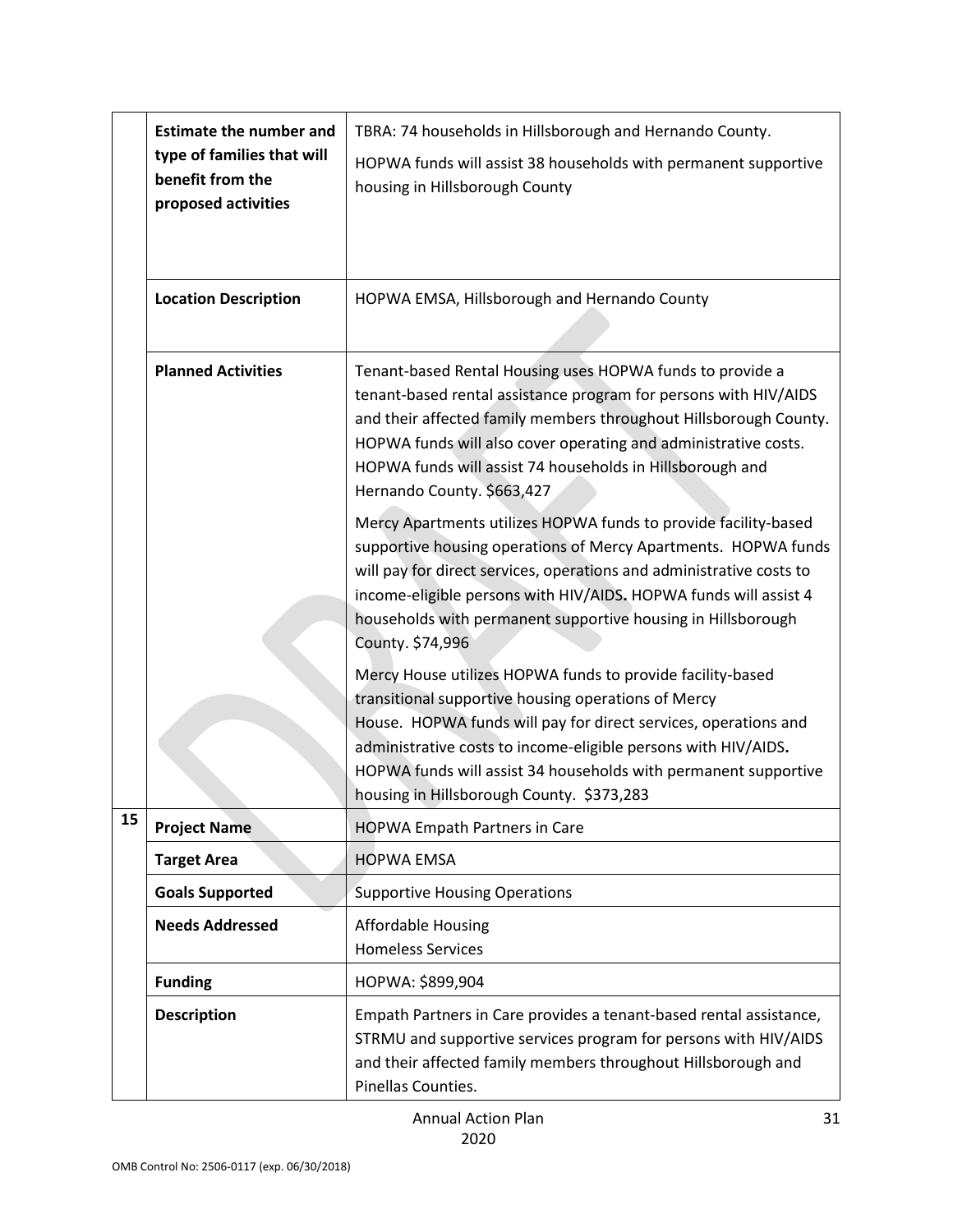|    | <b>Target Date</b>                                                                                      | 9/30/2021                                                                                                                                                                                                                                                   |
|----|---------------------------------------------------------------------------------------------------------|-------------------------------------------------------------------------------------------------------------------------------------------------------------------------------------------------------------------------------------------------------------|
|    | <b>Estimate the number and</b><br>type of families that will<br>benefit from the<br>proposed activities | TBRA: 40 households in Pinellas County.<br>STRMU: 45 households in Pinellas County<br>HIV/AIDS Housing Operations: 250 unduplicated households in<br>Hillsborough County.<br>HIV/AIDS Housing Operations: 50 unduplicated households in<br>Pinellas County. |
|    | <b>Location Description</b>                                                                             | HOPWA EMSA, Hillsborough County, Pinellas County                                                                                                                                                                                                            |
|    | <b>Planned Activities</b>                                                                               | TBRA: \$326,748 (Hillsborough)<br>TBRA: \$115,442 (Pasco)<br>STRMU: \$133,217<br>Supportive Services Hillsborough: \$259,497                                                                                                                                |
|    |                                                                                                         | Supportive Services Pinellas: \$65,000                                                                                                                                                                                                                      |
| 16 | <b>Project Name</b>                                                                                     | <b>HOPWA Pasco County Housing Authority</b>                                                                                                                                                                                                                 |
|    | <b>Target Area</b>                                                                                      | <b>HOPWA EMSA</b>                                                                                                                                                                                                                                           |
|    | <b>Goals Supported</b>                                                                                  | <b>Supportive Housing Operations</b>                                                                                                                                                                                                                        |
|    | <b>Needs Addressed</b>                                                                                  | <b>Affordable Housing</b><br><b>Homeless Services</b>                                                                                                                                                                                                       |
|    | <b>Funding</b>                                                                                          | HOPWA: \$108,037                                                                                                                                                                                                                                            |
|    | <b>Description</b>                                                                                      | Pasco County Housing Authority provides a tenant-based rental<br>assistance program for persons with HIV/AIDS and their affected<br>family members throughout Pasco County.                                                                                 |
|    | <b>Target Date</b>                                                                                      | 9/30/2021                                                                                                                                                                                                                                                   |
|    | <b>Estimate the number and</b><br>type of families that will<br>benefit from the<br>proposed activities | TBRA: 13 unduplicated households in Pasco County.                                                                                                                                                                                                           |
|    | <b>Location Description</b>                                                                             | HOPWA EMSA, Pasco County                                                                                                                                                                                                                                    |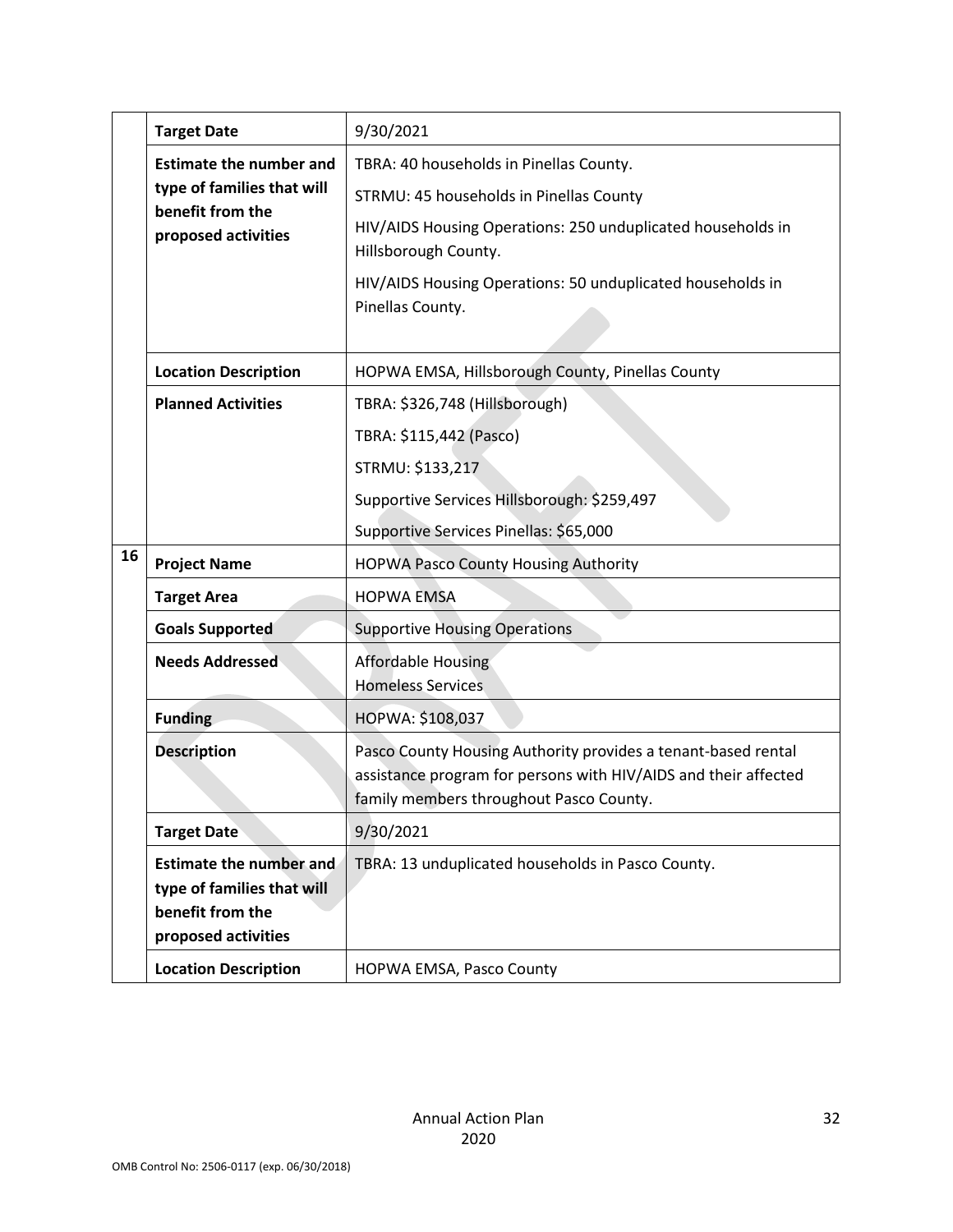|    | <b>Planned Activities</b>                                                                               | Pasco County Housing Authority provides a tenant-based rental<br>assistance program for persons with HIV/AIDS and their affected<br>family members throughout Pasco County. HOPWA funds will be<br>utilized to provide rental assistance vouchers, program operations,<br>and administrative costs. HOPWA funds will assist 13 unduplicated<br>households in Pasco County. \$108,037 |
|----|---------------------------------------------------------------------------------------------------------|--------------------------------------------------------------------------------------------------------------------------------------------------------------------------------------------------------------------------------------------------------------------------------------------------------------------------------------------------------------------------------------|
| 17 | <b>Project Name</b>                                                                                     | <b>HOPWA Tampa Housing Authority</b>                                                                                                                                                                                                                                                                                                                                                 |
|    | <b>Target Area</b>                                                                                      | <b>HOPWA EMSA</b>                                                                                                                                                                                                                                                                                                                                                                    |
|    | <b>Goals Supported</b>                                                                                  | <b>Supportive Housing Operations</b>                                                                                                                                                                                                                                                                                                                                                 |
|    | <b>Needs Addressed</b>                                                                                  | <b>Affordable Housing</b><br><b>Homeless Services</b>                                                                                                                                                                                                                                                                                                                                |
|    | <b>Funding</b>                                                                                          | HOPWA: \$644,043                                                                                                                                                                                                                                                                                                                                                                     |
|    | <b>Description</b>                                                                                      | Tampa Housing Authority provides tenant-based rental assistance<br>for persons with HIV/AIDS and their affected family members<br>throughout Hillsborough County.                                                                                                                                                                                                                    |
|    | <b>Target Date</b>                                                                                      | 9/30/2021                                                                                                                                                                                                                                                                                                                                                                            |
|    | <b>Estimate the number and</b><br>type of families that will<br>benefit from the<br>proposed activities | TBRA: 75 unduplicated households in Hillsborough County.                                                                                                                                                                                                                                                                                                                             |
|    | <b>Location Description</b>                                                                             | City Wide, HOPWA EMSA, Hillsborough County                                                                                                                                                                                                                                                                                                                                           |
|    | <b>Planned Activities</b>                                                                               | Tampa Housing Authority provides tenant-based rental assistance<br>for persons with HIV/AIDS and their affected family members<br>throughout Hillsborough County. HOPWA funds will be utilized to<br>provide rental assistance vouchers and administrative<br>costs. HOPWA funds will assist 75 unduplicated households in<br>Hillsborough County. \$644,043                         |
| 18 | <b>Project Name</b>                                                                                     | <b>HOPWA Baycare Behavioral</b>                                                                                                                                                                                                                                                                                                                                                      |
|    | <b>Target Area</b>                                                                                      | <b>HOPWA EMSA</b>                                                                                                                                                                                                                                                                                                                                                                    |
|    | <b>Goals Supported</b>                                                                                  | <b>Supportive Housing Operations</b>                                                                                                                                                                                                                                                                                                                                                 |
|    | <b>Needs Addressed</b>                                                                                  | <b>Affordable Housing</b><br><b>Homeless Services</b>                                                                                                                                                                                                                                                                                                                                |
|    | <b>Funding</b>                                                                                          | HOPWA: \$100,631                                                                                                                                                                                                                                                                                                                                                                     |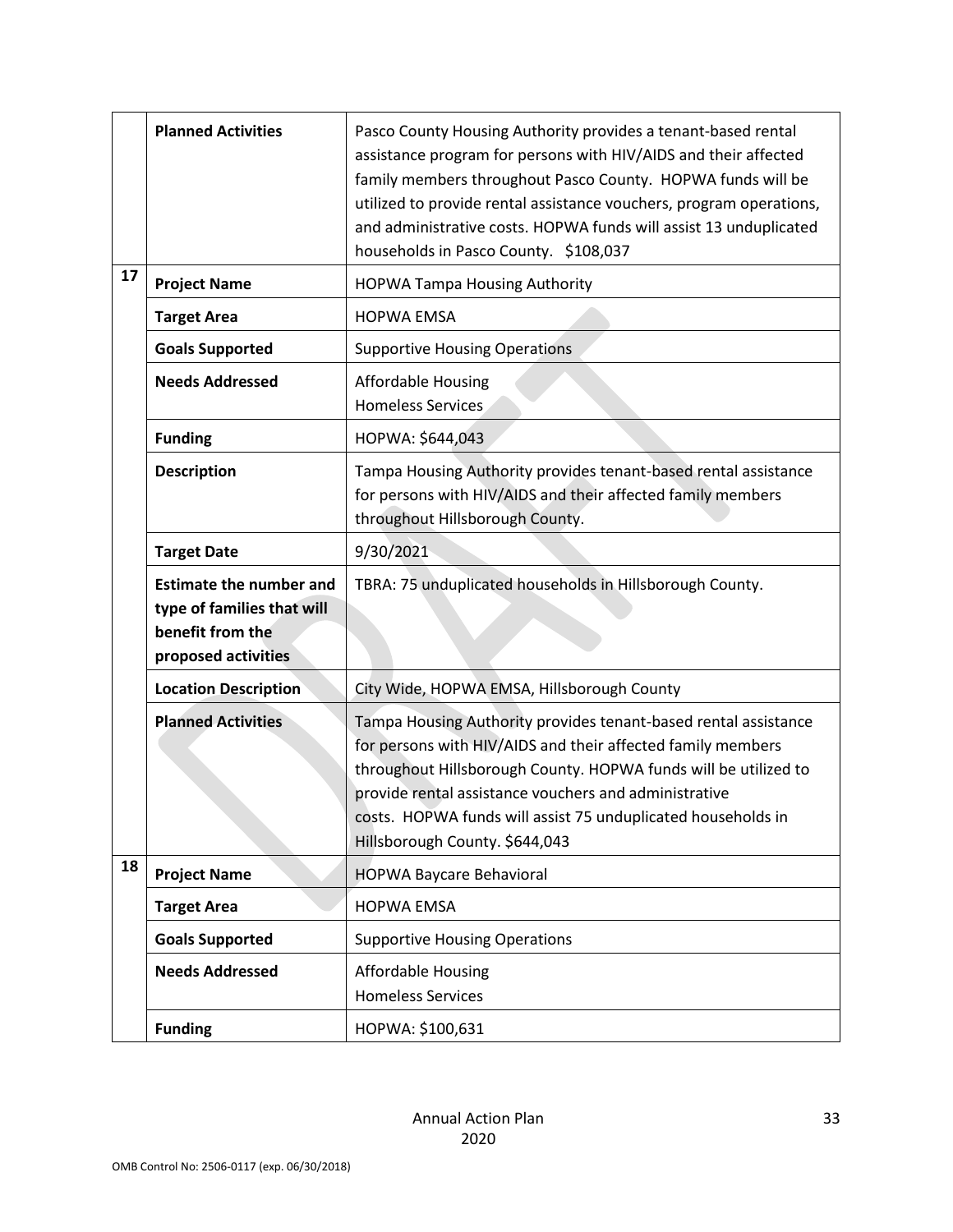| <b>Description</b>                                                                                      | Baycare Behavioral Health Care, Inc. uses HOPWA funds to provide<br>permanent, supportive housing assistance households infected and<br>affected by HIV/AIDS residing in Spring Hill, and New Port Richey, FL                                                                                                                                                                                                                                                                      |
|---------------------------------------------------------------------------------------------------------|------------------------------------------------------------------------------------------------------------------------------------------------------------------------------------------------------------------------------------------------------------------------------------------------------------------------------------------------------------------------------------------------------------------------------------------------------------------------------------|
| <b>Target Date</b>                                                                                      | 9/30/2021                                                                                                                                                                                                                                                                                                                                                                                                                                                                          |
| <b>Estimate the number and</b><br>type of families that will<br>benefit from the<br>proposed activities | HIV/AIDS Housing Operations: 11 households                                                                                                                                                                                                                                                                                                                                                                                                                                         |
| <b>Location Description</b>                                                                             | HOPWA EMSA, Hernando and Pasco Counties.                                                                                                                                                                                                                                                                                                                                                                                                                                           |
| <b>Planned Activities</b>                                                                               | BayCare Behavioral Health Care, Inc. uses HOPWA funds to provide<br>permanent, supportive housing assistance households infected and<br>affected by HIV/AIDS residing in Spring Hill, and New Port Richey,<br>FL. Specifically, HOPWA funds will be used to provide preventative<br>maintenance and repairs, operating and administrative costs.<br>HOPWA funds will assist 11 households with scattered permanent<br>supportive housing in Hernando and Pasco Counties. \$100,631 |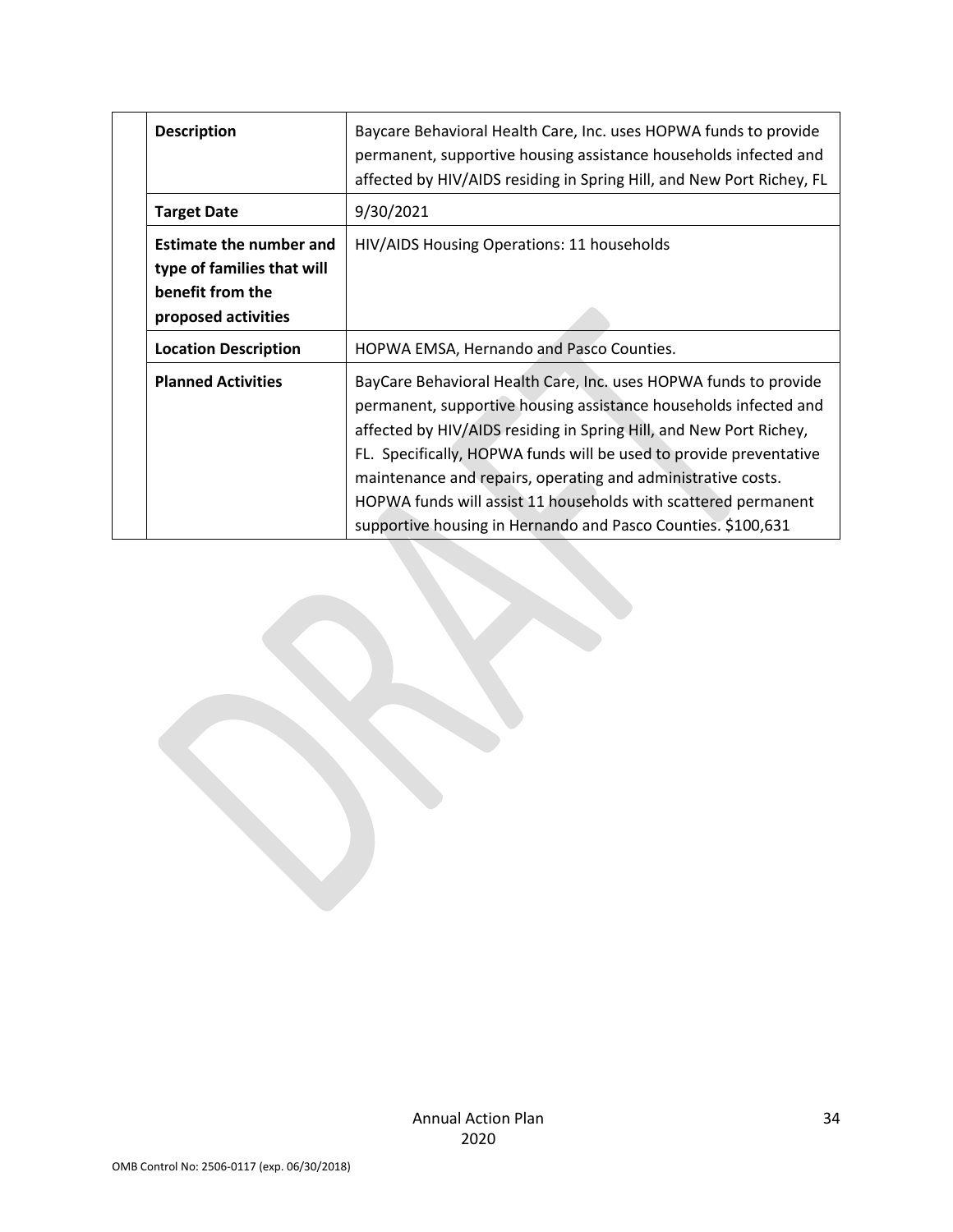# <span id="page-34-0"></span>**AP-50 Geographic Distribution – 91.220(f)**

# **Description of the geographic areas of the entitlement (including areas of low-income and minority concentration) where assistance will be directed**

The City of Tampa has a total of seven geographic areas that will receive funding over the course of the Action Plan. Those geographic areas are as follows:

- East Tampa. Identified during preliminary research related to the City's Assessment of Fair Housing. The East/Central Tampa target area includes census tracts identified as a racially/ethnically concentrated area of poverty.
- West Tampa. Identified during preliminary research related to the City's Assessment of Fair Housing. The East/Central Tampa target area includes census tracts identified as a racially/ethnically concentrated area of poverty.
- Citywide. The City funds operations that benefit census tracts outside of specific target areas. These investments are categorized under the Citywide geography.
- Hillsborough County. As the administrator for a regional HOPWA eligible metropolitan statistical area (EMSA), the City is responsible for disbursing HOPWA funds across a four-county region. This Action Plan includes investments in Hillsborough County under that administrative plan.
- Hernando County. As the administrator for a regional HOPWA eligible metropolitan statistical area (EMSA), the City is responsible for disbursing HOPWA funds across a four-county region. This Action Plan includes investments in Hernando County under that administrative plan.
- Pasco County. As the administrator for a regional HOPWA eligible metropolitan statistical area (EMSA), the City is responsible for disbursing HOPWA funds across a four-county region. This Action Plan includes investments in Pasco County under that administrative plan.
- Pinellas County. As the administrator for a regional HOPWA eligible metropolitan statistical area (EMSA), the City is responsible for disbursing HOPWA funds across a four-county region. This Action Plan includes investments in Pinellas County under that administrative plan.

### **Geographic Distribution**

| <b>Target Area</b> | <b>Percentage of Funds</b> |
|--------------------|----------------------------|
| East Tampa         | 50                         |
| City Wide          | 35                         |
| West Tampa         | 15                         |
| <b>HOPWA EMSA</b>  | 100                        |

**Table 8 - Geographic Distribution**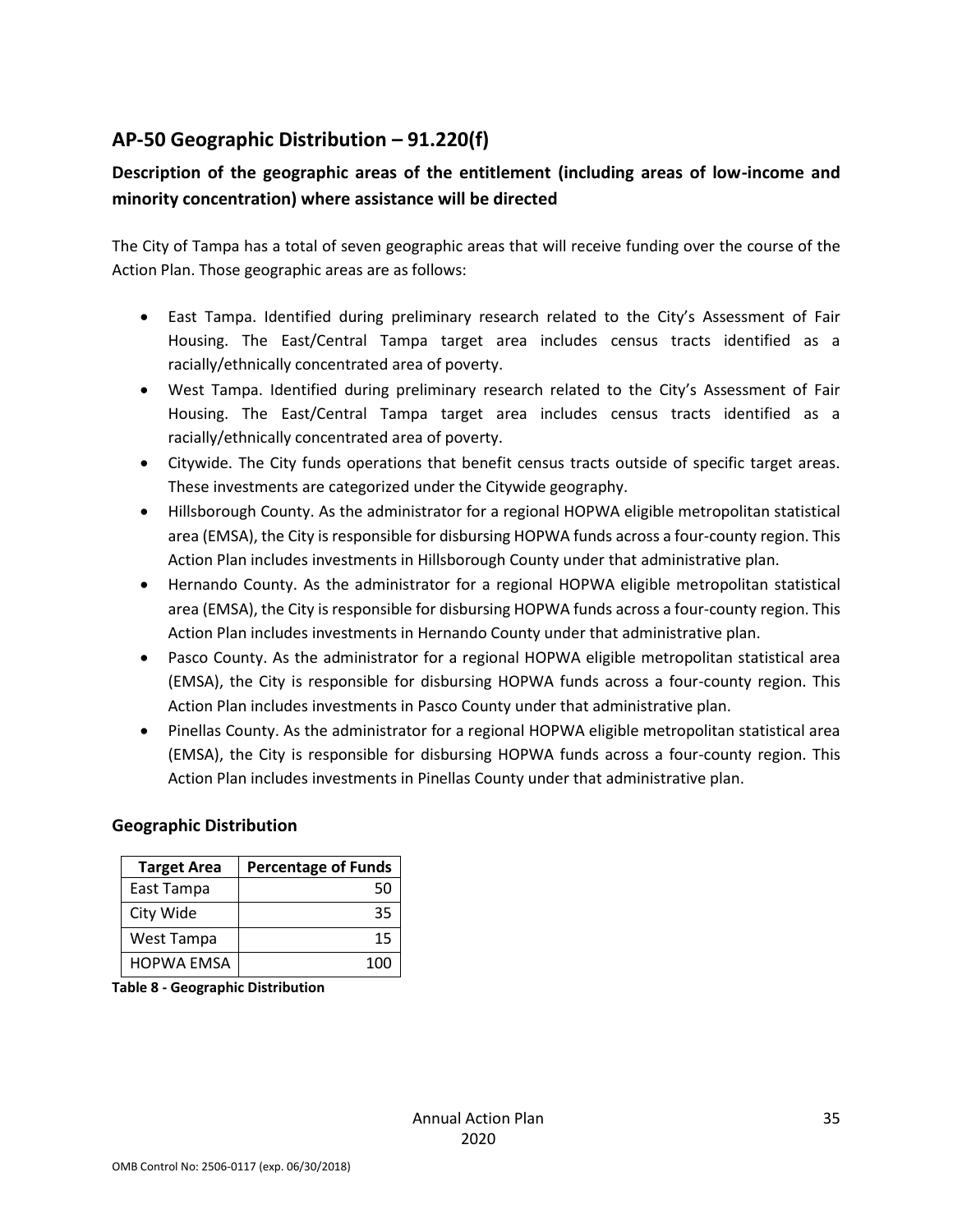### **Rationale for the priorities for allocating investments geographically**

Assistance will be provided City wide to low- and moderate-income families as the City seeks to Affirmatively Further Fair Housing by deconcentrating poverty. Both the Federal and State funds will be used to promote financial stability and independence through several different programs developed and administered to meet both output and outcome measures. Most of the funding will continue to address the RE/CAP areas identified in the Analysis of Fair Housing Impediments/AFH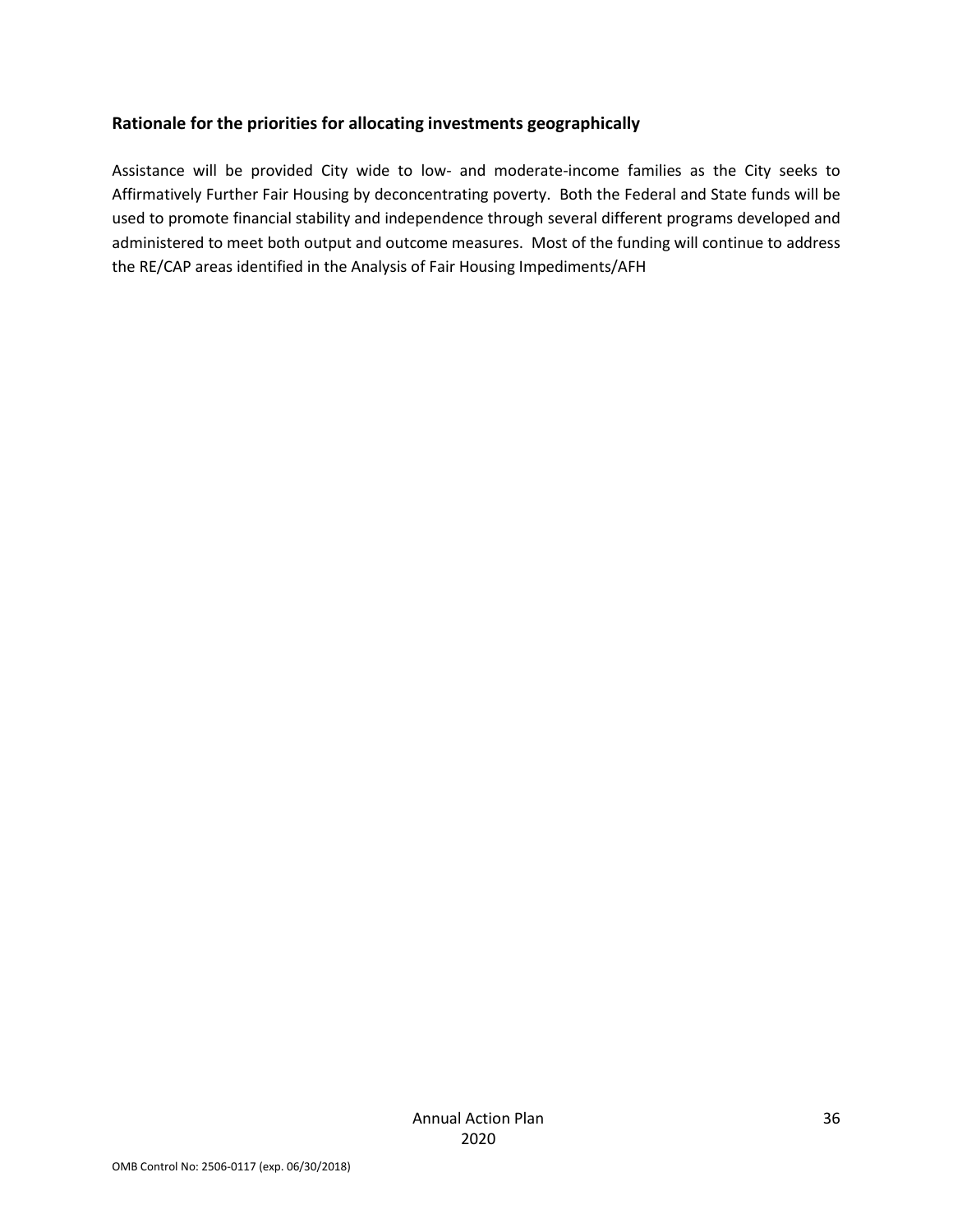# **Affordable Housing**

# <span id="page-36-1"></span><span id="page-36-0"></span>**AP-55 Affordable Housing – 91.220(g)**

### **Introduction**

The City will make efforts to address affordable housing needs and provide the largest impact to beneficiaries by funding various activities including: housing rehabilitation; direct financial assistance to homeowners; tenant-based rental assistance; security deposit and utility assistance; housing counseling; and new construction.

The City will dedicate over \$9 million of CDBG, HOME, ESG, and HOPWA funds towards addressing affordable housing needs during the 2020-2021 program year.

| One Year Goals for the Number of Households to be Supported |     |  |
|-------------------------------------------------------------|-----|--|
| Homeless                                                    |     |  |
| Non-Homeless                                                | 452 |  |
| Special-Needs                                               |     |  |
| Total                                                       |     |  |

**Table 9 - One Year Goals for Affordable Housing by Support Requirement**

| One Year Goals for the Number of Households Supported Through |      |
|---------------------------------------------------------------|------|
| <b>Rental Assistance</b>                                      | 534  |
| The Production of New Units                                   | 698  |
| <b>Rehab of Existing Units</b>                                |      |
| <b>Acquisition of Existing Units</b>                          |      |
| Total                                                         | 1352 |

**Table 10 - One Year Goals for Affordable Housing by Support Type**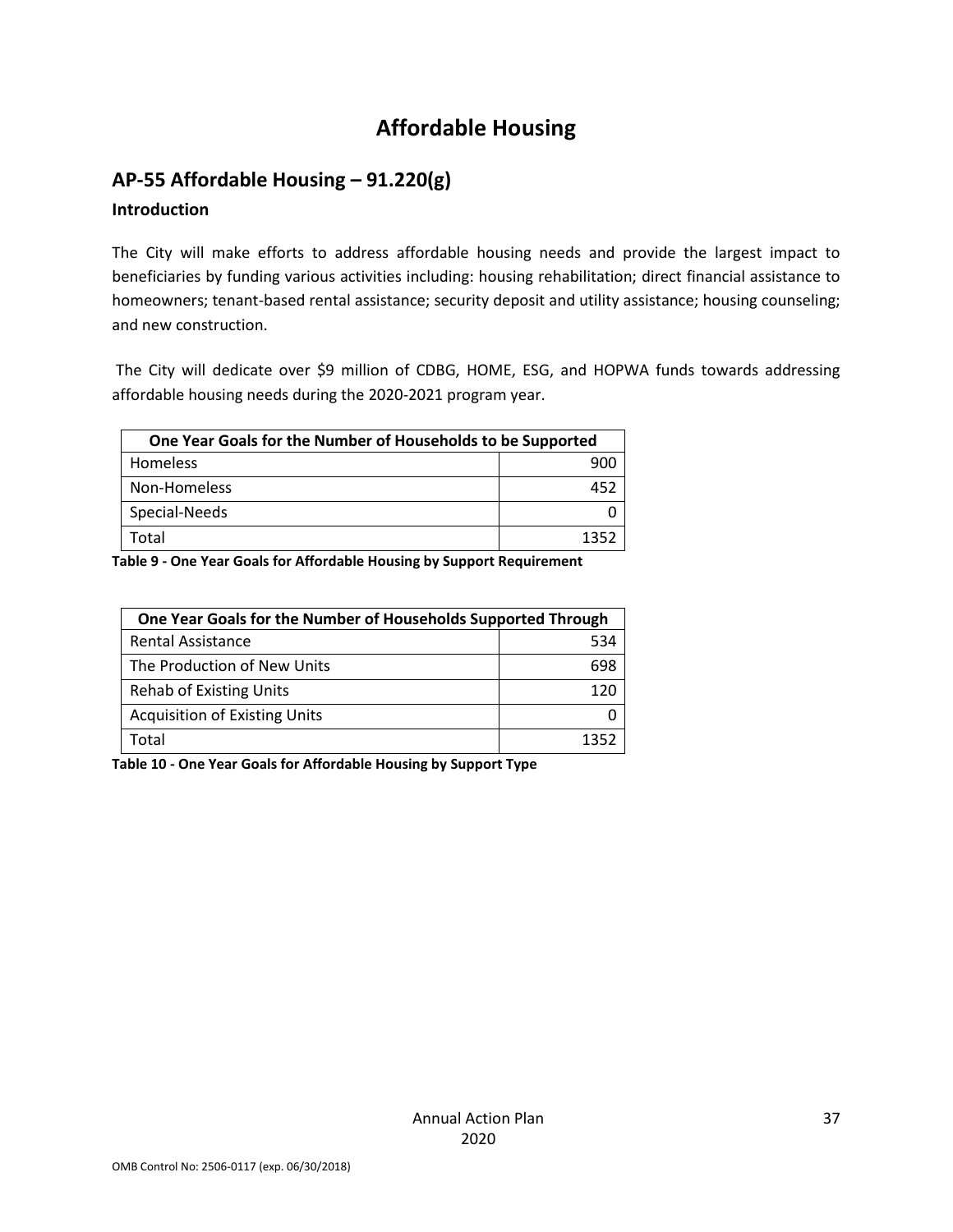# <span id="page-37-0"></span>**AP-60 Public Housing** *–* **91.220(h)**

### **Introduction**

Public housing serves an absolutely critical housing need for the region. The City and THA have a strong partnership as evidenced by the City's support of the Encore project, West River and homeless programs. The housing inventory managed by THA and made available through Section 8 and other rental assistance programs are critical to meeting the demand for housing. In the City of Tampa, THA offers subsidized rent for some of the most at-risk populations in the region, including the elderly, persons living with a disability, persons diagnosed with HIV/AIDS, and extremely low-income families. In addition to THA, the City of Tampa also works with other housing authorities in the region through its role as the administrator for HOPWA funds across a four-county EMSA.

# **Actions planned during the next year to address the needs to public housing**

Actions related to addressing the needs of public housing residents in this Action Plan primarily relate to projects awarded through the HOPWA program. In total, the City of Tampa will award the Pasco County Housing Authority (\$108,037) and the THA (\$644,043) to provide tenant-based rental assistance for persons living with HIV/AIDS and their affected family members. Specifically, these funds will be used to provide rental assistance vouchers, and support program operations and administrative costs. The resources allocated to Pasco County Housing Authority are expected to assist 13 unduplicated households, and funds awarded to the THA are expected to assist 75 unduplicated households. The City will also provide \$1,066,751 in funds for tenant based rental assistance to the Boley Centers, a recognized public housing authority in the state of Florida. These funds are expected to assist 120 households. Additionally, the City will continue to provide funding for multi-family rental developments in THA's West River redevelopment project (\$2,000,000),

# **Actions to encourage public housing residents to become more involved in management and participate in homeownership**

THA is actively engaged in programs designed to support resident self-sufficiency, including programs aimed at encouraging homeownership. A principle program administered by the THA, and supported by the City of Tampa, is the Family Self-Sufficiency (FSS) program. The FSS program was created to enable families to achieve economic independence and self-sufficiency. The FSS program tackles the problem of dependency by giving economically and educationally disadvantaged families the opportunity to receive housing under the Housing Choice Voucher Program and the supportive services necessary for them to obtain an education and/or job training and secure permanent employment. The head of the household is expected to obtain higher education and permanent employment with the assistance of the FSS program. The participant can withdraw from the program at any time without being penalized, if the contract terms are met. The City of Tampa will continue to support the program, primarily through public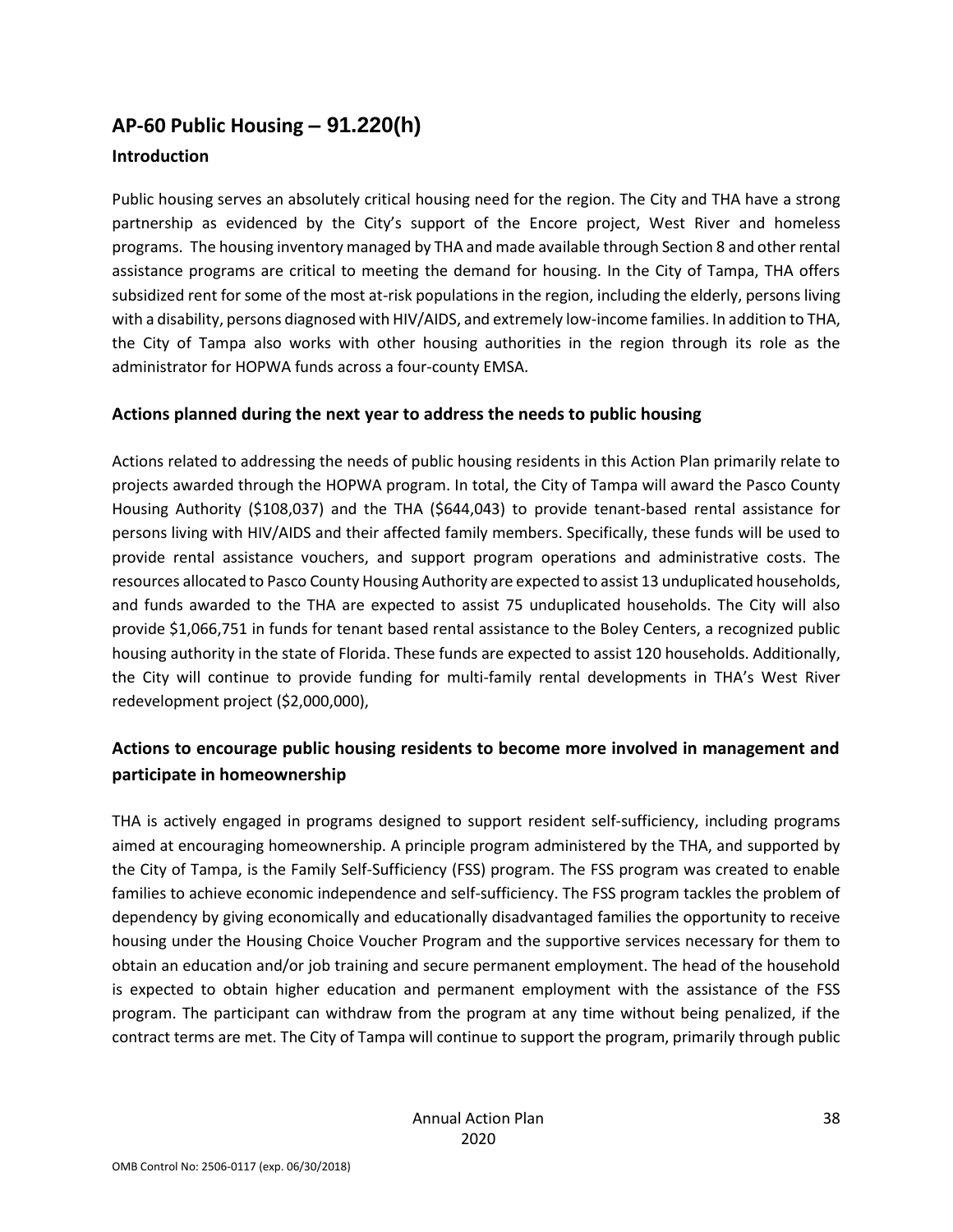recognition, counsel, and ongoing coordination.

# **If the PHA is designated as troubled, describe the manner in which financial assistance will be provided or other assistance**

n/a. The PHA is not troubled.

### **Discussion**

n/a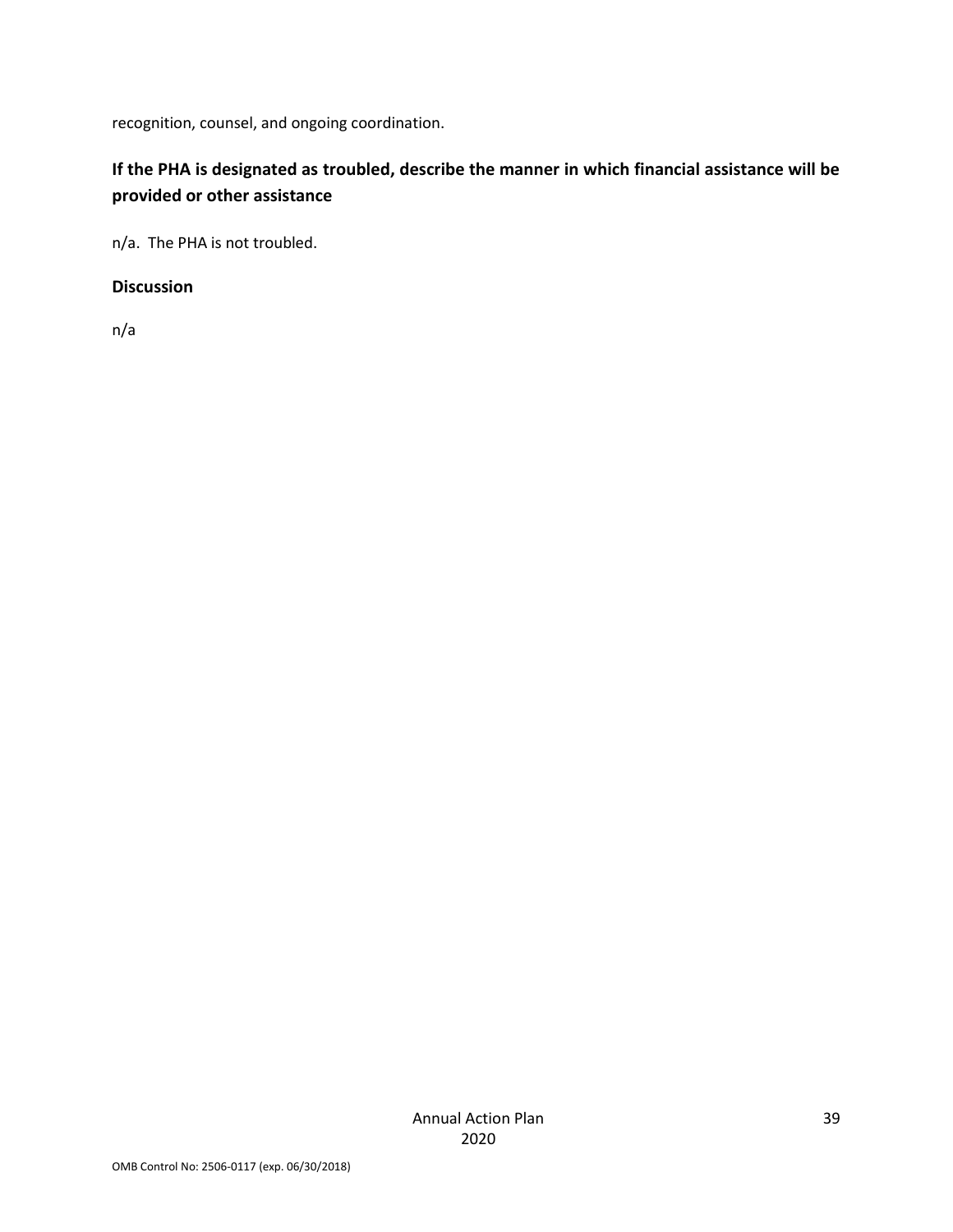# <span id="page-39-0"></span>**AP-65 Homeless and Other Special Needs Activities – 91.220(i)**

### **Introduction**

**Describe the jurisdictions one-year goals and actions for reducing and ending homelessness including**

# **Reaching out to homeless persons (especially unsheltered persons) and assessing their individual needs**

The City of Tampa supports THHI through General Funds and used to support the Hillsborough County CoC efforts with HMIS maintenance and outreach efforts. This year will subgrant our ESG funding for better coordination. The City of Tampa has two dedicated Tampa Police Offers who are responsible for homeless services and outreach. The two officers act as a liaison between the homeless individuals and families on our coordinated intake and assessment list.

This year the City will dedicate a team to address homelessness the team will consist of a Coordinator, CD Specialist and 4 outreach workers. This team will work to support the efforts of the CoC and work to move the homeless into shelters and rapid rehousing to reduce the term of homelessness. The pandemic has provided an unintended opportunity to house all of the homeless individuals and families with the increased ESG funding.

### **Addressing the emergency shelter and transitional housing needs of homeless persons**

Emergency shelter needs for homeless persons are always noted as a high need priority in the survey administered during this action planning process. The City continues to support these efforts and this year will providing funding for a new shelter. The new shelter will be a version of Pinellas Hope which provides, tents, cottages and supportive housing. The program has had huge successes in addressing the needs of chronically homeless individuals. The Spring provides a safe haven, emergency shelter, and supportive services to victims of domestic violence. The Spring of Tampa Bay provides a continuum of services that include emergency shelter; children's services including shelter case management; transitional housing; and outreach services. ESG funds will be used for shelter operations which will benefit 1,150 unduplicated clients within the City of Tampa limits.

**Helping homeless persons (especially chronically homeless individuals and families, families with children, veterans and their families, and unaccompanied youth) make the transition to permanent housing and independent living, including shortening the period of time that individuals and families experience homelessness, facilitating access for homeless individuals and families to affordable housing units, and preventing individuals and families who were recently homeless from becoming homeless again**

Two projects awarded in this year's Action Plan for rapid rehousing with a combined \$199,682.65 in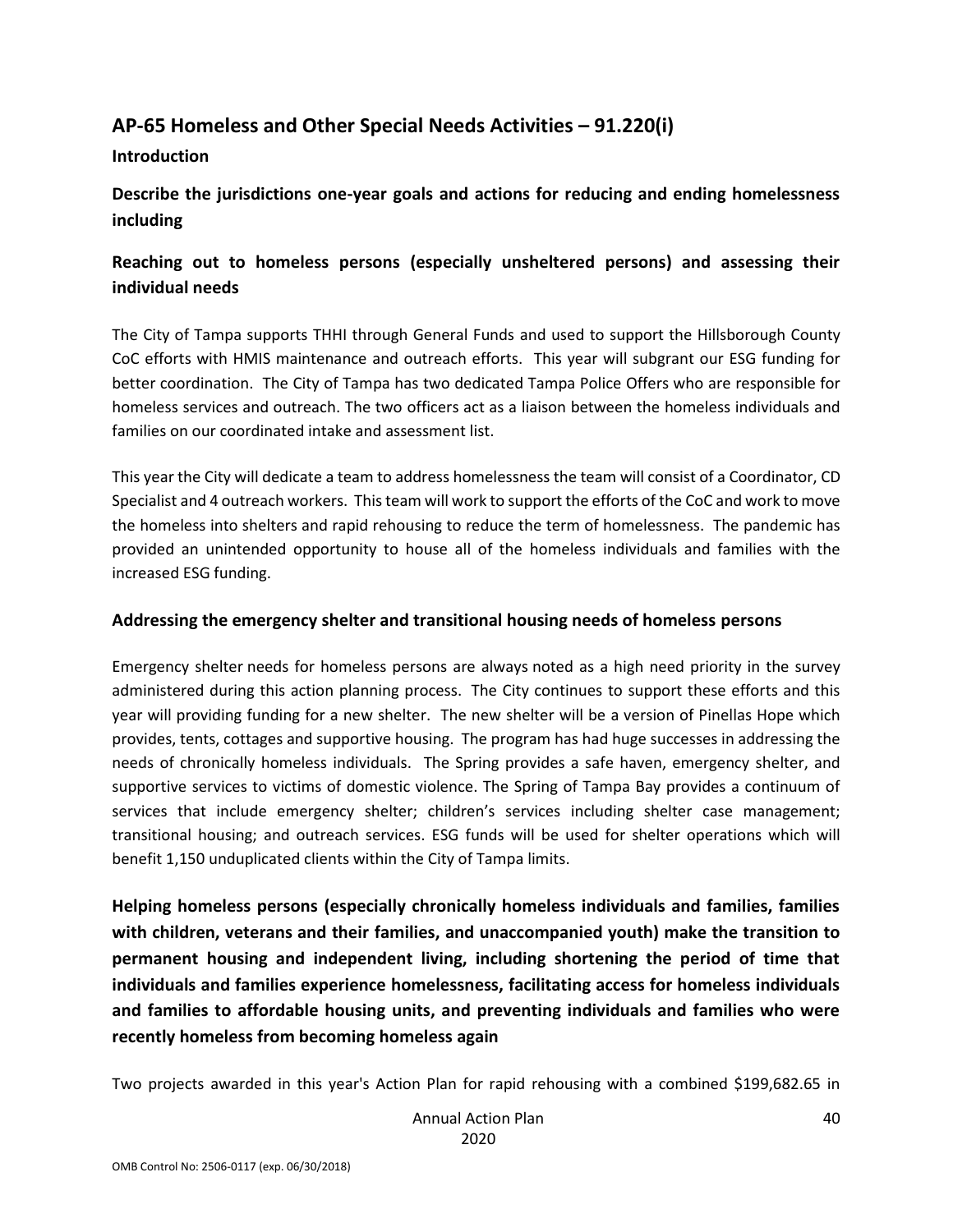funding from the City's ESG allocation.

The City of Tampa will fund Catholic Charities \$100,000 in ESG funds to provide Rapid Re-Housing assistance to 40 households to assist with transitioning into permanent independent living.

The City of Tampa will also fund Alpha House \$99,682.65 in ESG funds to provide Rapid Re-Housing assistance to 40 households to assist with transitioning into permanent independent living.

As previously mentioned, the City will also continue to fund HOME TBRA vouchers earmarked for homeless individuals and families. The HOME TBRA clients will also receive case management services to assist with resource identification to promote independence and self-sufficiency.

**Helping low-income individuals and families avoid becoming homeless, especially extremely low-income individuals and families and those who are: being discharged from publicly funded institutions and systems of care (such as health care facilities, mental health facilities, foster care and other youth facilities, and corrections programs and institutions); or, receiving assistance from public or private agencies that address housing, health, social services, employment, education, or youth needs.**

The City is an active partner of the Tampa-Hillsborough CoC. As a participant, the City participates in the planning process to coordinate homeless services in the Tampa-Hillsborough CoC. Together with Hillsborough County, the City of Tampa has funded homeless projects in the past and will continue to look for new opportunities to jointly fund homeless services and resources. The City will also continue to support the Tampa Homeless Hillsborough Initiative through General Funds and to fund non-profit partners through ESG, HOPWA, SHIP and CDBG to provide homeless services, resources and housing opportunities.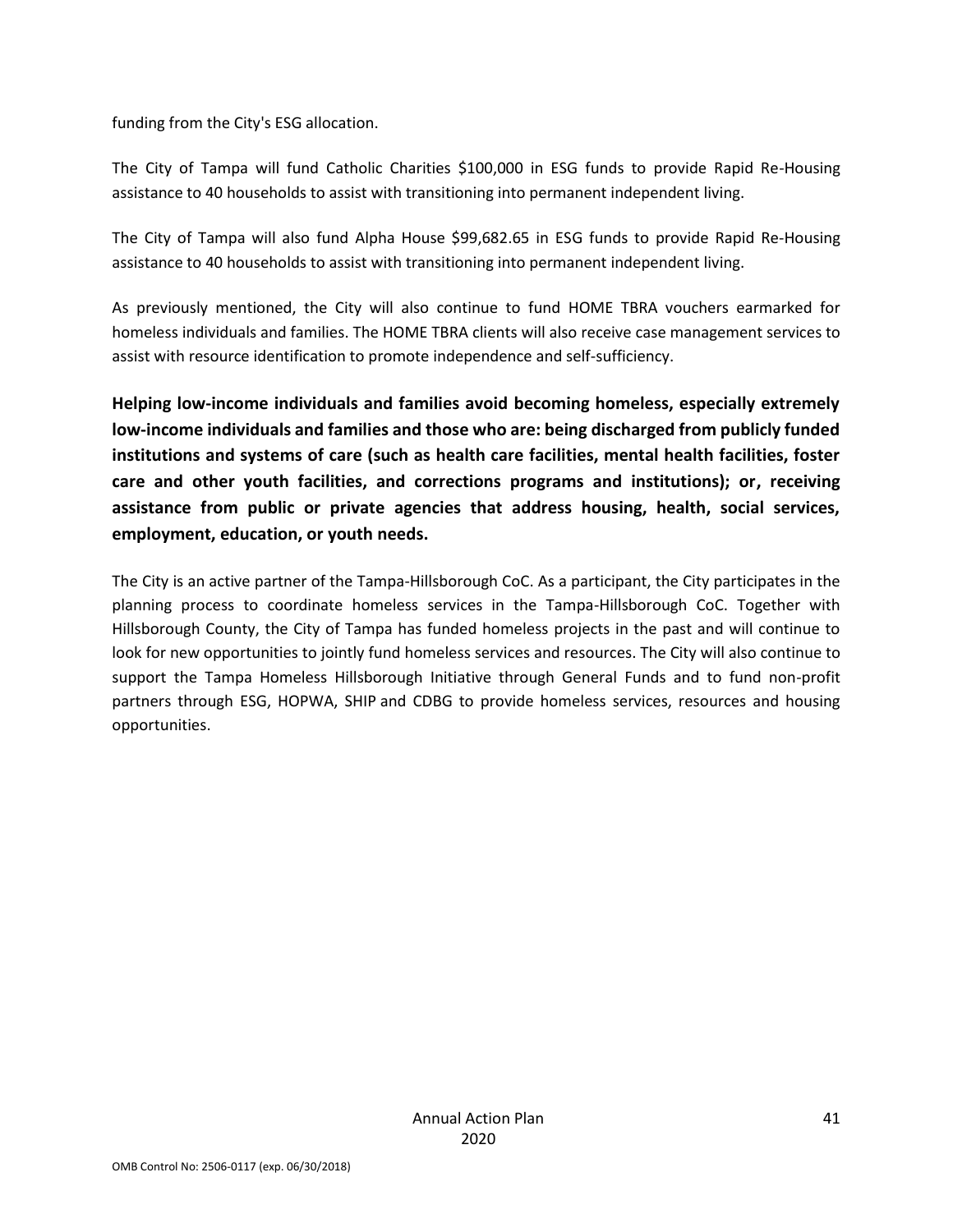# <span id="page-41-0"></span>**AP-70 HOPWA Goals***–* **91.220 (l)(3)**

| One year goals for the number of households to be provided housing through the use of HOPWA |     |  |
|---------------------------------------------------------------------------------------------|-----|--|
| for:                                                                                        |     |  |
|                                                                                             |     |  |
| Short-term rent, mortgage, and utility assistance                                           |     |  |
| to prevent homelessness of the individual or                                                |     |  |
| family                                                                                      | 45  |  |
| Tenant-based rental assistance                                                              | 334 |  |
| Units provided in permanent housing facilities                                              |     |  |
| developed, leased, or operated with HOPWA                                                   |     |  |
| funds                                                                                       | 15  |  |
| Units provided in transitional short-term housing                                           |     |  |
| facilities developed, leased, or operated with                                              |     |  |
| <b>HOPWA funds</b>                                                                          | 17  |  |
| Total                                                                                       | 411 |  |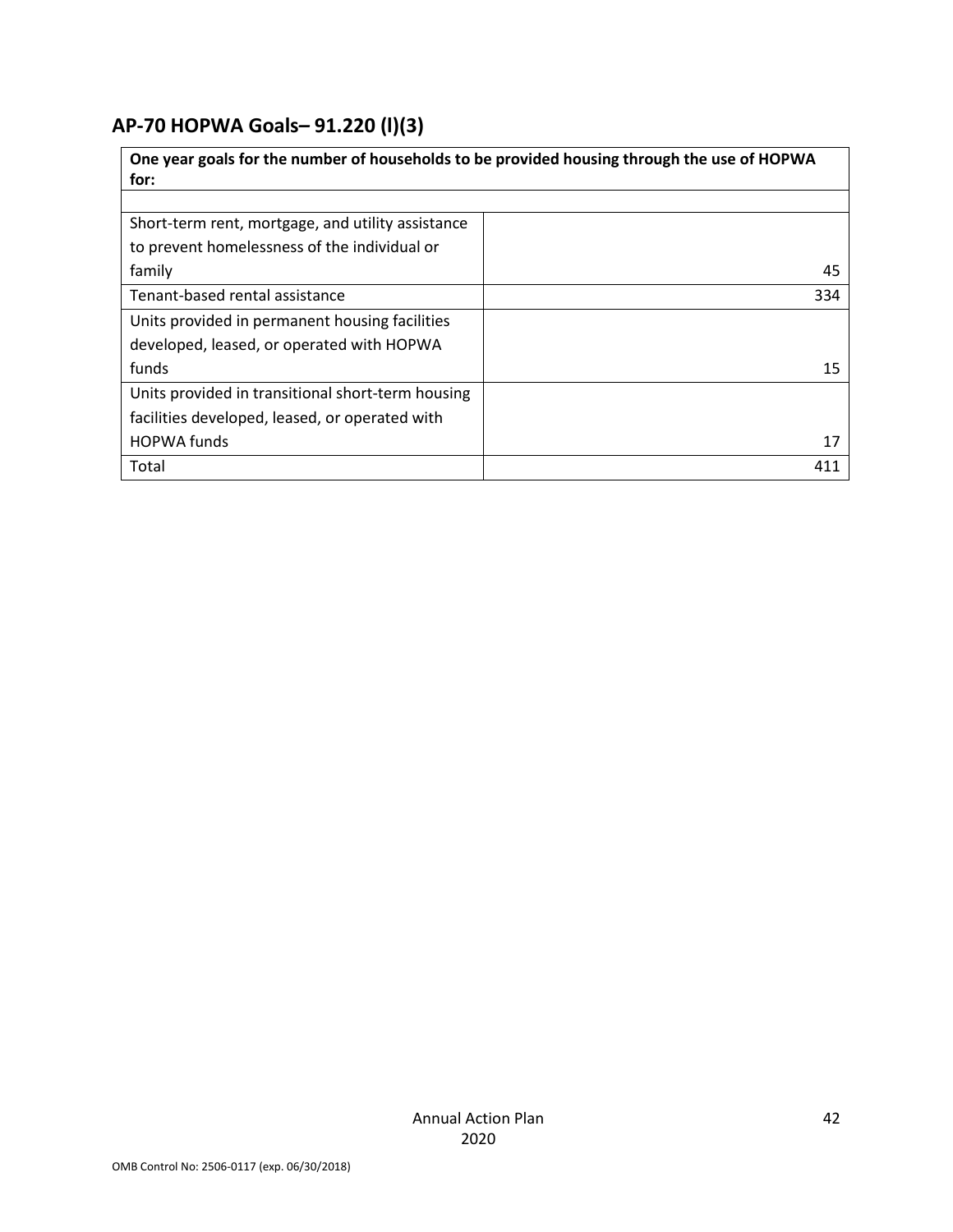# <span id="page-42-0"></span>**AP-75 Barriers to affordable housing – 91.220(j)**

### **Introduction:**

The City of Tampa will continue to address the barriers to affordable housing as they relate to public policy barriers, financial barriers, and discriminatory barriers. The City of Tampa provides a monthly opportunity through the Affordable Housing Advisory Committee and the Human Rights Board meetings both the public and community partners can attend and provide feedback regarding program design and community needs. It is through these forums that the City is able to receive additional comments throughout the year which provides the opportunity for program updates as needed to address barriers.

# **Actions it planned to remove or ameliorate the negative effects of public policies that serve as barriers to affordable housing such as land use controls, tax policies affecting land, zoning ordinances, building codes, fees and charges, growth limitations, and policies affecting the return on residential investment**

The City will continue to implement the following strategies to eliminate barriers to affordable housing:

- Implement the goals and objectives of the City's Comprehensive Plan as it pertains to increasing the supply of affordable housing.
- Expedited permitting for affordable housing projects providing for efficient review and minimal delays.
- Provide incentives to assist in the provision of affordable housing such as the allowance of flexibility in densities for affordable housing, the reduction of parking and setback requirements, and reduction of impact fees.
- The allowance of affordable accessory residential units in residential zoning districts.
- Prepare a printed inventory of publicly owned land suitable for affordable housing and develop a strategy for disposition of this land.
- Support affordable housing developments neat transportation and major employments centers.
- Review policies, procedures, and regulations to determine the impact on the cost of housing. The following are some of the changes we hope to implement this year.
- Subsidizing impact fees
- Providing a subsidy to cover cost of the tree regulations
- Assigning two inspectors to affordable housing projects to provide consistency and reduce the permitting time.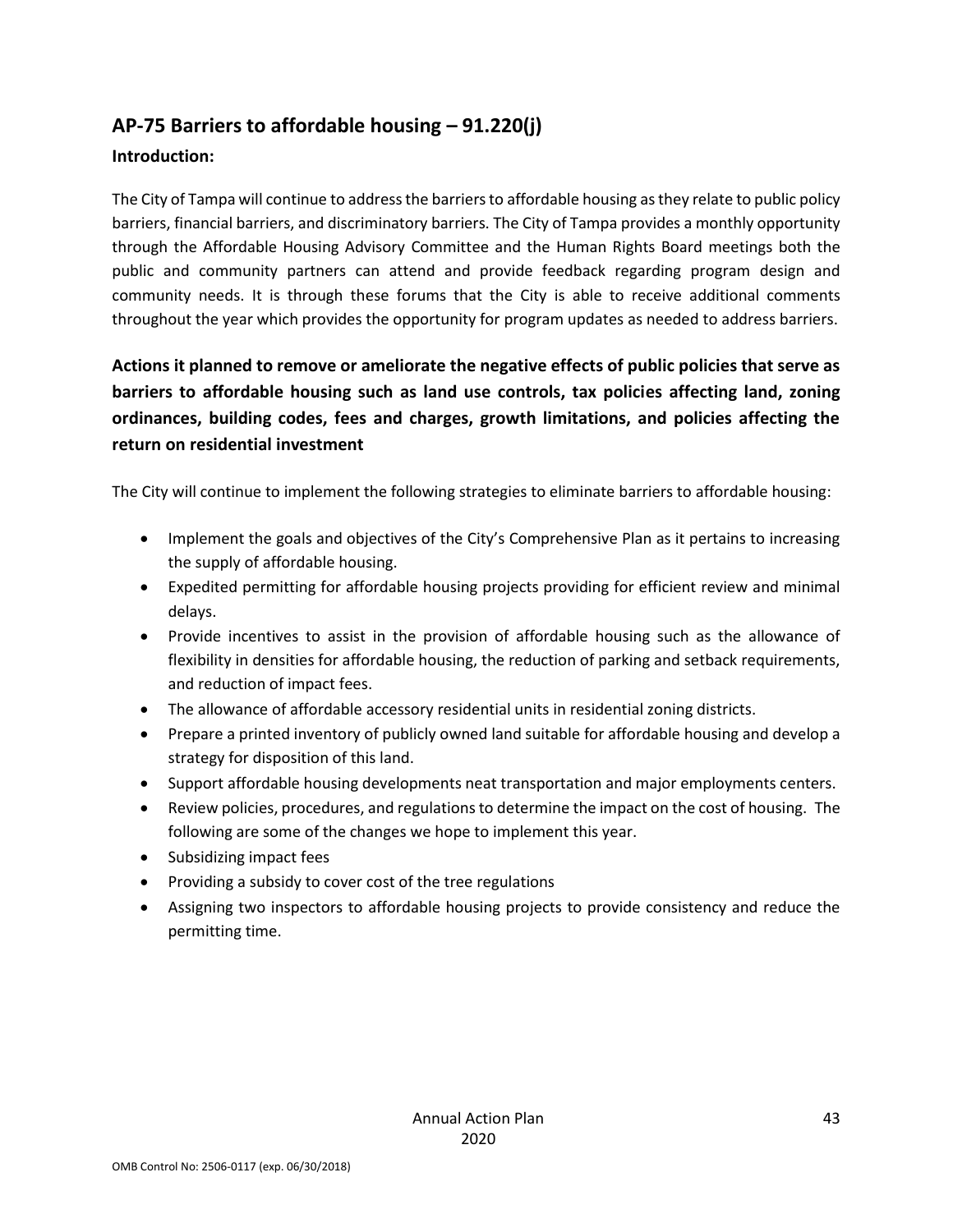# <span id="page-43-0"></span>**AP-85 Other Actions – 91.220(k)**

### **Introduction:**

The City of Tampa recognizes that the needs of Tampa residents extend beyond housing and infrastructure. These needs include reducing lead-based paint hazards, reducing poverty through job creation and skill building, developing institutional structures, and enhancing coordination between public and private social service agencies. The following is a list of actions that the City of Tampa intends to implement over the next fiscal year to achieve success in addressing the housing and community development needs of low to moderate income residents.

### **Actions planned to address obstacles to meeting underserved needs**

Two main obstacles to meeting the needs of the underserved is communication/outreach and funding. There are programs available to meet the majority of needs in the community however there are still large segments of the population that are unaware. There are also services that lack the capacity to address the need if everyone who needed their services did know where to turn. HCD Staff will be working with the City's Grant Specialist and our non-profit partners to obtain the additional funding needed to expand services. HCD has also added an outreach specialist to the staff, who is focused on getting the word out. These includes making changes to our webpage, offering more on-line access to programs, videos to help individuals to complete applications, translation services and connecting in different ways.

### **Actions planned to foster and maintain affordable housing**

The City of Tampa recognizes the critical importance of maintaining its supply of affordable housing. As subsidized units reach their term of affordability, many units are removed from the city's supply of affordable housing due to market rate conversion. According to the Shimberg Center for Housing Studies, approximately 1,050 units of subsidized housing are expected to reach their affordability expiration (preservation risk assessment, accessed July 31, 2017).

The City of Tampa has selected a number of projects designed to increase the supply of affordable housing, and increase access to sustainable housing options for low-income residents across the City. In particular, the City will fund five programs through its CDBG allocation for housing counseling services. A total of \$345,000 will be awarded to five organizations to administer the housing counseling services and assisting in processing applications for the City's Mortgage Assistance Program (MAP). The City will work to acquire more land for affordable housing starting with current city owned land that is suitable for affordable housing, aggressively pursue code enforcement liens on vacant property that can be used for affordable housing and the purchase of strategic properties along transit corridors and near to employment centers. . The City will continue to work with Tampa Housing Authority to build multi-family housing and solicit other multifamily projects to help meet the growing need for affordable rentals. The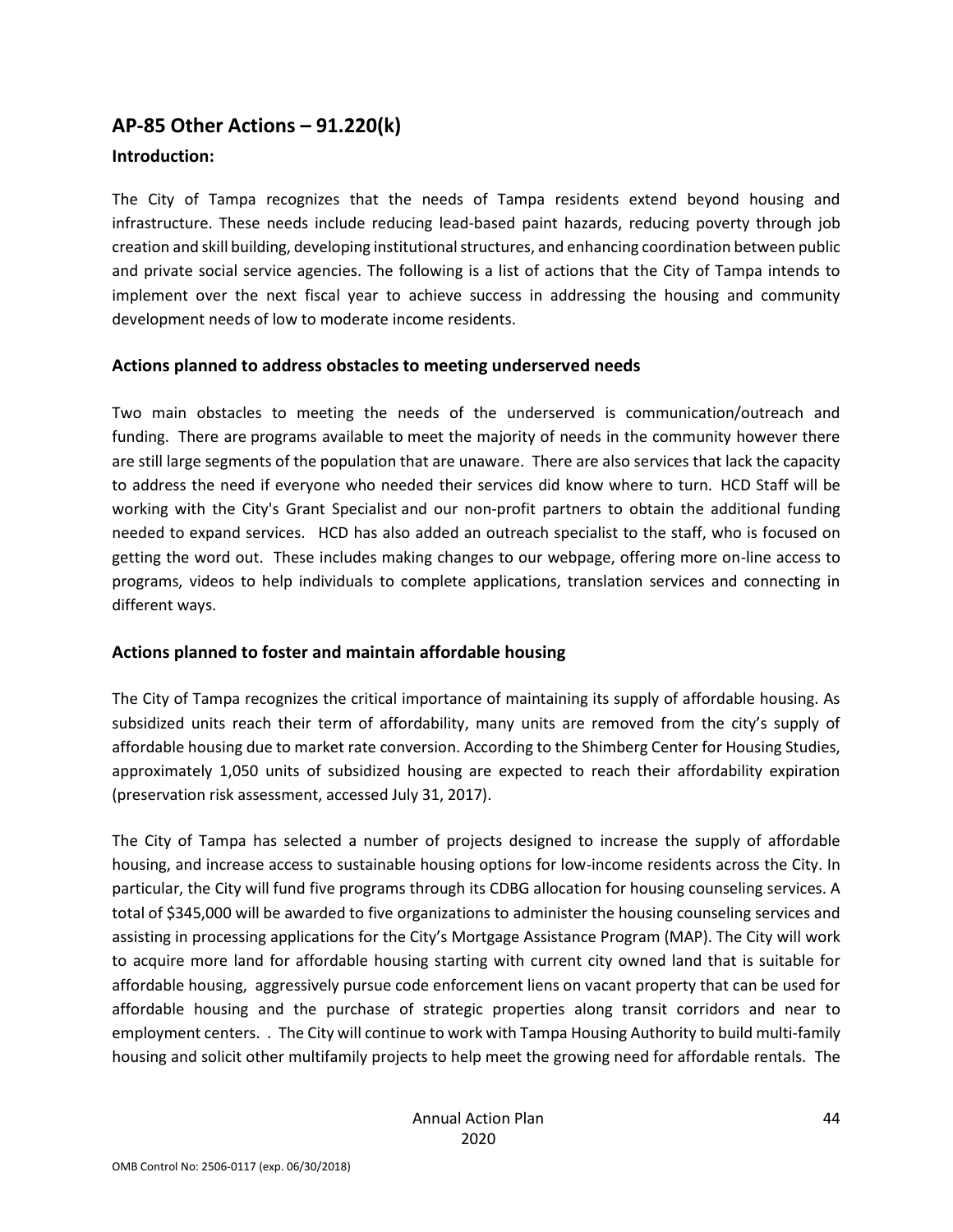City will continue to work with its CHDO partners to develop affordable housing.

### **Actions planned to reduce lead-based paint hazards**

The City of Tampa's housing programs have integrated the components of 24 CFR Part 35 into all of its policies and procedures governing federally assisted housing programs directly administered under the City of Tampa and those contracted with subrecipient organizations. Programs will be affected include housing rehabilitation, acquisition, and TBRA as specified within 24 CFR Part 35.

The City also ensures compliance with lead hazard reduction requirements when CDBG, HOME, ESG, or HOPWA funding is used to acquire and/or renovate existing buildings for housing. Language is included in all subrecipient contracts identifying all lead regulations and procedures for notification and remediation.

Removing all lead-based paint from every house within the City of Tampa is not an economically feasible or realistic goal. However, the City addresses this issue through disseminating printed information concerning lead-based paint hazards to all residents in the City's housing rehabilitation program. The City's housing rehabilitation contractors are certified and/or have received training in the identification of lead hazards, proper methods of paint stabilization, interim control, abatement procedures and rehabilitation activities.

The City of Tampa will support any application for lead-based paint hazard abatement grants, especially those that will benefit residents classified as extremely low, low, and moderate-income.

### **Actions planned to reduce the number of poverty-level families**

The City of Tampa is proud to support economic development projects through its CDBG allocation. These projects will help reduce the total number of poverty-level families in the City through increased jobreadiness and foster entrepreneurship. The City will partner with KIVA to provide micro loans to small businesses to help support and expend small business opportunities.

The City of Tampa believes a strong, well-educated and highly prepared workforce is critical to the longterm success of tackling poverty in the City. With that in mind, the City will award \$100,000 in CDBG public service funds to the MacDonald Training Center to sustain, adapt and expand its Education2Employment (E2E) workforce readiness programming during and after the coronavirus outbreak to meet the growing need for job training programs among high school graduates with disabilities. E2E offers transformational, certificate-based job training aligned with employment opportunities in three high-growth sectors of the economy: technology, manufacturing, and healthcare/ hospitality.

### **Actions planned to develop institutional structure**

Proper institutional delivery structures are critical to the long-term success of community development efforts in the City. These structures assist in proper targeting of resources, efficient use of those resources,

Annual Action Plan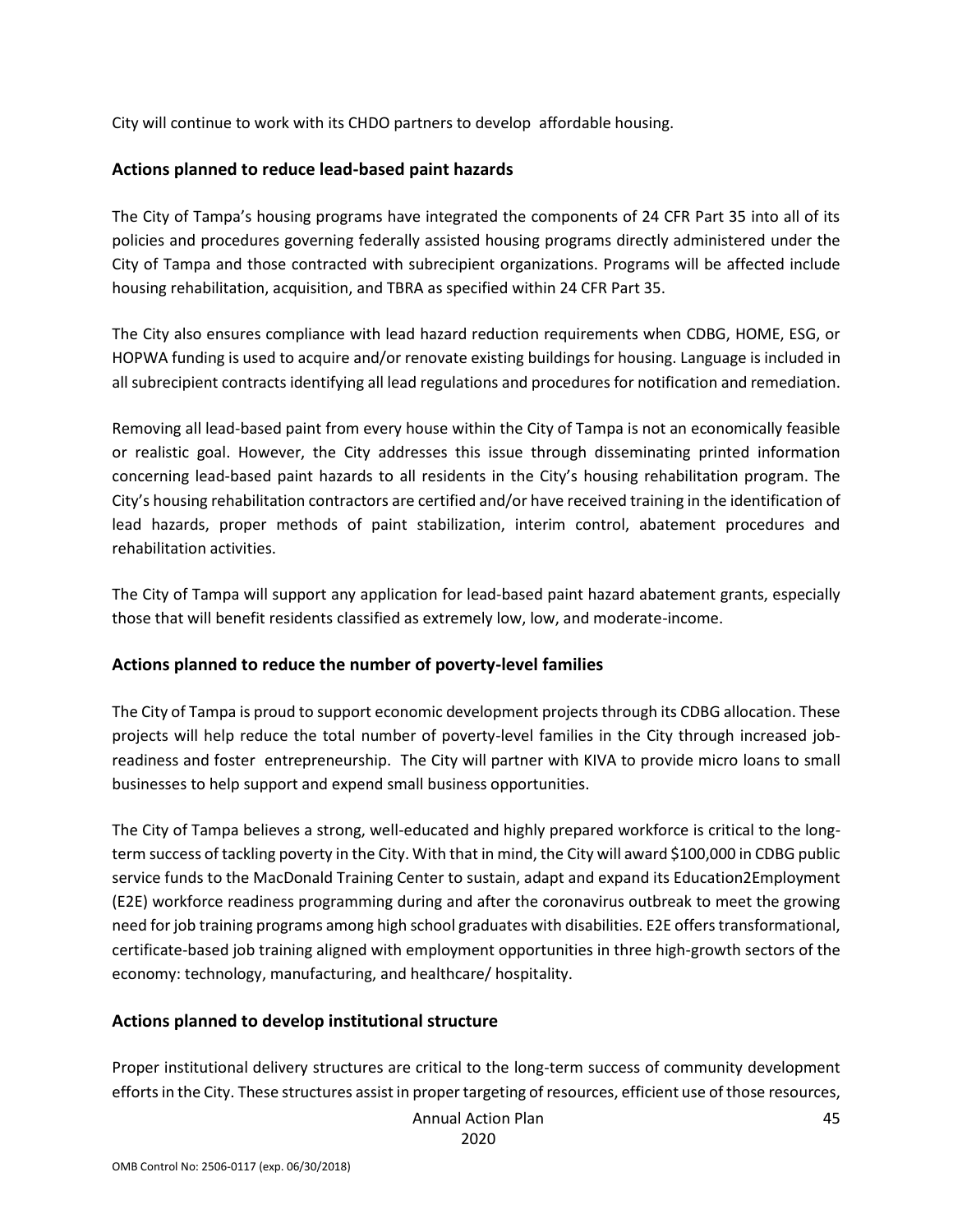and meaningful change in the number of poverty-level families in the City. The City of Tampa will continue to engage in coordination efforts between governmental agencies operating within the City, and continued support for institutional efforts to address long-term challenges in the region. The City in partnership with the Tampa Chamber of Commerce, the Hispanic Chamber are working to engage the business community in the issue of housing affordability. This effort includes working with the business community to support the development of affordable housing as well as educating their workforce on programs to address their housing needs.

# **Actions planned to enhance coordination between public and private housing and social service agencies**

In the past the primary means by which the City of Tampa work towards coordination between public and private housing and social service agencies was through continued engagement with THHI and its CoC social service agencies. THHI hosts a monthly coordination meeting with all CoC members - including the City of Tampa - to discuss coordination activities, needs in the community, and any expected challenges. These meetings are critical to the long-term success of coordination activities, and the City of Tampa continues to champion of these meetings.

With the addition of the Outreach Specialist position the City has enhanced its coordination and collaboration with both Public and Private housing and social service agencies. In July the City hosted a forum to bring the business/development community together with non-profit builders and social service agencies to help expand resources and introduce the business/development community to new ways to get involved in the community. This was the first of a new series of quarterly events to help Tampa Transform Tomorrow to a brighter future.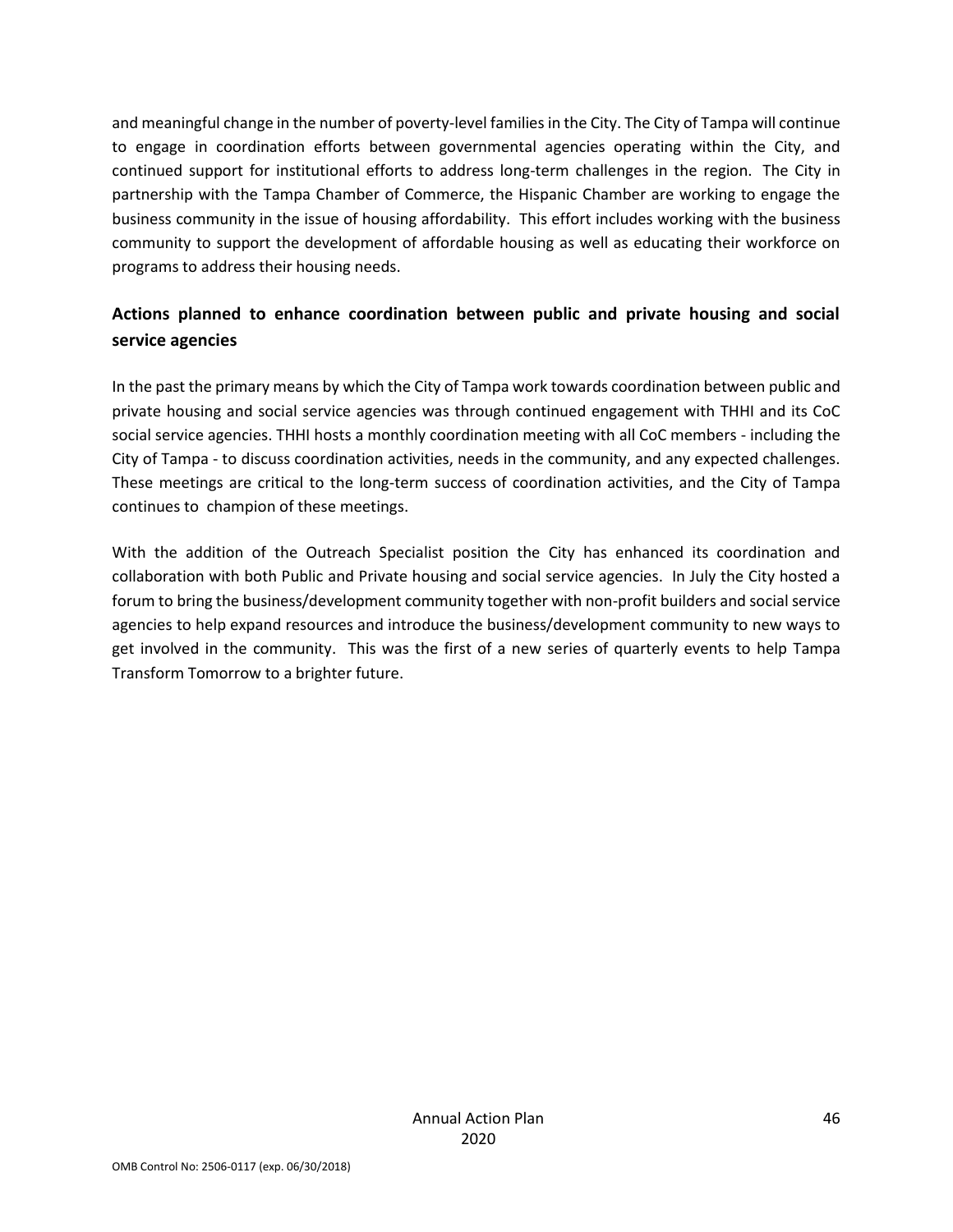# **Program Specific Requirements**

# <span id="page-46-1"></span><span id="page-46-0"></span>**AP-90 Program Specific Requirements – 91.220(l)(1,2,4) Introduction:**

This section describes the program specific requirements for CDBG, HOME and ESG.

# **Community Development Block Grant Program (CDBG) Reference 24 CFR 91.220(l)(1)**

Projects planned with all CDBG funds expected to be available during the year are identified in the Projects Table. The following identifies program income that is available for use that is included in projects to be carried out.

| ∩        |
|----------|
|          |
| 0        |
| $\Omega$ |
|          |
| 0        |
| 0        |
| 0        |
|          |

### **Other CDBG Requirements**

| 1. The amount of urgent need activities                                          | $\Omega$ |
|----------------------------------------------------------------------------------|----------|
| 2. The estimated percentage of CDBG funds that will be used for activities that  |          |
| benefit persons of low and moderate income. Overall Benefit - A consecutive      |          |
| period of one, two or three years may be used to determine that a minimum        |          |
| overall benefit of 70% of CDBG funds is used to benefit persons of low and       |          |
| moderate income. Specify the years covered that include this Annual Action Plan. | 100.00%  |
|                                                                                  |          |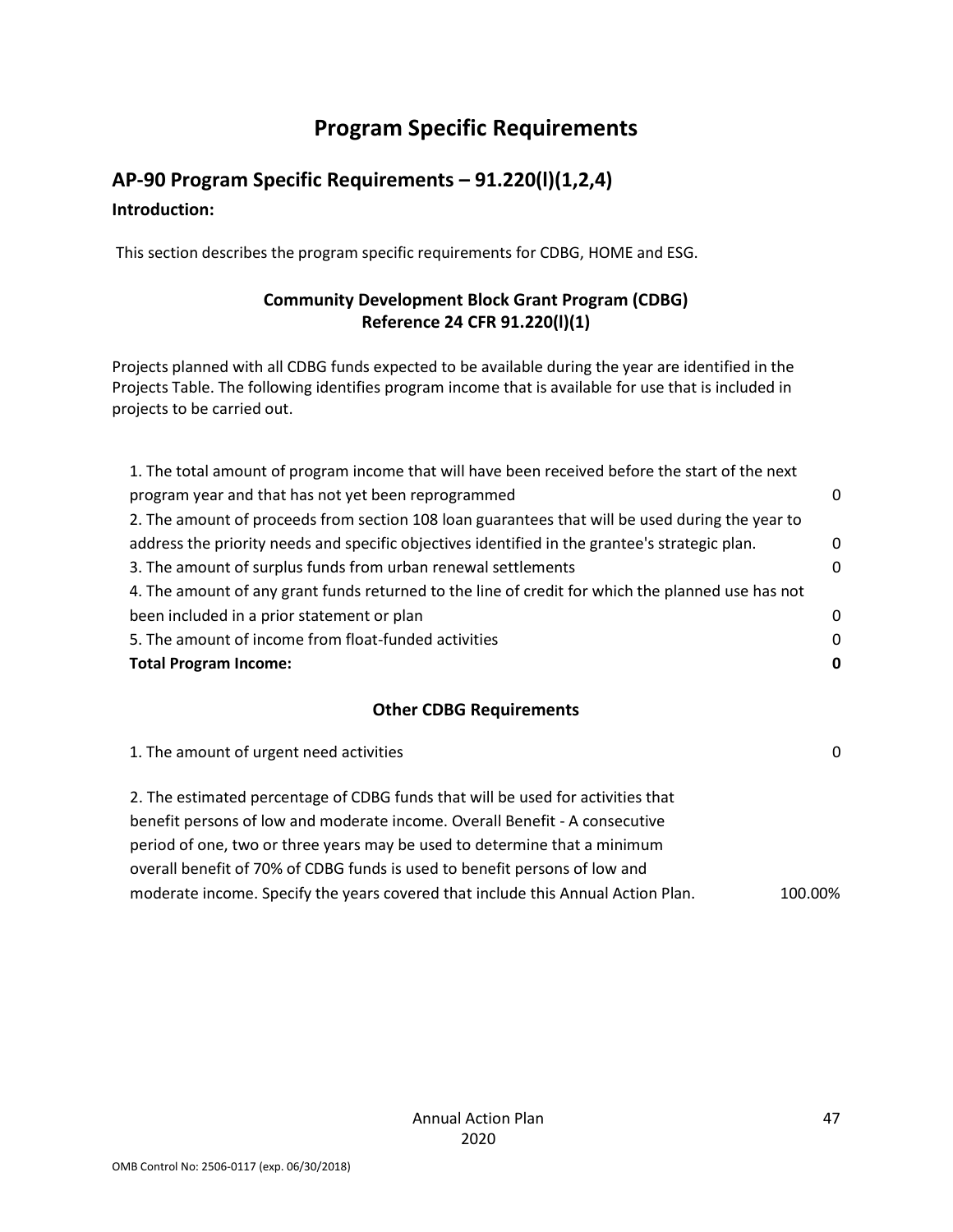# **HOME Investment Partnership Program (HOME) Reference 24 CFR 91.220(l)(2)**

1. A description of other forms of investment being used beyond those identified in Section 92.205 is as follows:

N/A

2. A description of the guidelines that will be used for resale or recapture of HOME funds when used for homebuyer activities as required in 92.254, is as follows:

The City of Tampa uses the recapture option 24 CFR 92.254(a) (5)(ii)(A)(1) to ensure long-term affordability of the assisted property. The entire amount of the direct HOME subsidy becomes due and payable upon transfer of ownership interest during any point of the affordability period. The affordability periods are determined by the subsidy dollar levels and programs. The recapture requirement is subject to the limitations of the mortgage documents in place when the recapture requirement is triggered by a sale (voluntary or involuntary) of the housing unit. The amount recaptured cannot exceed the net proceeds, if any (or the amount of the HOME subsidy). The net proceeds are the sales price minus superior loan repayment (other than HOME funds) and any closing costs. To secure the city' s investment throughout the affordability period, the City uses a mortgage note attached to each property in the amount of the assistance. HOME funding language is included in all contract documents. The City's HOME program policy and procedures as well as the mortgage and contract documents are available for public review at the City's HCD Office.

3. A description of the guidelines for resale or recapture that ensures the affordability of units acquired with HOME funds? See 24 CFR 92.254(a)(4) are as follows:

The City of Tampa uses the recapture provision 24 CFR 92.254(a)(5)(ii)(A)(1) to ensure long-term affordability of the assisted property. The full amount of the direct HOME subsidy becomes due and payable upon transfer of ownership interest during any point of the affordability period. To impose and ensure the affordability and recapture provision, the City uses a mortgage note attached to each property in the amount of assistance. The City's HOME program policy and procedures, as well as the mortgage and contract documents, are available for public review at the City's HCD Office.

4. Plans for using HOME funds to refinance existing debt secured by multifamily housing that is rehabilitated with HOME funds along with a description of the refinancing guidelines required that will be used under 24 CFR 92.206(b), are as follows:

The City does not anticipate using any HOME funds to refinance existing debt secured by multi-family housing units that are being rehabilitated with HOME funds. In the event that it becomes necessary to refinance such existing debt, the City will seek HUD's prior approval as needed on a case by case basis.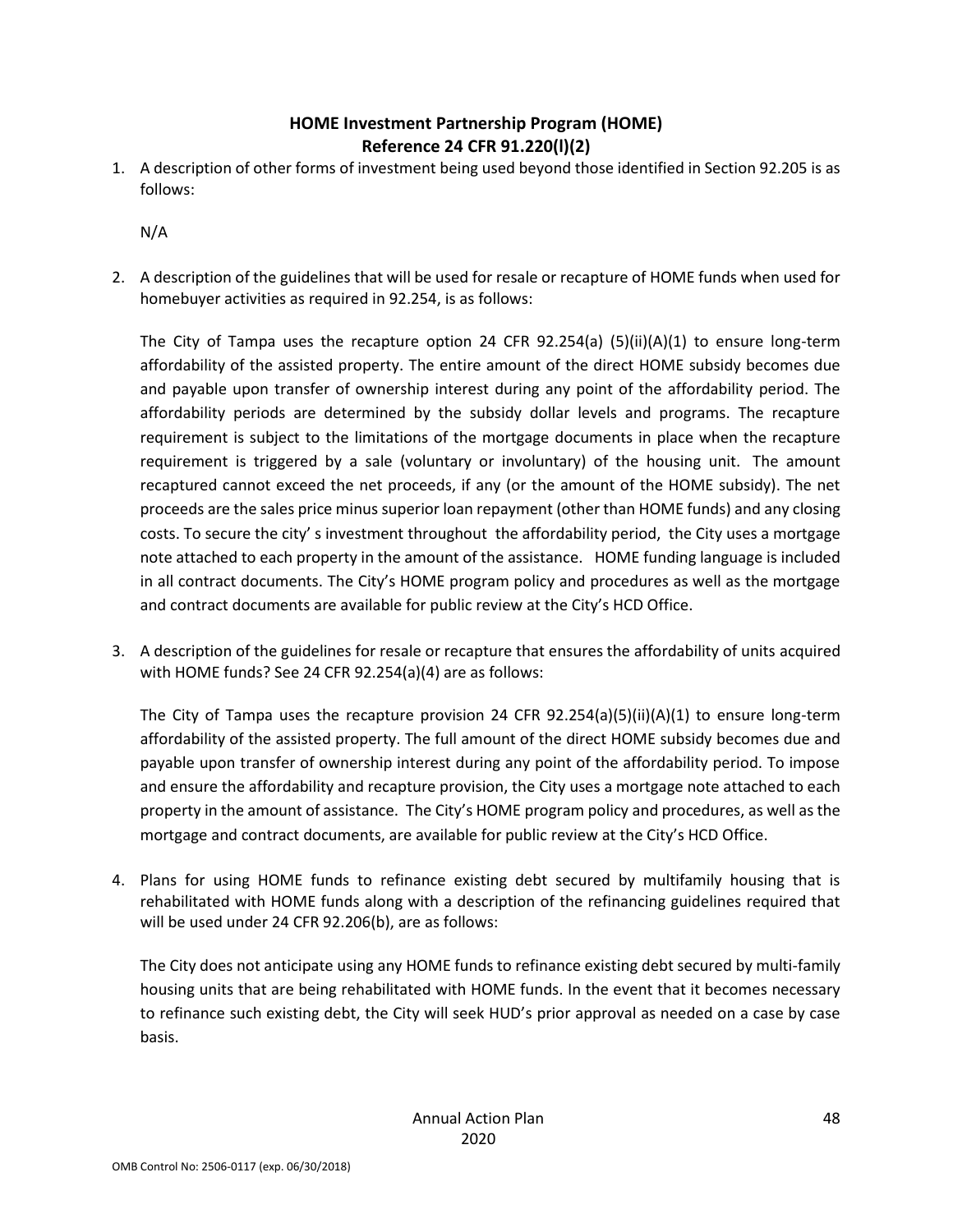# **Emergency Solutions Grant (ESG) Reference 91.220(l)(4)**

1. Include written standards for providing ESG assistance (may include as attachment)

The City of Tampa issues an RFA for funding consideration under the Emergency Solutions Grant (ESG) grant program. ESG funding was available for emergency shelter and housing services for homeless persons throughout the City of Tampa.

- No more than 5% of Emergency Solutions Grant funds may be utilized for administrative costs.
- ESG Project Sponsors must ensure the consistent participation in UNITY the local Homeless Management and Information (HMIS) system administered by the Tampa Hillsborough Homeless Initiative.
- Successful Applicants must utilize the Tampa Hillsborough Homeless Initiative's Coordinated Intake and Assessment System (CI&A). Further, the successful Applicant will establish a Memorandum of Understanding (MOU) with the community organizations participating in the Coordinated Intake & Assessment (CI&A) process established by the Tampa Hillsborough Homeless Initiative.
- The awarded agencies must also agree to abide by the policies and procedures written and provided by the Tampa Hillsborough Homeless Initiative any subsequent amendments. ESG grant funds must be matched, dollar for dollar, with locally generated amounts.
- 2. If the Continuum of Care has established centralized or coordinated assessment system that meets HUD requirements, describe that centralized or coordinated assessment system.

The Tampa Hillsborough CoC has adopted the Vulnerability Index-Service Prioritization Decision Assistance Tool (VI-SPDAT) as the adopted method to assess individuals and families who are experiencing homelessness. The VI-SPDAT is an evidence-informed approach to assessing an individual's or family's acuity. The tool, across multiple components, prioritizes who to serve next and why, while concurrently identifying the areas in the person/family's life where support is most likely necessary in order to avoid housing instability.

3. Identify the process for making sub-awards and describe how the ESG allocation available to private nonprofit organizations (including community and faith-based organizations).

ESG funds are only awarded through the RFA process. As a result of the COVID-19 pandemic applicants were unable to attend a mandatory workshop where they are given the opportunity to ask questions about the application, process and requirements. A taped webinar was available at [www.tampagov.net/hcd](http://www.tampagov.net/hcd) for three weeks explaining the application process and requirements. They are given approximately two weeks to ask additional questions before submitting their application. Applications are reviewed by a review committee made up of subject matter experts and are scored during a public meeting which applicants are encouraged to attend. Following the review meeting,